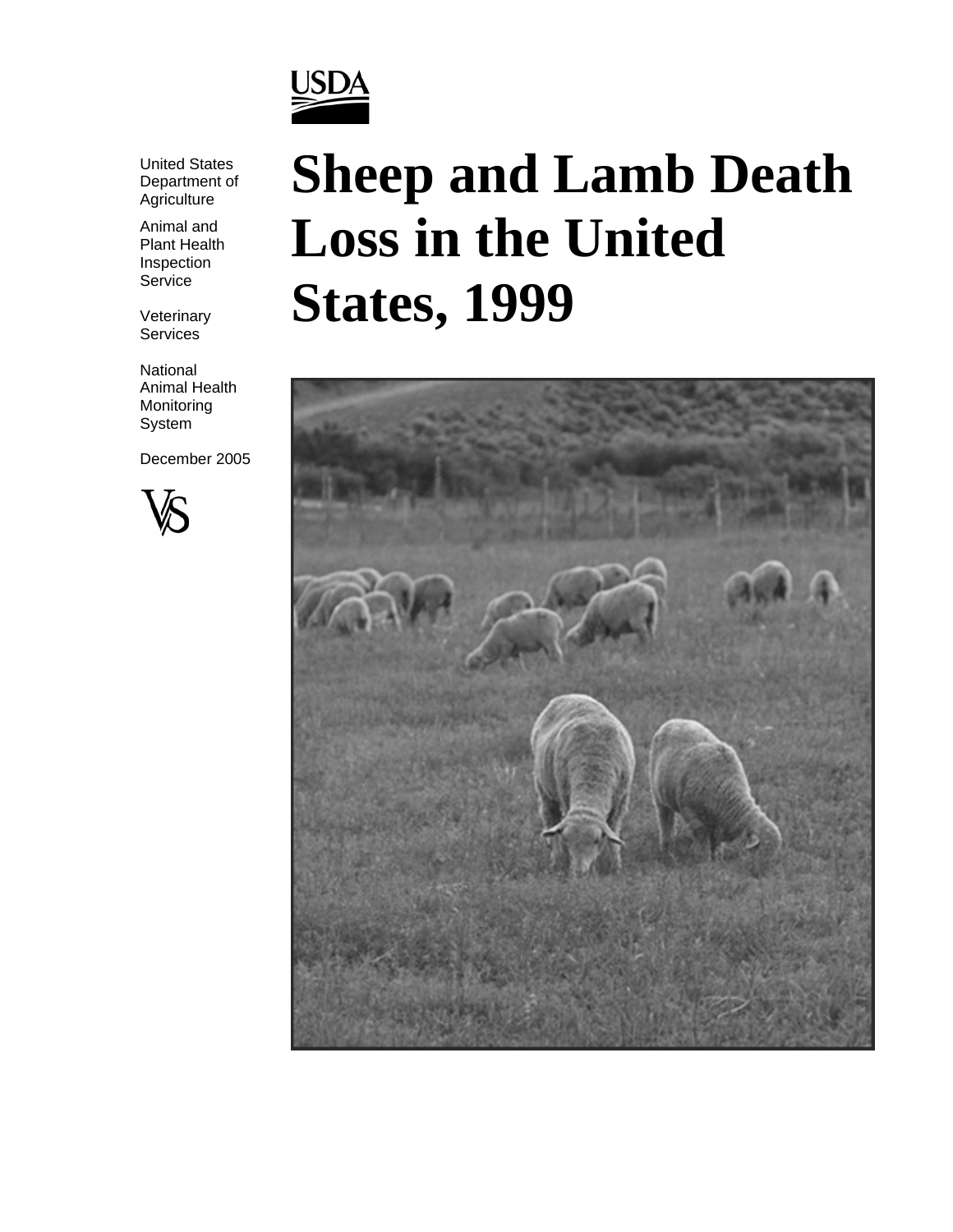The U.S. Department of Agriculture (USDA) prohibits discrimination in all its programs and activities on the basis of race, color, national origin, age, disability, and where applicable, sex, marital status, familial status, parental status, religion, sexual orientation, genetic information, political beliefs, reprisal, or because all or part of an individual's income is derived from any public assistance program. (Not all prohibited bases apply to all programs.) Persons with disabilities who require alternative means for communication of program information (Braille, large print, audiotape, etc.) should contact USDA's TARGET Center at (202) 720–2600 (voice and TDD).

To file a complaint of discrimination, write to USDA, Director, Office of Civil Rights, 1400 Independence Avenue, S.W., Washington, D.C. 20250–9410, or call (800) 795–3272 (voice) or (202) 720–6382

(TDD). USDA is an equal opportunity provider and employer.

Mention of companies or commercial products does not imply recommendation or endorsement by the USDA over others not mentioned. USDA neither guarantees nor warrants the standard of any product mentioned. Product names are mentioned solely to report factually on available data and to provide specific information.

USDA:APHIS:VS:CEAH NRRC Building B, M.S. 2E7 2150 Centre Avenue Fort Collins, CO 80526-8117 970.494.7000 E-mail: **NAHMS@aphis.usda.gov http://www.aphis.usda.gov/vs/ceah/ncahs** #N443-1105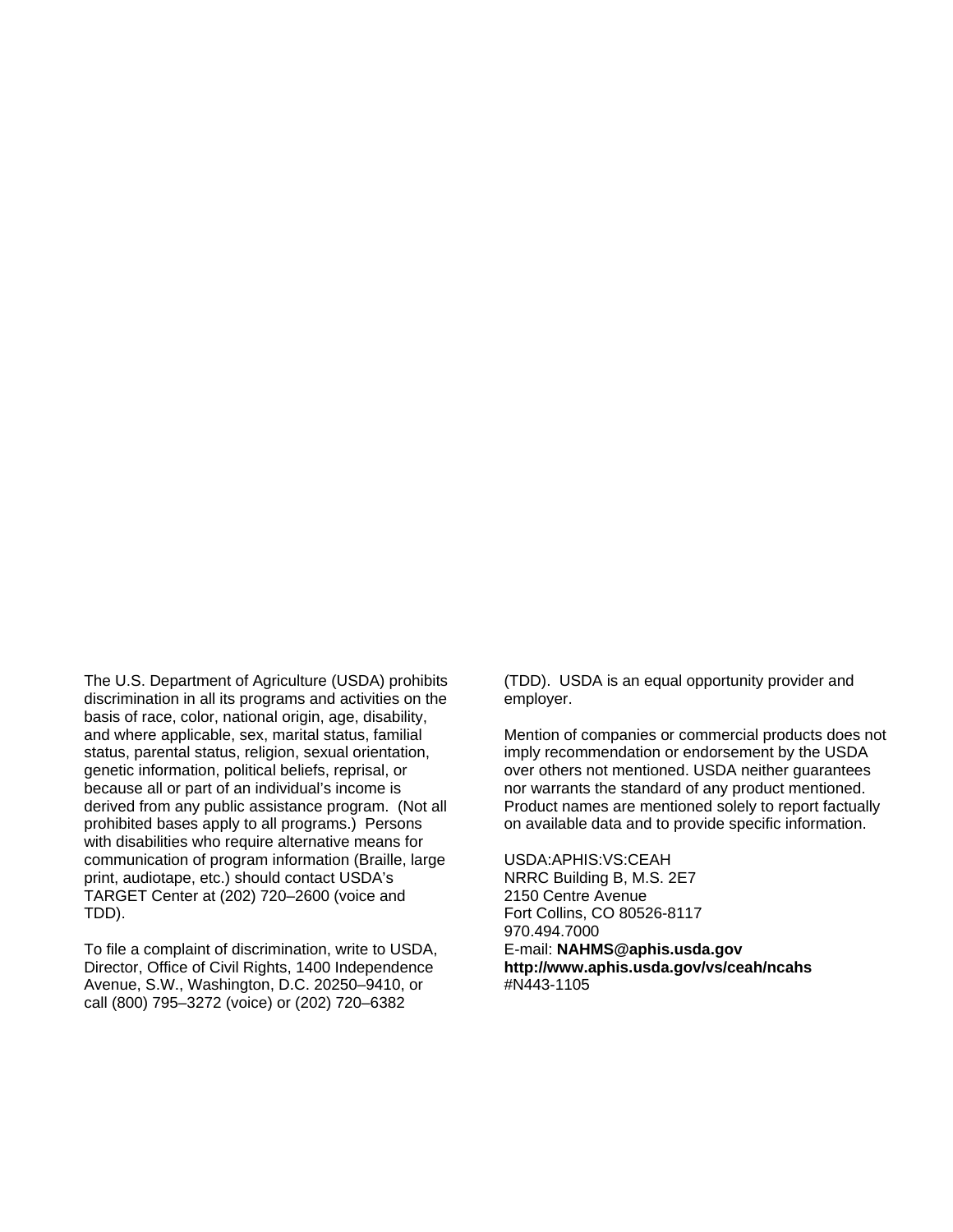# **Acknowledgments**

This report was a cooperative effort between two U.S. Department of Agriculture (USDA) Agencies: the National Agricultural Statistics Service (NASS) and the Animal and Plant Health Inspection Service (APHIS).

Thank you to the NASS enumerators who telephoned and visited sheep operations and collected the data. Their hard work and dedication were invaluable. Thanks also to the personnel at the USDA:APHIS:Veterinary Services (VS) Centers for Epidemiology and Animal Health (CEAH) for their efforts in generating and distributing this report.

All participants are to be commended, particularly the producers whose voluntary efforts made this report possible.

Thomas E. Walton **Director** Centers for Epidemiology and Animal Health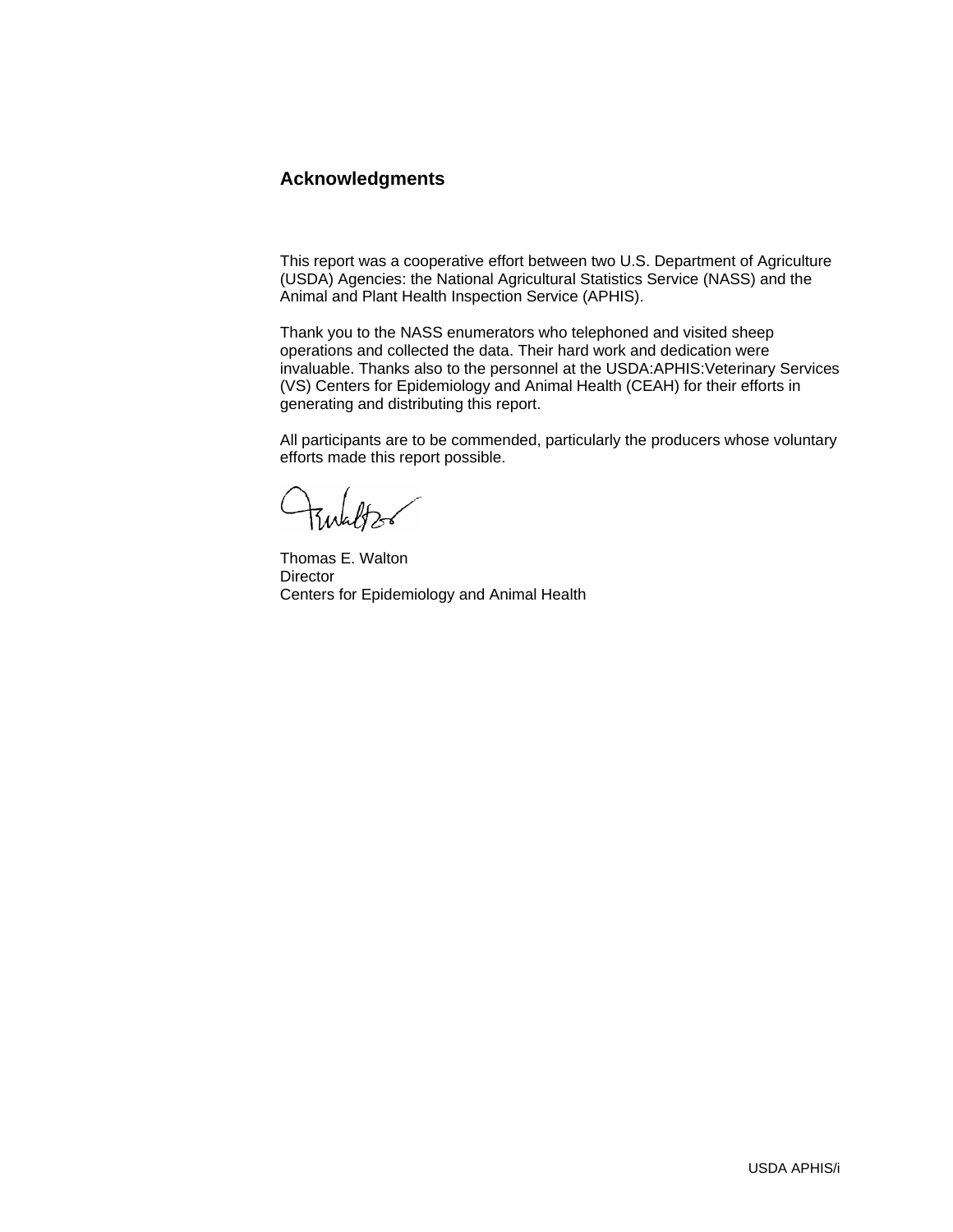#### **Suggested bibliographic citation for this report:**

USDA. 2005. Sheep and Lamb Death Loss in the United States, 1999. USDA:APHIS:VS, CEAH. Fort Collins, CO #N339.0105

#### **Contacts for further information:**

Questions or comments on data analysis: Dr. Katherine Marshall (970) 494-7000 Information on reprints or other reports: Ms. Anne Berry (970) 494-7000 E-mail NAHMS@aphis.usda.gov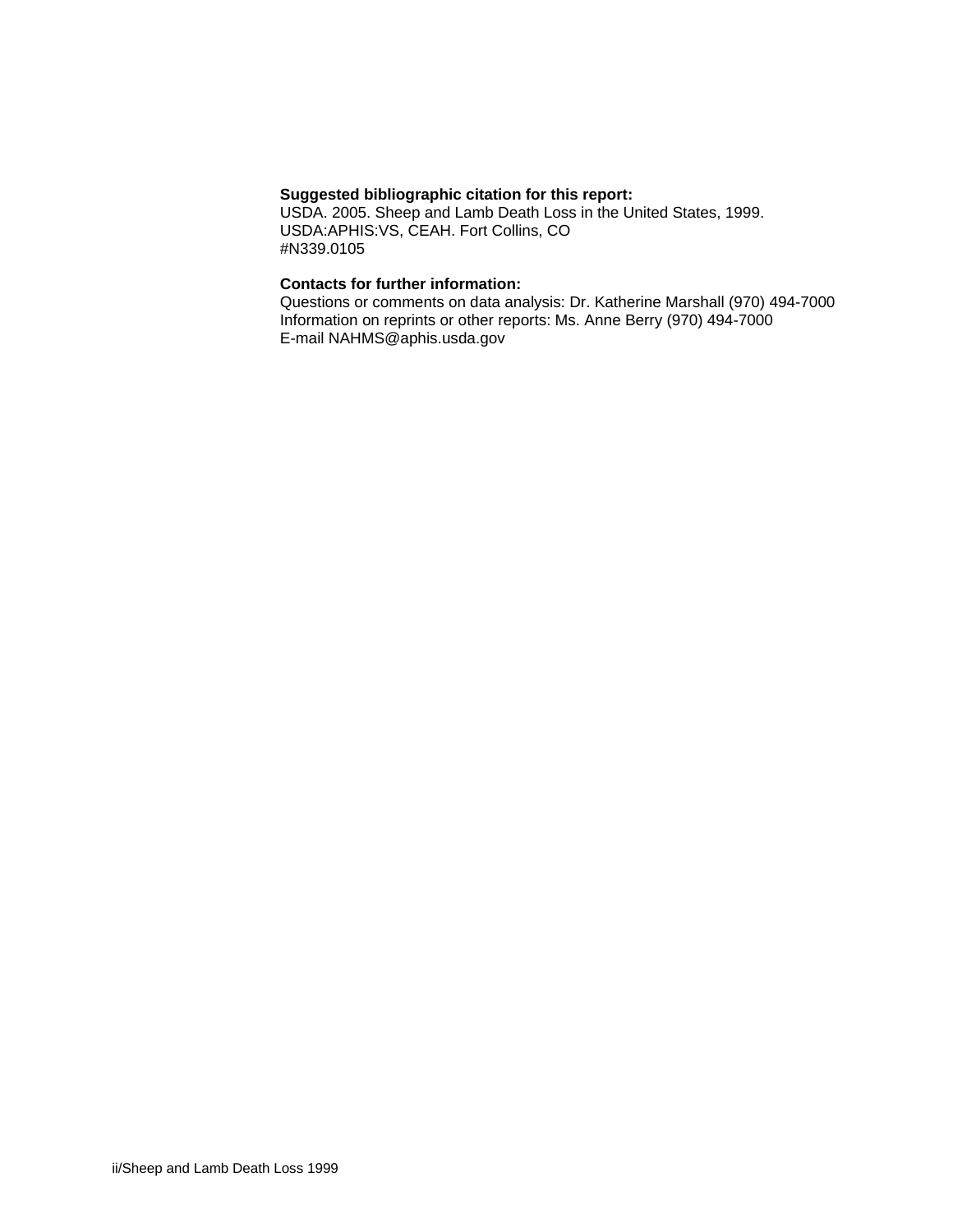# **Table of Contents**

#### **Introduction 1**

 **Terms used in this report 1** 

#### **Section I: Population Estimates–Number of Head 2**

#### **A. U.S. Demographics 2**

- 1. Inventory, January 1, 1994–2000 2
- 2. Operations, 1994–2000 2
- 3. Lamb crop, 1994–2000 4

#### **B. Regional Demographics 4**

- 1. Adult sheep inventory—January 1, 1995, and January 1, 2000 4
- 2. Lamb crop—1994 and 1999 5

#### **C. U.S. Annual Death Loss 5**

- 1. Loss from all causes, 1994–2000 5
- 2. U.S. nonpredator and predator death loss-1994 and 1999 6
- 3. Regional predator and nonpredator death loss—1994 and 1999 8

#### **Section II: Population Estimates—Nonpredator Death Loss 10**

- **A. Nonpredator sheep death loss 10** 
	- 1. Losses—1999 10
	- 2. Cause of loss-1994 and 1999 11
	- 3. Cause of loss by operation size—1999 13
	- 4. Cause of loss by region—1999 15
	- 5. Cause of loss by region and by operation size—1999 17

#### **B. Nonpredator lamb death loss 22**

- 1. Losses—1999 22
- 2. Cause of loss—1994 and 1999 23
- 3. Cause of loss by operation size—1999 25
- 4. Cause of loss by region—1999 27
- 5. Cause of loss by region and by operation size—1999 29

#### **Section III: Methodology 34**

- **A. 1994 death loss study 34** 
	- **1. Survey procedures**
	- 2. Estimation procedures 34
	- 3. Reliability 34

#### **B. 1999 death loss study 35**

- 1. Survey procedures 35
- 2. Estimation procedures 35
- 3. Revision policy 35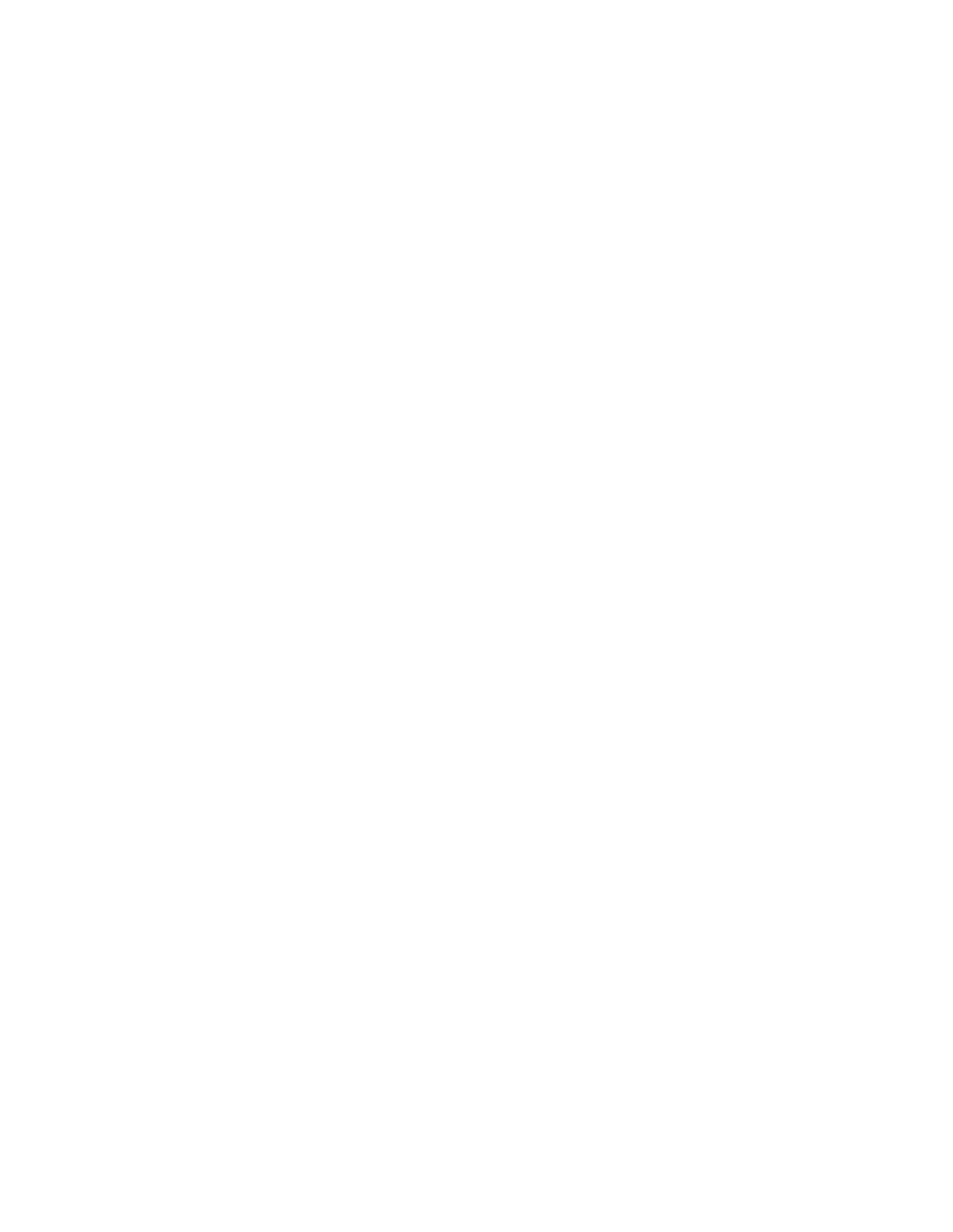# **Introduction**

| This report provides a breakdown of sheep and lamb death losses in 1999 for all<br>causes by size group and region, with special emphasis on nonpredator causes<br>Adult sheep inventory: Breeding rams and ewes 1 year and older and market |
|----------------------------------------------------------------------------------------------------------------------------------------------------------------------------------------------------------------------------------------------|
|                                                                                                                                                                                                                                              |
|                                                                                                                                                                                                                                              |
| below), all lambs born alive during the calendar year. For the Pacific and West                                                                                                                                                              |
|                                                                                                                                                                                                                                              |
| Lamb losses: For the Central, Northeast, and Southeast regions, lamb losses                                                                                                                                                                  |
|                                                                                                                                                                                                                                              |
|                                                                                                                                                                                                                                              |
| *For the 1994 estimates, RI was included in the Southeast/other region. In 1999, RI was<br>Size of Operation: Number of total sheep and lambs on the operation January 1                                                                     |
|                                                                                                                                                                                                                                              |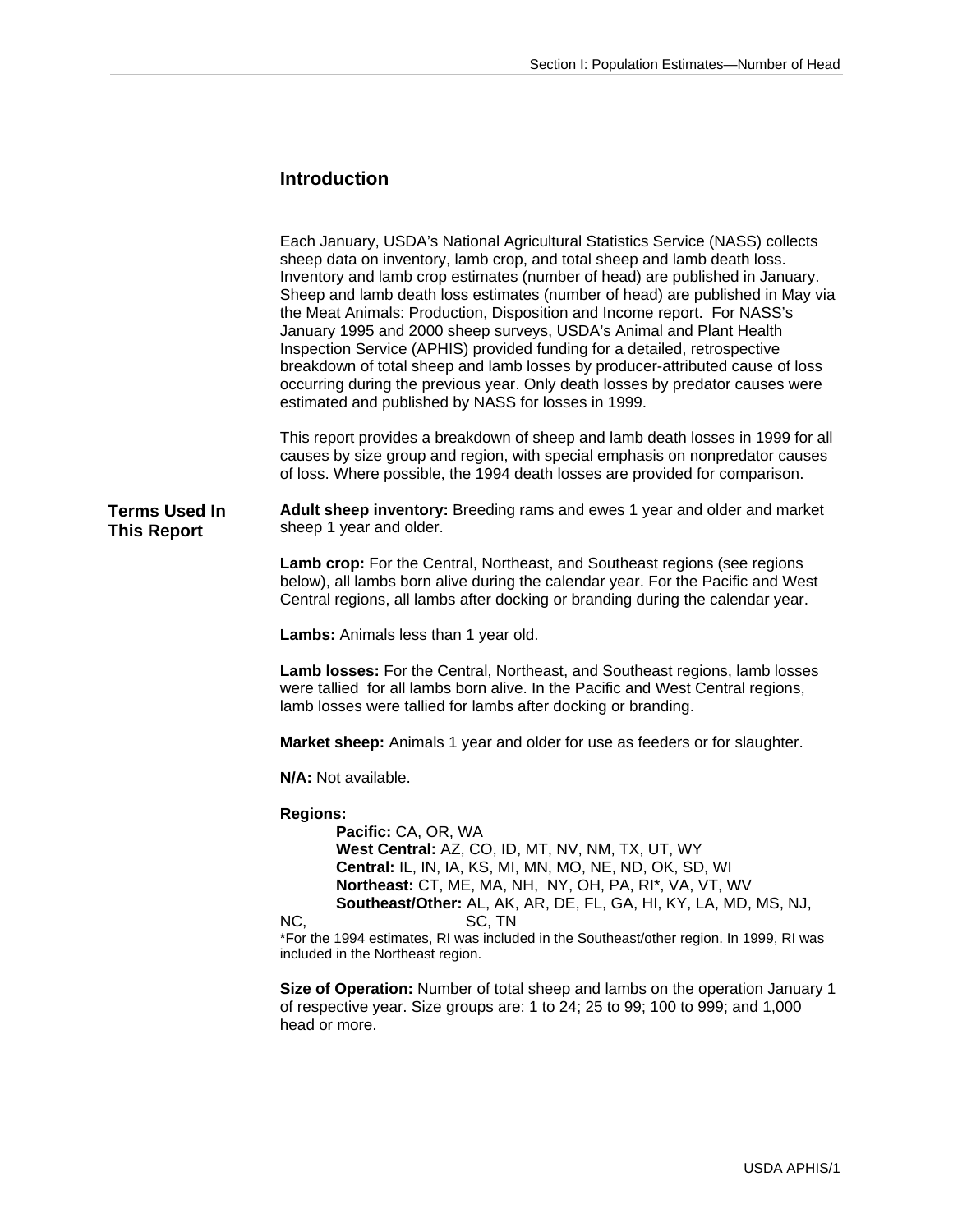# **Section I: Population Estimates—Number of Head**

**A. U.S. Demographics\***  **1. Inventory, January 1, 1994–2000** 

a. Number of sheep and lambs, by class and by year:

| Class                                                                          | 1994  | 1995        | 1996  | 1997  | 1998  | 1999                                            | 2000    | 2001    |
|--------------------------------------------------------------------------------|-------|-------------|-------|-------|-------|-------------------------------------------------|---------|---------|
| All sheep<br>and lambs                                                         |       |             |       |       |       | 9,835.7 8,989.3 8,464.6 8,023.7 7,825.1 7,247.0 | 7.036.0 | 6.908.0 |
| <b>Breeding</b><br>ewes 1 year<br>and older                                    |       |             |       |       |       | 5,844.4 5,403.6 5,134.3 4,911.6 4,569.5 4,336.0 | 4.234.0 | 4.071.0 |
| <b>Breeding</b><br>rams                                                        | 294.1 | 257.0       | 233.8 | 220.3 | 202.8 | 202.5                                           | 208.5   | 202.0   |
| Market<br>sheep                                                                | N/A   | 96.8        | 77.4  | 85.1  | 90.8  | 82.5                                            | 80.0    | 79.0    |
| <b>Breeding</b><br>ewes and<br>rams 1 year<br>and older<br>and market<br>sheep |       | N/A 5.757.4 |       |       |       | $5,445.5$ 5,217.0 $ 4,863.1 4,621.0$            | 4.522.5 | 4352.0  |

#### **2. Operations, 1994–2000**

a. Number of operations with sheep and lambs, by year:

|                                                                    | <b>Number Operations</b> |  |  |  |  |  |  |  |
|--------------------------------------------------------------------|--------------------------|--|--|--|--|--|--|--|
|                                                                    | Year                     |  |  |  |  |  |  |  |
| 1994<br>1996<br>1998<br>1995<br>1997<br>1999<br>2000               |                          |  |  |  |  |  |  |  |
| 79.900<br>76,600<br>70,000<br>69,200<br>86,060<br>72.680<br>71.750 |                          |  |  |  |  |  |  |  |

\*Sheep and Goats annual January report, NASS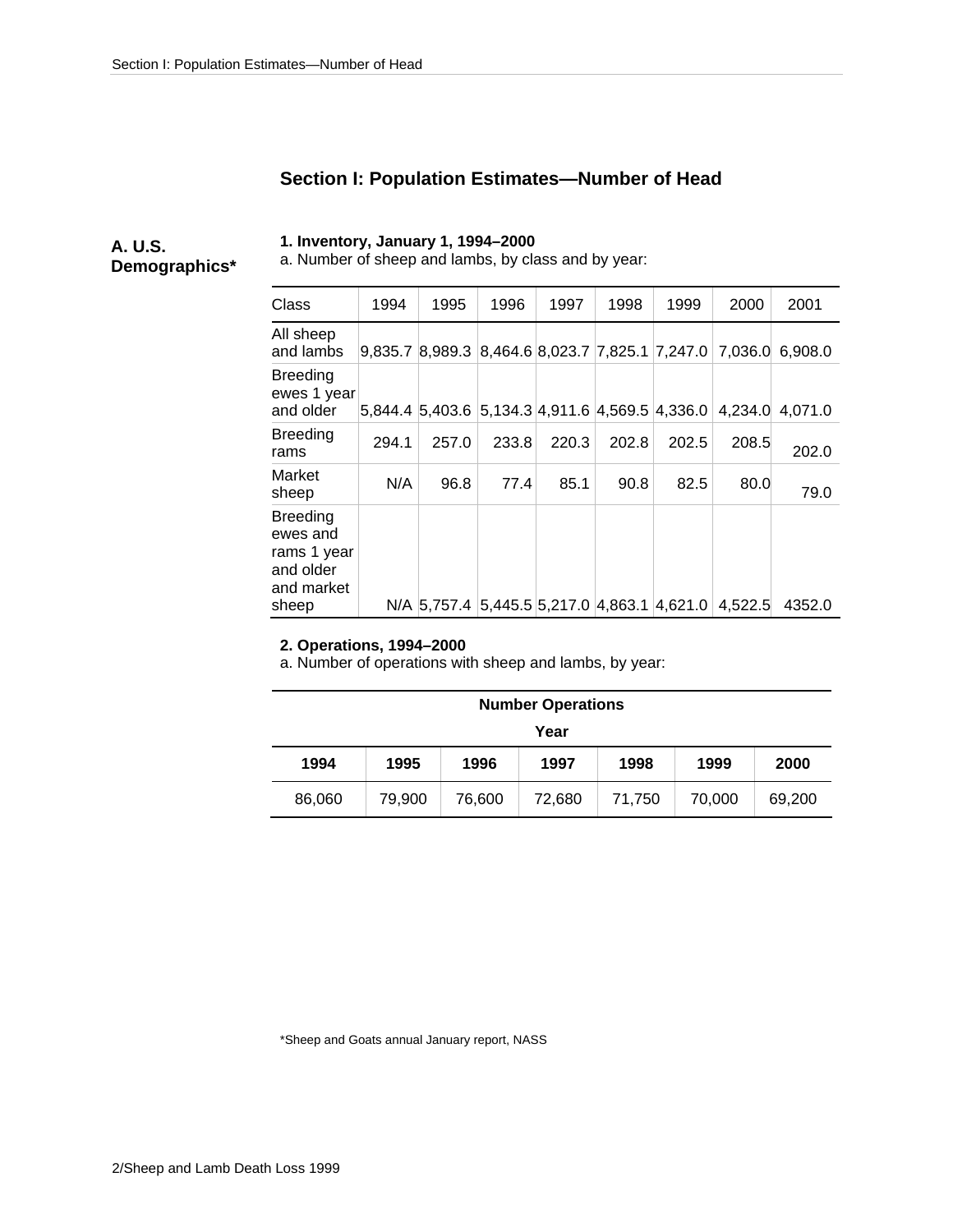|                                                        |       | <b>Percent Operations</b> |       |       |       |       |       |  |
|--------------------------------------------------------|-------|---------------------------|-------|-------|-------|-------|-------|--|
|                                                        |       |                           |       | Year  |       |       |       |  |
| <b>Operation Size</b><br>(Number of<br>Breeding Sheep) | 1994  | 1995                      | 1996  | 1997  | 1998  | 1999  | 2000* |  |
| 1 to 99                                                | 89.6  | 91.2                      | 90.9  | 91.9  | 90.8  | 90.6  | 91.2  |  |
| 100 to 499                                             | 8.2   | 6.7                       | 7.0   | 6.2   | 6.8   | 7.3   | 7.2   |  |
| 500 to 4,999                                           | 2.1   | 2.0                       | 2.0   | 1.8   | 2.3   | 2.0   | 1.6   |  |
| 5,000 or more                                          | 0.1   | 0.1                       | 0.1   | 0.1   | 0.1   | 0.1   | 0.1   |  |
| Total                                                  | 100.0 | 100.0                     | 100.0 | 100.0 | 100.0 | 100.0 | 100.1 |  |

b. Percentage of operations with breeding sheep, by operation size and by year:

\*Does not sum to 100.0 due to rounding

c. Percentage of breeding sheep inventory, by operation size and by year:

| Year                                                   |       |       |       |       |       |       |       |
|--------------------------------------------------------|-------|-------|-------|-------|-------|-------|-------|
| <b>Operation Size</b><br>(Number of<br>Breeding Sheep) | 1994  | 1995  | 1996  | 1997  | 1998  | 1999  | 2000* |
| 1 to 99                                                | 22.3  | 24.1  | 25.0  | 25.7  | 25.5  | 25.9  | 27.9  |
| 100 to 499                                             | 22.9  | 19.9  | 20.4  | 20.3  | 19.2  | 20.4  | 22.0  |
| 500 to 4,999                                           | 38.4  | 41.4  | 40.9  | 40.0  | 42.6  | 39.0  | 35.2  |
| 5,000 or more                                          | 16.4  | 14.6  | 13.7  | 14.0  | 12.7  | 14.7  | 14.8  |
| Total                                                  | 100.0 | 100.0 | 100.0 | 100.0 | 100.0 | 100.0 | 99.9  |

# **Percent Inventory**

\*Does not sum to 100.0 due to rounding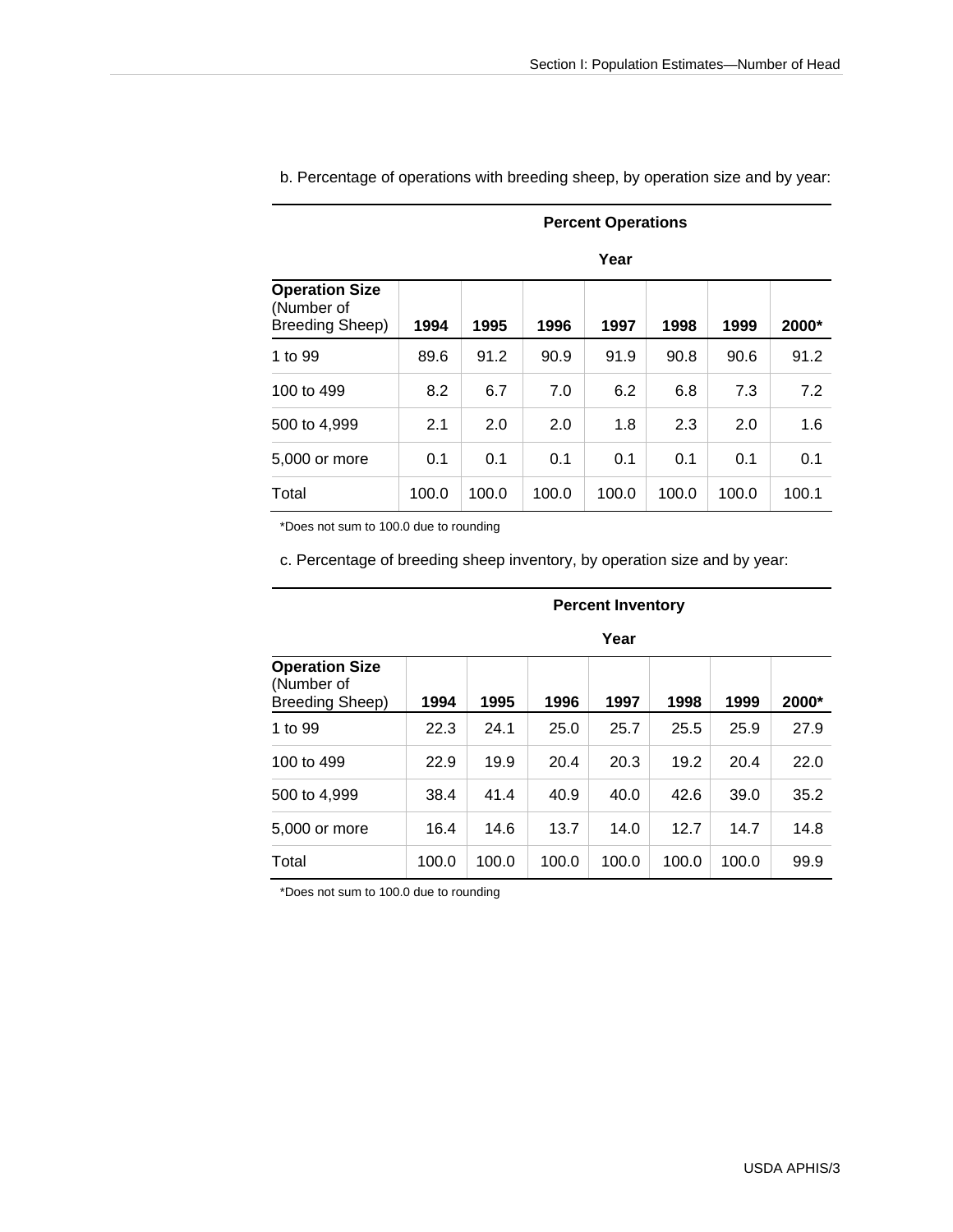|                                                   | Year    |         |         |      |                   |         |         |
|---------------------------------------------------|---------|---------|---------|------|-------------------|---------|---------|
|                                                   | 1994    | 1995    | 1996    | 1997 | 1998              | 1999    | 2000    |
| Lamb crop<br>$(1,000$ Head)                       | 5,968.2 | 5,643.2 | 5,361.3 |      | $5,356.3$ 5,001.5 | 4,754.0 | 4.645.0 |
| Lamb crop<br>per 100 ewes<br>on hand<br>January 1 | 102     | 104     | 104     | 109  | 109               | 110     | 110     |

#### **3. Lamb crop—1994–2000**

a. Lamb crop and lamb crop per 100 ewes on hand, by year:

#### **B. Regional Demographics**

For this report, the United States was divided into five regions (see Terms Used in This Report, p. 1) in order to provide data on smaller geographic areas within the country. NASS does not publish inventory and death-loss data for small sheep-producing States individually, but collapses the data into an "Other States" group. For estimates in this report, the "Other States" were combined with the Southeast region. About 4 percent of U.S. sheep and lamb death losses occurred in the "Other States."

#### **1. Adult sheep inventory—January 1, 1995, and January 1, 2000**

a. Number of adult sheep (and number of adult sheep in 2000 as a percentage of adult sheep inventory in 1995) by region:

|                     |         | January 1 Number (1,000 Head) | <b>Percent</b>                     |  |  |
|---------------------|---------|-------------------------------|------------------------------------|--|--|
| Region*             | 1995    | 2000                          | 2000 as a<br>percentage<br>of 1995 |  |  |
| Pacific             | 740.0   | 506.5                         | 68.4                               |  |  |
| <b>West Central</b> | 3,237.0 | 2,547.0                       | 78.7                               |  |  |
| Central             | 1,258.0 | 1,032.5                       | 82.1                               |  |  |
| <b>Northeast</b>    | 400.0   | 309.5                         | 77.4                               |  |  |
| Southeast/Other     | 122.4   | 127.0                         | 103.8                              |  |  |
| Total               | 5,757.4 | 4,522.5                       | 78.6                               |  |  |

\*In 1994, RI was included in the Southeast/other region. In 1999, RI was included in the Northeast region.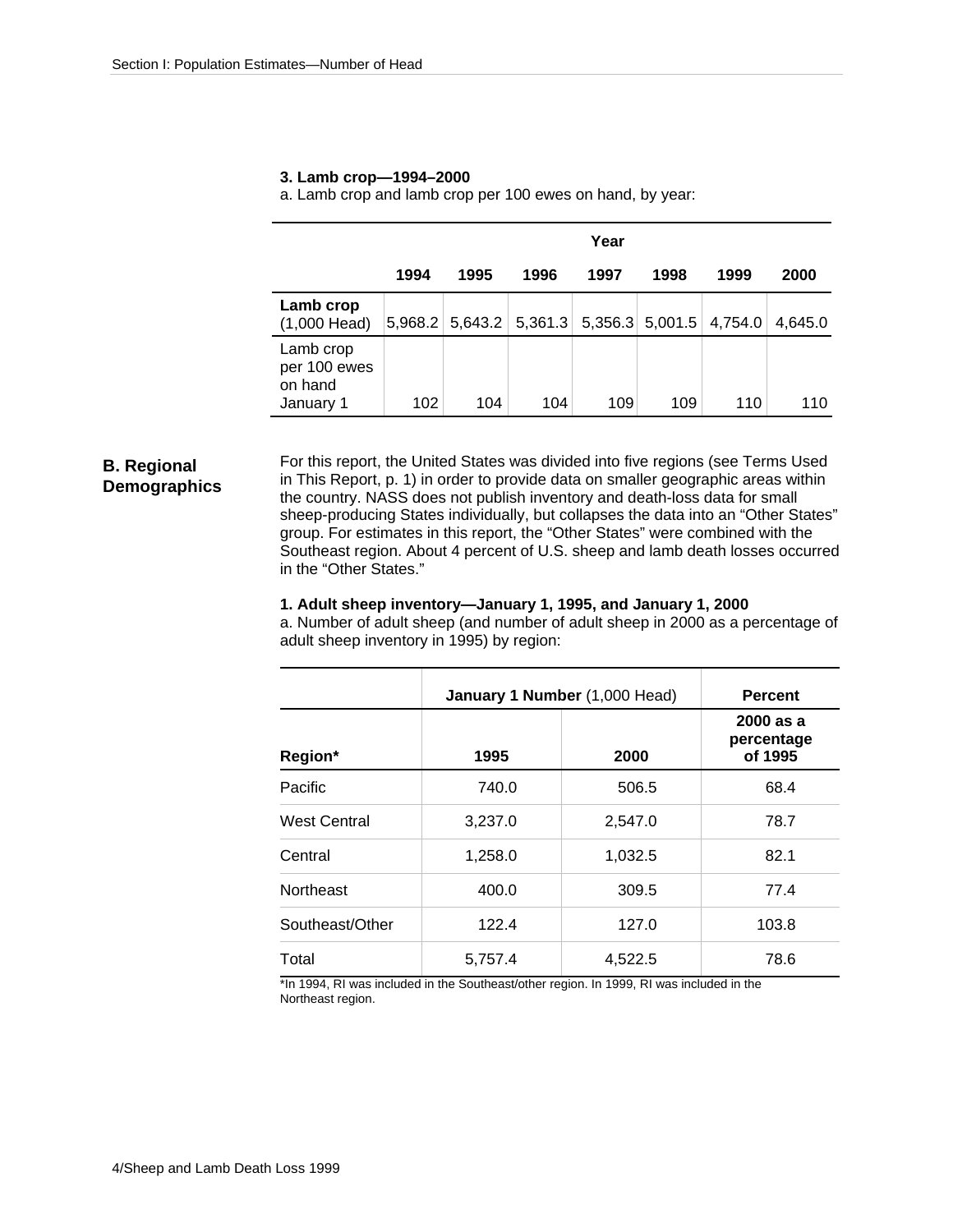#### **2. Lamb crop—1994 and 1999**

a. Calendar year lamb crop (and 1999 lamb crop as a percentage of 1994 lamb crop), by region:

|                     | Lamb Crop (1,000 Head) | <b>Percent</b> |                                    |  |
|---------------------|------------------------|----------------|------------------------------------|--|
| Region              | 1994                   | 1999           | 1999 as a<br>percentage<br>of 1994 |  |
| Pacific             | 695.0                  | 494.0          | 71.1                               |  |
| <b>West Central</b> | 3,124.0                | 2,495.0        | 79.9                               |  |
| Central             | 1,574.0                | 1,298.0        | 82.5                               |  |
| <b>Northeast</b>    | 470.7                  | 367.0          | 78.0                               |  |
| Southeast/Other     | 104.5                  | 100.0          | 95.7                               |  |
| Total               | 5,968.2                | 4,754.0        | 79.3                               |  |

#### **C. U.S. Annual Death Loss**

#### **1. Loss from all causes, 1994–2000**

a. Sheep and lamb death loss due to all causes, by year:

|       |       | Number (1,000 Head) |       |       |       |       |       |  |  |
|-------|-------|---------------------|-------|-------|-------|-------|-------|--|--|
|       |       | Year                |       |       |       |       |       |  |  |
|       | 1994  | 1995                | 1996  | 1997  | 1998  | 1999  | 2000  |  |  |
| Sheep | 332.8 | 314.4               | 342.6 | 305.4 | 297.0 | 259.8 | 281.5 |  |  |
| Lamb  | 614.7 | 580.4               | 578.8 | 542.8 | 507.1 | 488.6 | 490.2 |  |  |
| Total | 947.5 | 894.8               | 921.4 | 848.2 | 804.1 | 748.4 | 771.7 |  |  |

\*Meat Animal Production, Disposition, and Income, annual May report, NASS.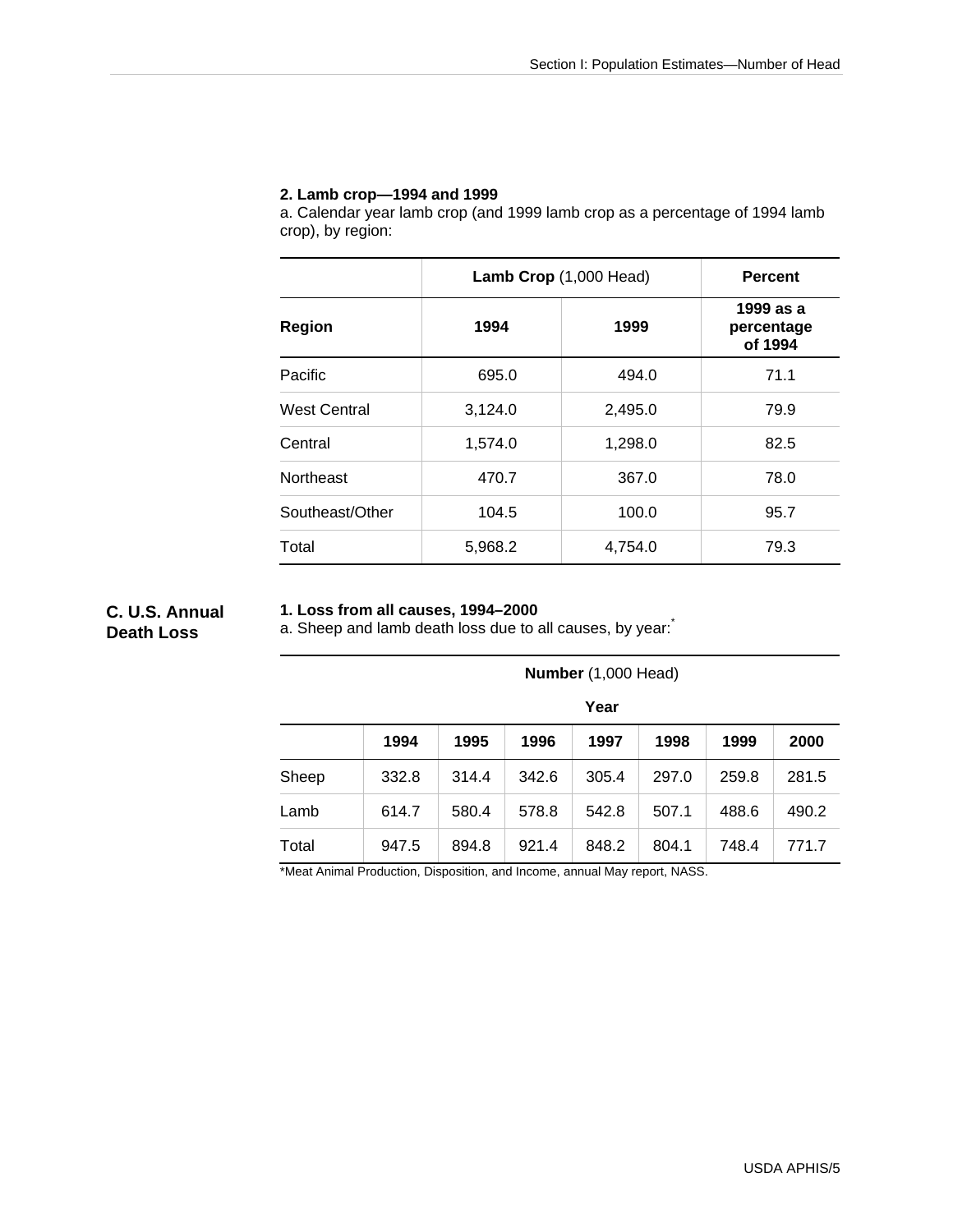b. Sheep death loss as a percentage of January 1 inventory of adult sheep inventory on January 1 of the following year, by year:

|      | <b>Percent Inventory</b>                     |  |  |  |  |  |  |  |
|------|----------------------------------------------|--|--|--|--|--|--|--|
|      | Year                                         |  |  |  |  |  |  |  |
| 1994 | 1998<br>1999<br>1995<br>1997<br>1996<br>2000 |  |  |  |  |  |  |  |
| 5.8  | 6.3<br>6.5<br>5.8<br>6.6<br>6.4<br>5.7       |  |  |  |  |  |  |  |

c. Lamb death loss as a percentage of lamb crop, by year:

|      | <b>Percent Lamb Crop</b> |      |      |      |      |      |  |
|------|--------------------------|------|------|------|------|------|--|
|      | Year                     |      |      |      |      |      |  |
| 1994 | 1995                     | 1996 | 1997 | 1998 | 1999 | 2000 |  |
| 10.3 | 10.3                     | 10.8 | 10.1 | 10.1 | 10.3 | 10.6 |  |

#### **2. U.S. nonpredator and predator death loss—1994 and 1999\***

a. Number of sheep and lamb death losses by cause, and percentage of loss by cause—by year:

|             |               | <b>Number and Percent Loss</b> |               |                |  |  |  |  |  |
|-------------|---------------|--------------------------------|---------------|----------------|--|--|--|--|--|
|             |               |                                | Year          |                |  |  |  |  |  |
|             |               | 1994                           |               | 1999           |  |  |  |  |  |
| Cause       | <b>Number</b> | <b>Percent</b>                 | <b>Number</b> | <b>Percent</b> |  |  |  |  |  |
| Nonpredator | 577,950       | 61.1                           | 472,700       | 63.2           |  |  |  |  |  |
| Predator    | 368,050       | 38.9                           | 275,700       | 36.8           |  |  |  |  |  |
| Total       | 946,000       | 100.0                          | 748,400       | 100.0          |  |  |  |  |  |

\*Total sheep and lamb death losses for 1994 were revised, although the revisions are not shown further in this report since detailed cause of loss estimates were not similarly adjusted and republished. The sheep losses were revised from 336.6 to 332.8 (thousand head), and lamb losses were revised from 609,400 to 614,700 head; as a result, total losses were revised from 946,000 to 947,5000 head. Total sheep and lamb death losses from 1999 were revised from 260,900 to 259,800 sheep lost, and from 482,000 to 488,600 lambs lost. Since the predator loss publication was not reissued, adjustments (reflecting the revised total sheep and total lamb losses) were made appropriately to the nonpredator loss category.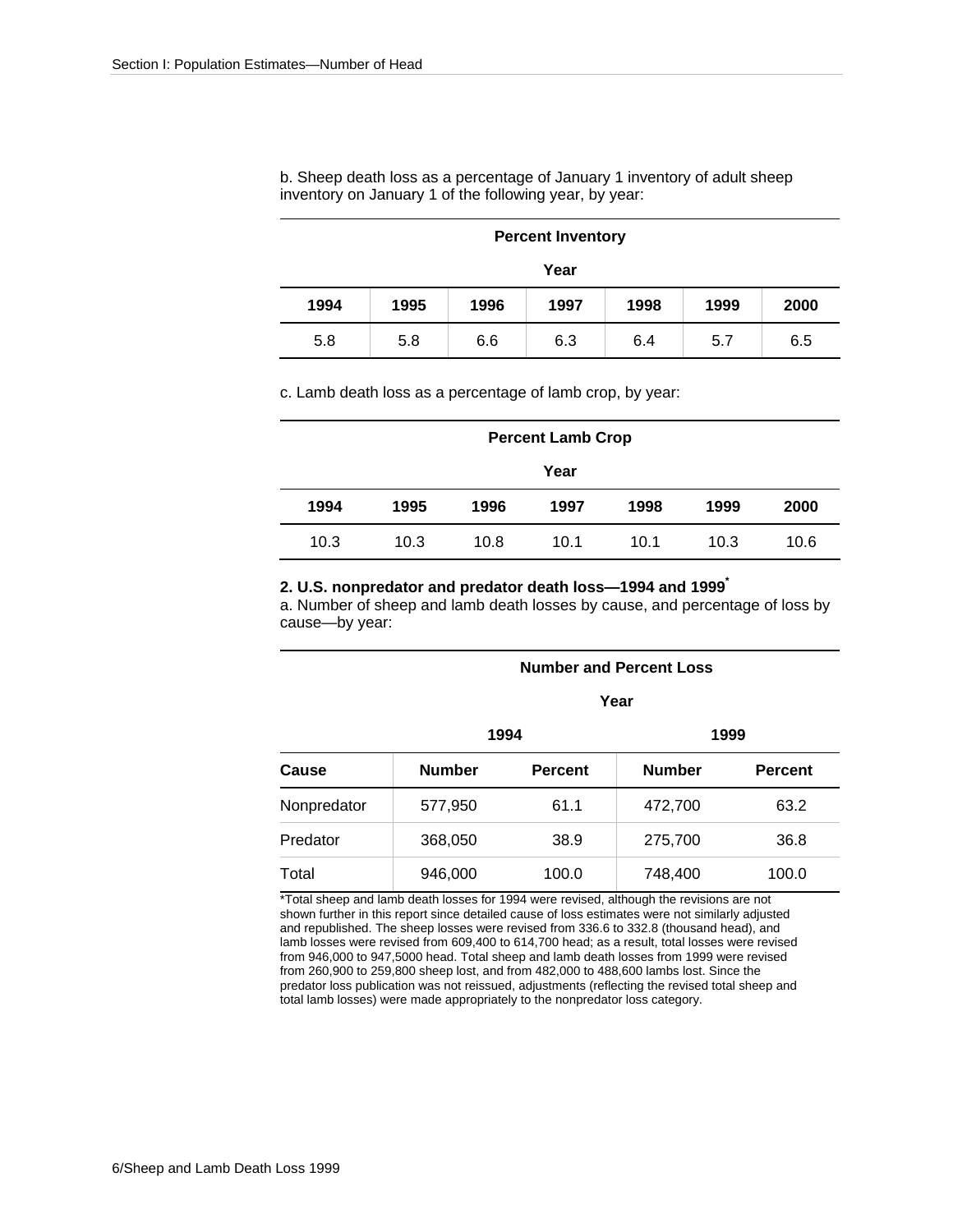|             | Year          |                |               |                |  |  |  |  |  |
|-------------|---------------|----------------|---------------|----------------|--|--|--|--|--|
|             |               | 1994           | 1999          |                |  |  |  |  |  |
| Cause       | <b>Number</b> | <b>Percent</b> | <b>Number</b> | <b>Percent</b> |  |  |  |  |  |
| Nonpredator | 230,025       | 68.3           | 183,400       | 70.6           |  |  |  |  |  |
| Predator    | 106,575       | 31.7           | 76,400*       | 29.4           |  |  |  |  |  |
| Total       | 336,600       | 100.0          | 259,800       | 100.0          |  |  |  |  |  |

b. Number of sheep death losses by cause, and percentage of loss by cause—by year:

 **Number and Percent Loss** 

\*Initial NASS publication showed predator sheep losses of 77,000 head. Subsequent publication only revised total sheep loss. Relationship between predator and nonpredator loss was maintained at the State level, therefore deriving 76,400 head lost due to predators in the United States.

c. Number of lamb death losses by cause and percentage of loss by cause—by year:

#### **Number and Percent Loss**

#### **Year**

|             | 1994          |                | 1999          |                |  |  |  |
|-------------|---------------|----------------|---------------|----------------|--|--|--|
| Cause       | <b>Number</b> | <b>Percent</b> | <b>Number</b> | <b>Percent</b> |  |  |  |
| Nonpredator | 347,925       | 57.1           | 289,300       | 59.2           |  |  |  |
| Predator    | 261,475       | 42.9           | 199,300*      | 40.8           |  |  |  |
| Total       | 609,400       | 100.0          | 488,600       | 100.0          |  |  |  |

\*Initial NASS publication showed predator lamb losses of 196,000 head. Subsequent publication only revised total lamb loss. Relationship between predator and nonpredator loss was maintained at the State level, therefore deriving 199,300 head lost due to predators in the United States.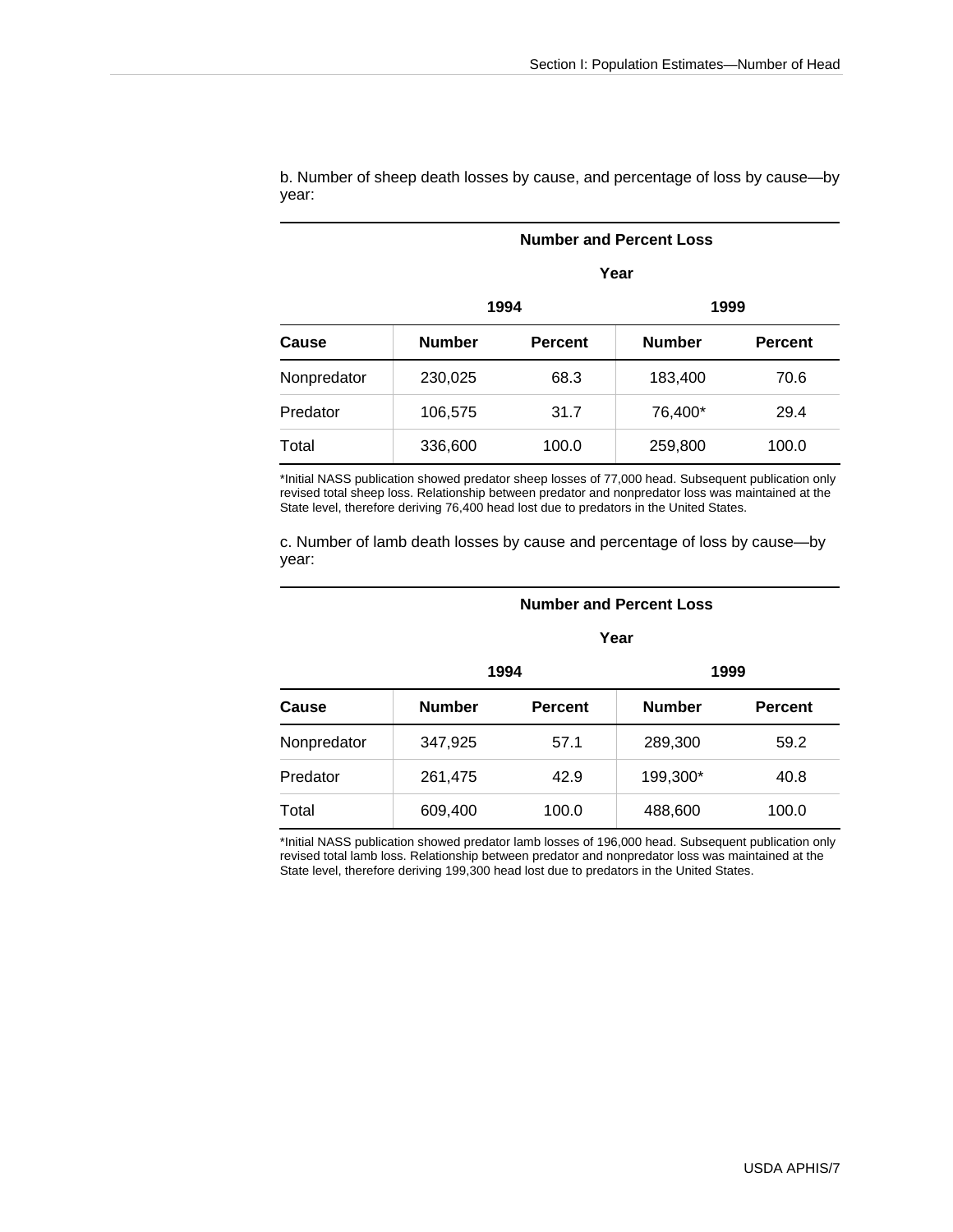# **3. Regional predator and nonpredator death loss—1994 and 1999**

a. Number of sheep death losses by cause and percentage of loss by cause—by region and by year:

|                     |              |               |                | <b>Number and Percent Loss (Sheep)</b> |                |  |  |  |  |  |  |  |
|---------------------|--------------|---------------|----------------|----------------------------------------|----------------|--|--|--|--|--|--|--|
|                     |              |               |                | Year                                   |                |  |  |  |  |  |  |  |
|                     |              | 1994<br>1999  |                |                                        |                |  |  |  |  |  |  |  |
| <b>Region</b>       | Cause        | <b>Number</b> | <b>Percent</b> | <b>Number</b>                          | <b>Percent</b> |  |  |  |  |  |  |  |
|                     | Nonpredator  | 25,625        | 64.1           | 17,700                                 | 61.0           |  |  |  |  |  |  |  |
| Pacific             | Predator     | 14,375        | 35.9           | 11,300                                 | 39.0           |  |  |  |  |  |  |  |
|                     | <b>Total</b> | 40,000        | 100.0          | 29,000                                 | 100.0          |  |  |  |  |  |  |  |
|                     | Nonpredator  | 116.325       | 62.2           | 87,500                                 | 66.8           |  |  |  |  |  |  |  |
| West<br>Central     | Predator     | 70,675        | 37.8           | 43,500                                 | 33.2           |  |  |  |  |  |  |  |
|                     | <b>Total</b> | 187,000       | 100.0          | 131,000                                | 100.0          |  |  |  |  |  |  |  |
|                     | Nonpredator  | 59,800        | 83.2           | 54,900                                 | 81.9           |  |  |  |  |  |  |  |
| Central             | Predator     | 12,100        | 16.8           | 12,100                                 | 18.1           |  |  |  |  |  |  |  |
|                     | Total        | 71,900        | 100.0          | 67,000                                 | 100.0          |  |  |  |  |  |  |  |
|                     | Nonpredator  | 21,875        | 76.1           | 15,900                                 | 80.3           |  |  |  |  |  |  |  |
| Northeast           | Predator     | 6,875         | 23.9           | 3,900                                  | 19.7           |  |  |  |  |  |  |  |
|                     | <b>Total</b> | 28,750        | 100.0          | 19,800                                 | 100.0          |  |  |  |  |  |  |  |
|                     | Nonpredator  | 6,400         | 71.5           | 7,400                                  | 56.9           |  |  |  |  |  |  |  |
| Southeast/<br>Other | Predator     | 2,550         | 28.5           | 5,600                                  | 43.1           |  |  |  |  |  |  |  |
|                     | <b>Total</b> | 8,950         | 100.0          | 13,000                                 | 100.0          |  |  |  |  |  |  |  |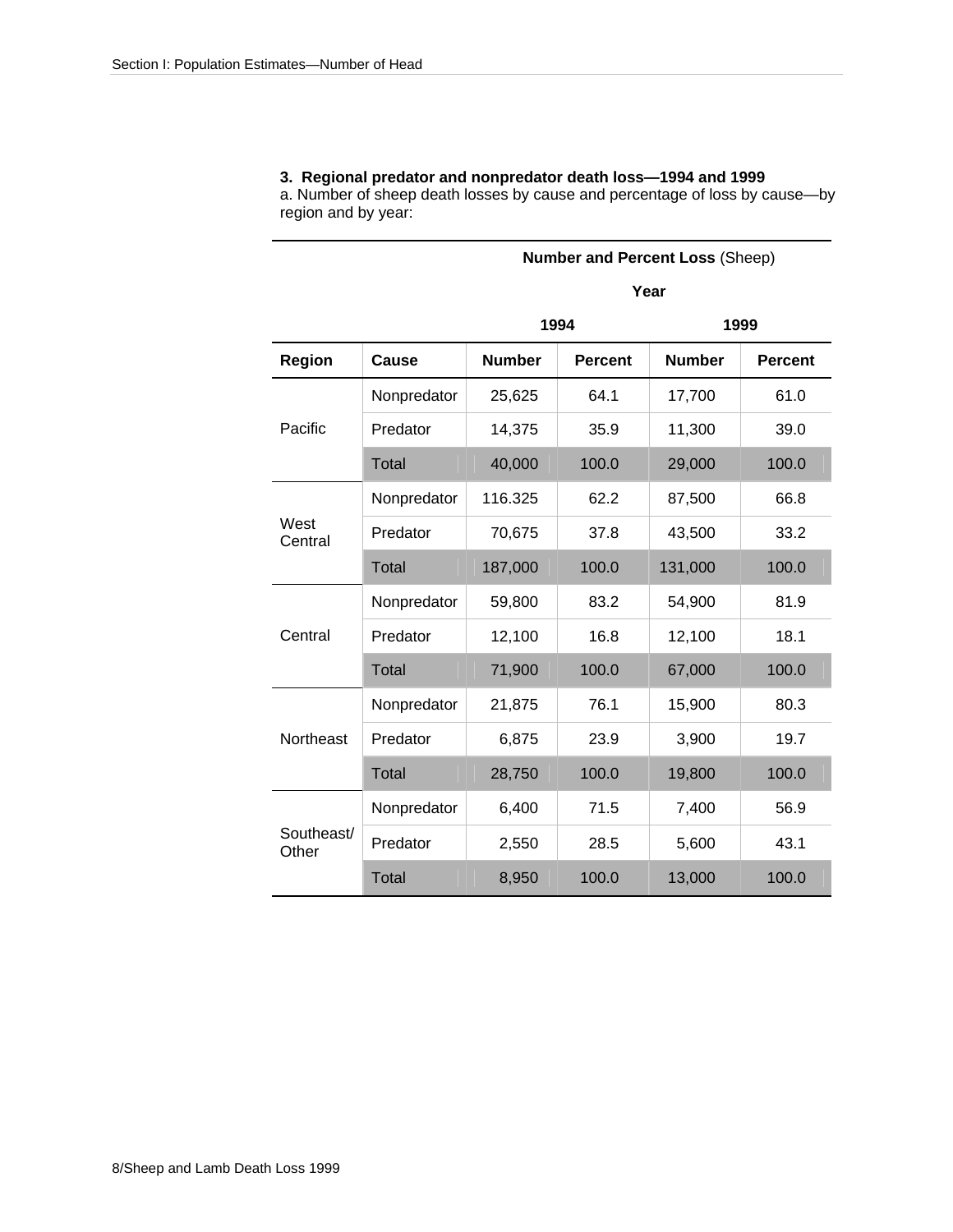|                     |             |                                                                  |       | <b>Number and Percent Loss (Lambs)</b> |                |  |  |  |  |  |  |
|---------------------|-------------|------------------------------------------------------------------|-------|----------------------------------------|----------------|--|--|--|--|--|--|
|                     |             |                                                                  |       | Year                                   |                |  |  |  |  |  |  |
|                     |             | 1994<br>1999<br><b>Number</b><br><b>Number</b><br><b>Percent</b> |       |                                        |                |  |  |  |  |  |  |
| <b>Region</b>       | Cause       |                                                                  |       |                                        | <b>Percent</b> |  |  |  |  |  |  |
|                     | Nonpredator | 18,825                                                           | 39.2  | 11,200                                 | 37.3           |  |  |  |  |  |  |
| Pacific             | Predator    | 29,175                                                           | 60.8  | 18,800                                 | 62.7           |  |  |  |  |  |  |
|                     | Total       | 48,000                                                           | 100.0 | 30,000                                 | 100.0          |  |  |  |  |  |  |
|                     | Nonpredator | 108,525                                                          | 36.9  | 97,300                                 | 42.1           |  |  |  |  |  |  |
| West<br>Central     | Predator    | 185,475                                                          | 63.1  | 133,700                                | 57.9           |  |  |  |  |  |  |
|                     | Total       | 294,000                                                          | 100.0 | 231,000                                | 100.0          |  |  |  |  |  |  |
|                     | Nonpredator | 156,175                                                          | 83.7  | 132,700                                | 81.2           |  |  |  |  |  |  |
| Central             | Predator    | 30,525                                                           | 16.3  | 30,800                                 | 18.8           |  |  |  |  |  |  |
|                     | Total       | 186,700                                                          | 100.0 | 163,500                                | 100.0          |  |  |  |  |  |  |
|                     | Nonpredator | 50,000                                                           | 81.9  | 35,700                                 | 81.0           |  |  |  |  |  |  |
| Northeast           | Predator    | 11,050                                                           | 18.1  | 8,400                                  | 19.0           |  |  |  |  |  |  |
|                     | Total       | 61,050                                                           | 100.0 | 44,100                                 | 100.0          |  |  |  |  |  |  |
|                     | Nonpredator | 14,400                                                           | 73.3  | 12,400                                 | 62.0           |  |  |  |  |  |  |
| Southeast/<br>Other | Predator    | 5,250                                                            | 26.7  | 7,600                                  | 38.0           |  |  |  |  |  |  |
|                     | Total       | 19,650                                                           | 100.0 | 20,000                                 | 100.0          |  |  |  |  |  |  |

b. Number of lamb death losses by cause and percentage of loss by cause—by region and by year: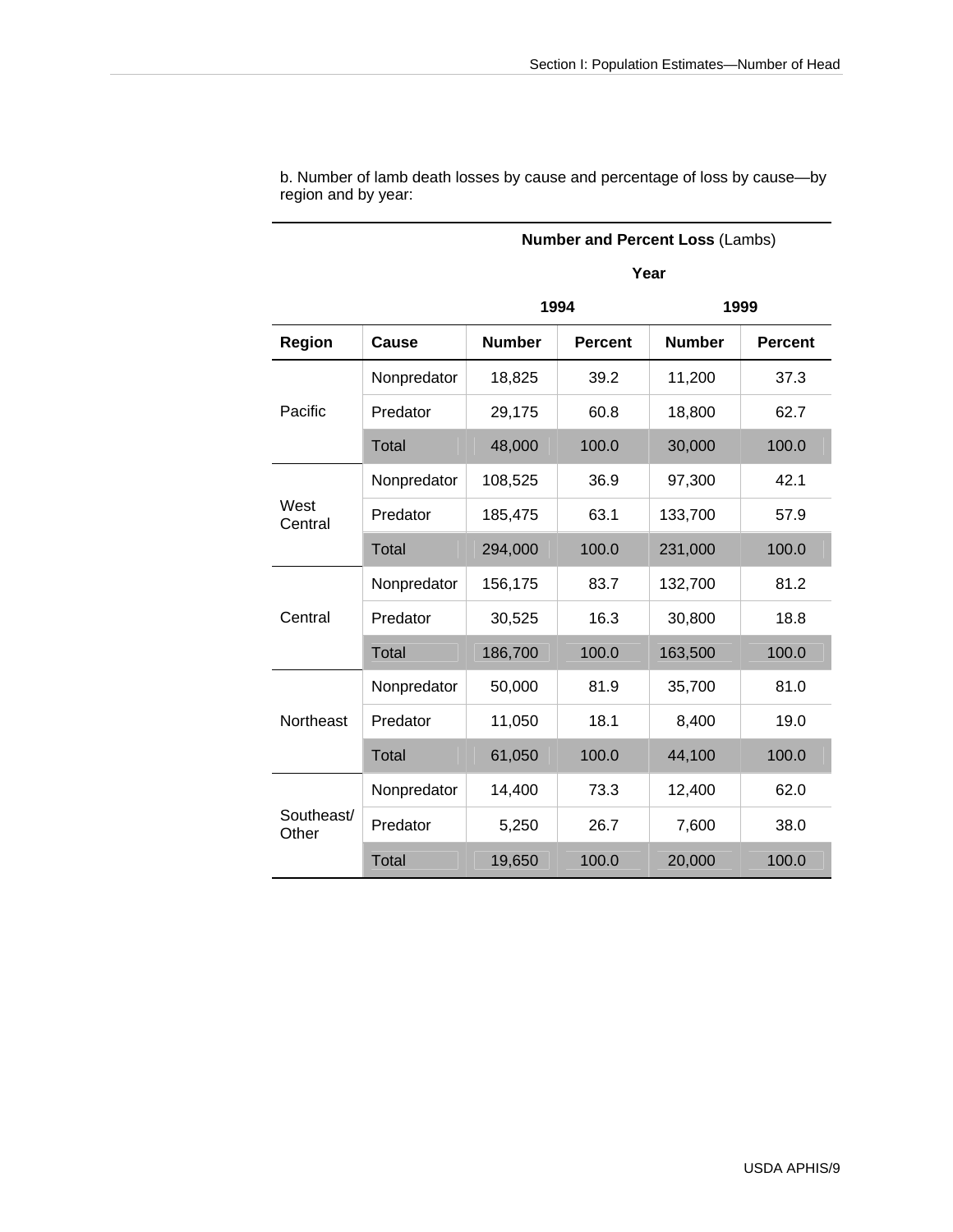# **Section II: Population Estimates—Nonpredator Losses**

**A. Nonpredator Sheep Death Loss**

#### **1. Losses—1999**

a. Sheep death loss as a percentage of adult sheep inventory on January 1, 2000, by operation size and by region:

#### **Percent Inventory**

|                     |      | $1 - 24$      | $25 - 99$                                                             |      | 100-999       | 1,000<br>or More   |      | All<br><b>Operations</b> |
|---------------------|------|---------------|-----------------------------------------------------------------------|------|---------------|--------------------|------|--------------------------|
| <b>Region</b>       | Pct. | Std.<br>Error | Std.<br>Pct. Error                                                    | Pct. | Std.<br>Error | Std.<br>Pct. Error | Pct. | Std.<br>Error            |
| Pacific             | 4.88 | (0.97)        | 4.74 $(1.31)$ 3.44 $(0.18)$ 3.88 $(0.29)$                             |      |               |                    |      | 4.02 (0.28)              |
| West<br>Central     |      |               | 5.58 $(1.03)$ 4.77 $(0.52)$ 3.17 $(0.12)$ 2.37 $(0.08)$ 2.84 $(0.08)$ |      |               |                    |      |                          |
| Central             |      |               | 5.75 $(0.77)$ 5.28 $(0.37)$ 4.66 $(0.29)$ 3.99 $(0.22)$ 4.98 $(0.21)$ |      |               |                    |      |                          |
| Northeast           |      |               | 4.84 $(0.84)$ 4.13 $(0.32)$ 3.93 $(0.19)$ 3.81 $(0.23)$               |      |               |                    |      | $4.26$ $(0.26)$          |
| Southeast/<br>Other |      |               | 5.63 $(1.32)$ 7.87 $(1.41)$ 4.25 $(0.55)$ 3.40 $(0.00)$ 5.73 $(0.65)$ |      |               |                    |      |                          |
| All<br>operations   | 5.41 |               | $(0.43)$ 5.01 $(0.25)$ 3.80 $(0.11)$ 2.67 $(0.08)$                    |      |               |                    |      | 3.70(0.08)               |

**Size of Operation** (Number of Sheep and Lambs)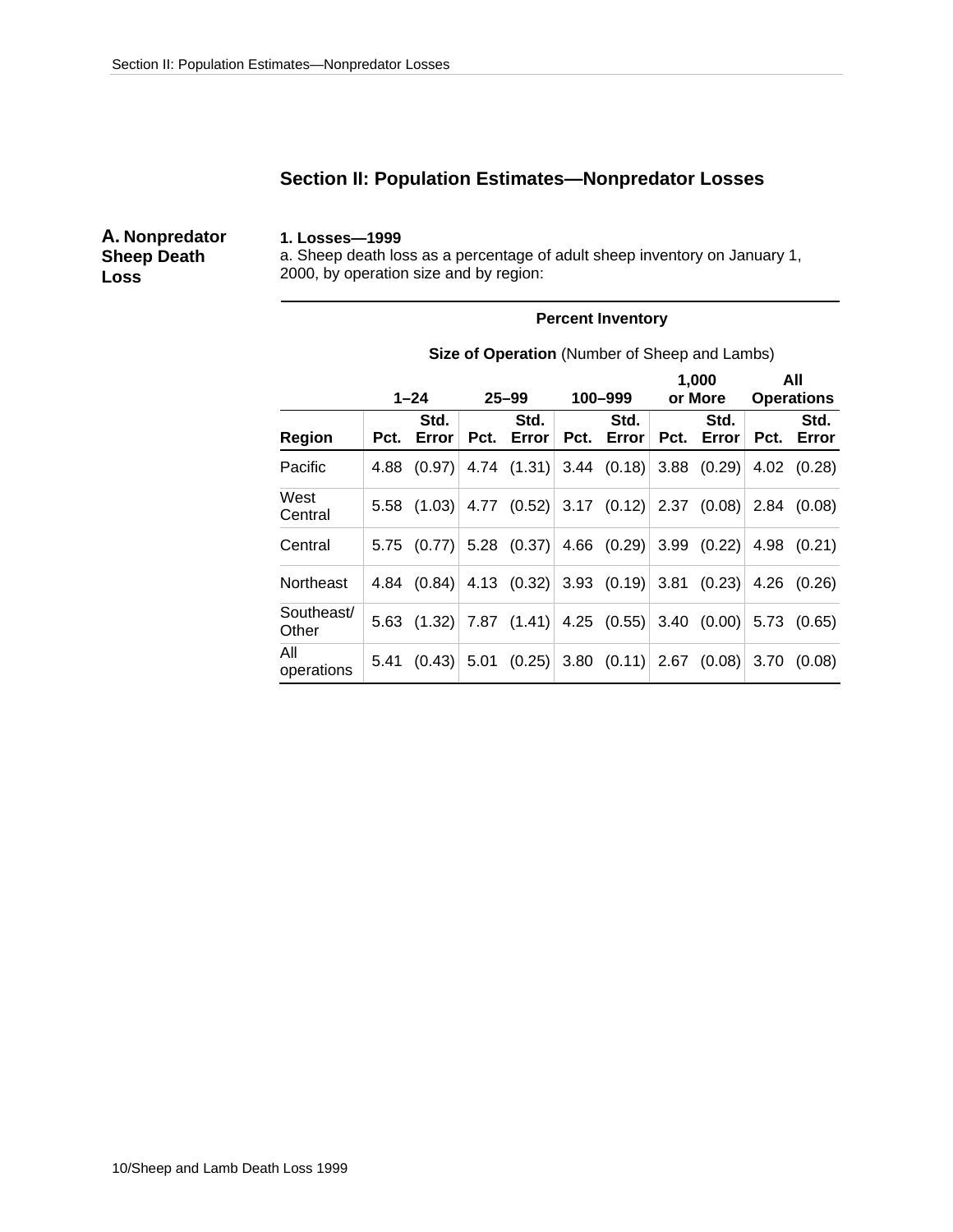#### **2. Cause of loss—1994 and 1999**

a. Percentage of sheep death loss, by cause and by year:

|                                                                                 |                   | <b>Percent Nonpredator Loss</b> |               |
|---------------------------------------------------------------------------------|-------------------|---------------------------------|---------------|
| <b>Nonpredator Cause</b>                                                        | 1994 <sup>1</sup> | 1999                            | Std.<br>Error |
| Digestive problems (bloat, scours,<br>parasites, enterotoxemia, acidosis, etc.) | 9.3               | 11.6                            | (0.7)         |
| Respiratory problems<br>(pneumonia, shipping fever, etc.)                       | 6.9               | 8.5                             | (0.6)         |
| Metabolic problems (milk fever, twin<br>lamb disease, pregnancy toxemia, etc.)  | 3.6               | 3.2                             | (0.3)         |
| Weather-related causes<br>(chilling, drowning, lightning, etc.)                 | 8.4               | 6.7                             | (0.7)         |
| Theft (stolen)                                                                  | 2.0               | 0.8                             | (0.1)         |
| Poisoning (nitrate poisoning,<br>noxious feeds, noxious weeds, etc.)            | 5.3               | 4.0                             | (0.3)         |
| Lambing problems                                                                | 9.9               | 11.3                            | (0.6)         |
| Other diseases (mastitis, foot rot, boils, etc.)                                | N/A               | 5.6                             | (0.5)         |
| Other nonpredator causes <sup>2</sup>                                           | 34.7              | 34.0                            | (0.9)         |
| Unknown nonpredator causes                                                      | 19.9              | 14.3                            | (0.8)         |
| Total                                                                           | 100.0             | 100.0                           |               |

<sup>1</sup> Standard error not available for 1994 estimates.<br><sup>2</sup>Other nonpredator causes: old age, being on back, lameness, etc.

b. Sheep death loss as a percentage of adult sheep inventory on January 1 of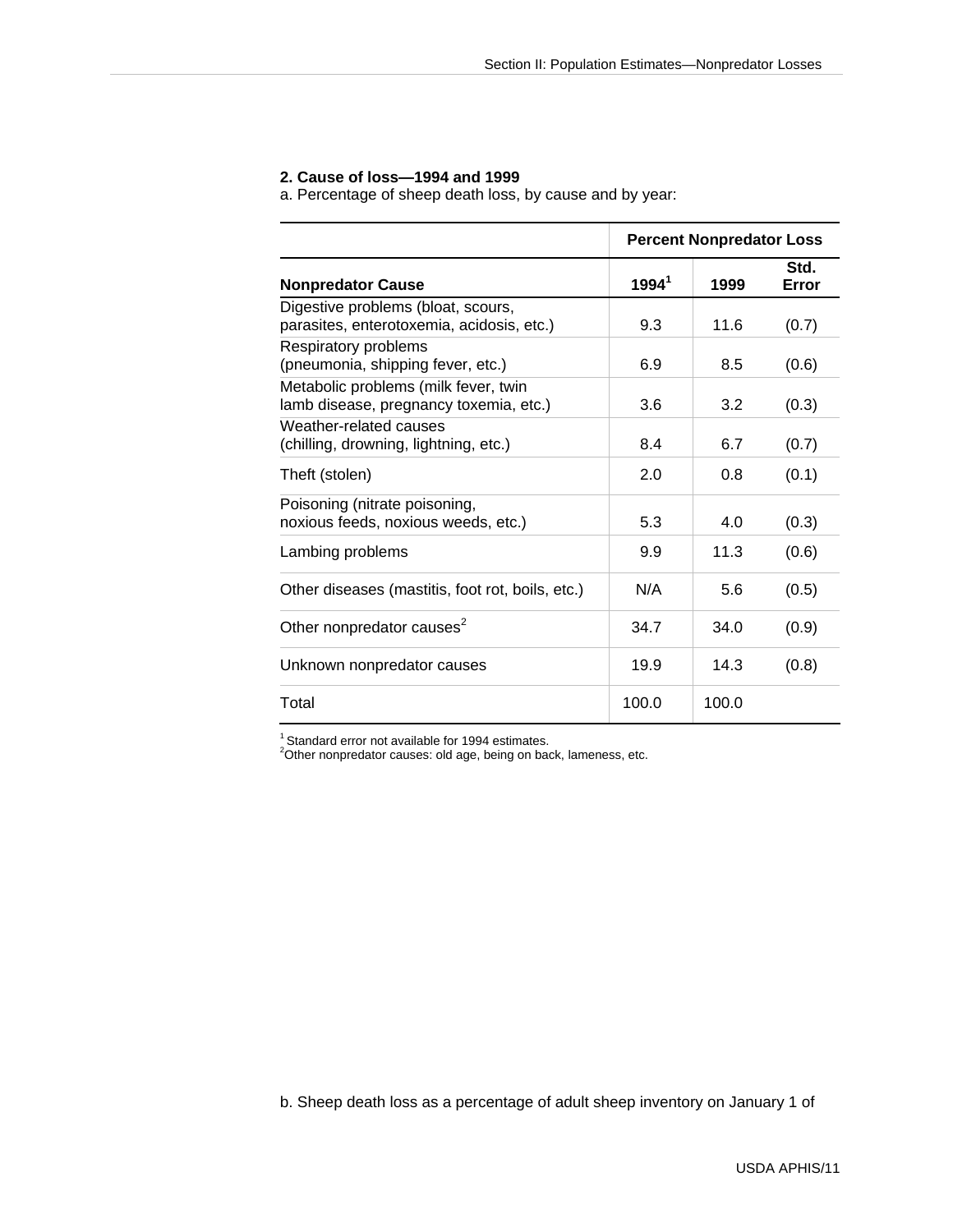the following year, by cause and by year**:** 

|                                                                                 |          | <b>Percent Inventory</b> |               |
|---------------------------------------------------------------------------------|----------|--------------------------|---------------|
| <b>Nonpredator Cause</b>                                                        | $1994^1$ | 1999                     | Std.<br>Error |
| Digestive problems (bloat, scours,<br>parasites, enterotoxemia, acidosis, etc.) | 0.37     | 0.43                     | (0.03)        |
| Respiratory problems<br>(pneumonia, shipping fever, etc.)                       | 0.27     | 0.31                     | (0.02)        |
| Metabolic problems (milk fever, twin<br>lamb disease, pregnancy toxemia, etc.)  | 0.14     | 0.12                     | (0.01)        |
| Weather-related causes<br>(chilling, drowning, lightning, etc.)                 | 0.34     | 0.25                     | (0.03)        |
| Theft (stolen)                                                                  | 0.08     | 0.03                     | (0.00)        |
| Poisoning (nitrate poisoning,<br>noxious feeds, noxious weeds, etc.)            | 0.21     | 0.15                     | (0.01)        |
| Lambing problems                                                                | 0.39     | 0.42                     | (0.03)        |
| Other diseases (mastitis, foot rot, boils, etc.)                                | N/A      | 0.21                     | (0.02)        |
| Other nonpredator causes <sup>2</sup>                                           | 1.39     | 1.26                     | (0.04)        |
| Unknown nonpredator causes                                                      | 0.79     | 0.53                     | (0.03)        |
| All nonpredator causes                                                          | 3.99     | 3.70                     | (0.08)        |

<sup>1</sup> Standard error not available for 1994 estimates.<br><sup>2</sup>Other nonpredator causes: old age, being on back, other nonpredator causes, including lameness, etc.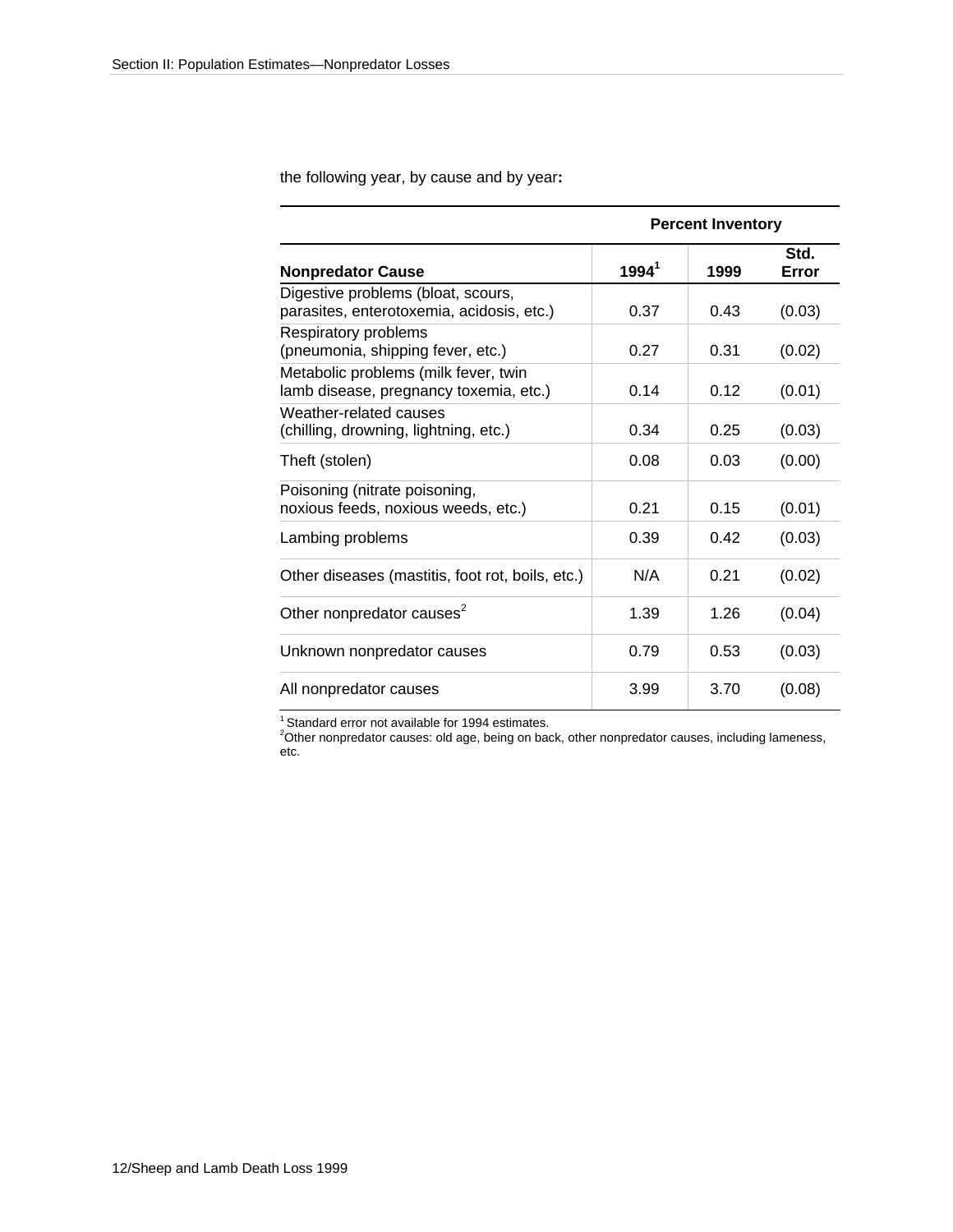# **3. Cause of loss by operation size—1999**

a. Percentage of sheep death loss, by cause and by operation size:

#### **Percent Nonpredator Loss**

#### **Size of Operation** (Number Sheep of and Lambs)

|                                                                                             | $1 - 24$ |                    | $25 - 99$ |                | 100–999 |               | 1,000<br>or More |                | All<br><b>Operations</b> |               |
|---------------------------------------------------------------------------------------------|----------|--------------------|-----------|----------------|---------|---------------|------------------|----------------|--------------------------|---------------|
| Nonpredator<br>Cause                                                                        |          | Std.<br>Pct. Error | Pct.      | Std.<br>Error  | Pct.    | Std.<br>Error | Pct.             | Std.<br>Error  | Pct.                     | Std.<br>Error |
| Digestive<br>problems (bloat,<br>scours,<br>parasites,<br>enterotoxemia,<br>acidosis, etc.) | 14.7     | (2.6)              | 11.9      | (1.3)          | 11.9    | (1.3)         | 9.7              | (0.7)          | 11.6                     | (0.7)         |
| Respiratory<br>problems<br>(pneumonia,<br>shipping fever,<br>etc.)                          | 8.0      | (2.2)              | 11.1      | (1.7)          | 8.3     | (0.6)         | 6.8              | (0.7)          | 8.5                      | (0.6)         |
| Metabolic<br>problems (milk<br>fever, twin lamb<br>disease,<br>pregnancy<br>toxemia, etc.)  |          | $2.3$ $(0.8)$      | 4.2       | (0.9)          | 3.3     | (0.3)         | 2.7              | (0.2)          | 3.2                      | (0.3)         |
| Weather-related<br>causes (chilling,<br>drowning,<br>lightning, etc.)                       | 9.1      | (2.7)              | 3.4       | (0.8)          | 5.0     | (0.9)         | 10.1             | (1.3)          | 6.7                      | (0.7)         |
| Theft (stolen)                                                                              |          | $0.4$ $(0.3)$      | 0.3       | (0.2)          | 1.1     | (0.2)         | 1.0              | (0.2)          | 0.8                      | (0.1)         |
| Poisoning<br>(nitrate<br>poisoning,<br>noxious feeds,<br>noxious weeds,<br>etc.)            | 1.0      | (0.4)              | 1.8       | (0.4)          | 3.1     | (0.4)         | 8.2              | (0.7)          | 4.0                      | (0.3)         |
| Lambing<br>problems                                                                         | 11.1     | (1.8)              | 15.0      | (1.9)          | 8.9     | (0.6)         | 10.7             | (0.8)          | 11.3                     | (0.6)         |
| Other diseases<br>(mastitis, foot<br>rot, boils, etc.)                                      | 4.0      | (0.9)              | 4.4       | (0.8)          | 4.2     | (0.4)         | 8.9              | (1.4)          | 5.6                      | (0.5)         |
| Other<br>nonpredator<br>causes*                                                             |          | $33.2$ $(3.3)$     |           | $35.4$ $(2.1)$ |         | 40.3 $(1.3)$  |                  | $26.6$ $(1.1)$ | 34.0                     | (0.9)         |
| Unknown<br>nonpredator<br>causes                                                            |          | $16.2$ $(2.9)$     | 12.5      | (1.7)          | 13.9    | (1.4)         | 15.3             | (0.8)          | 14.3                     | (0.8)         |
| Total                                                                                       | 100.0    |                    | 100.0     |                | 100.0   |               | 100.0            |                | 100.0                    |               |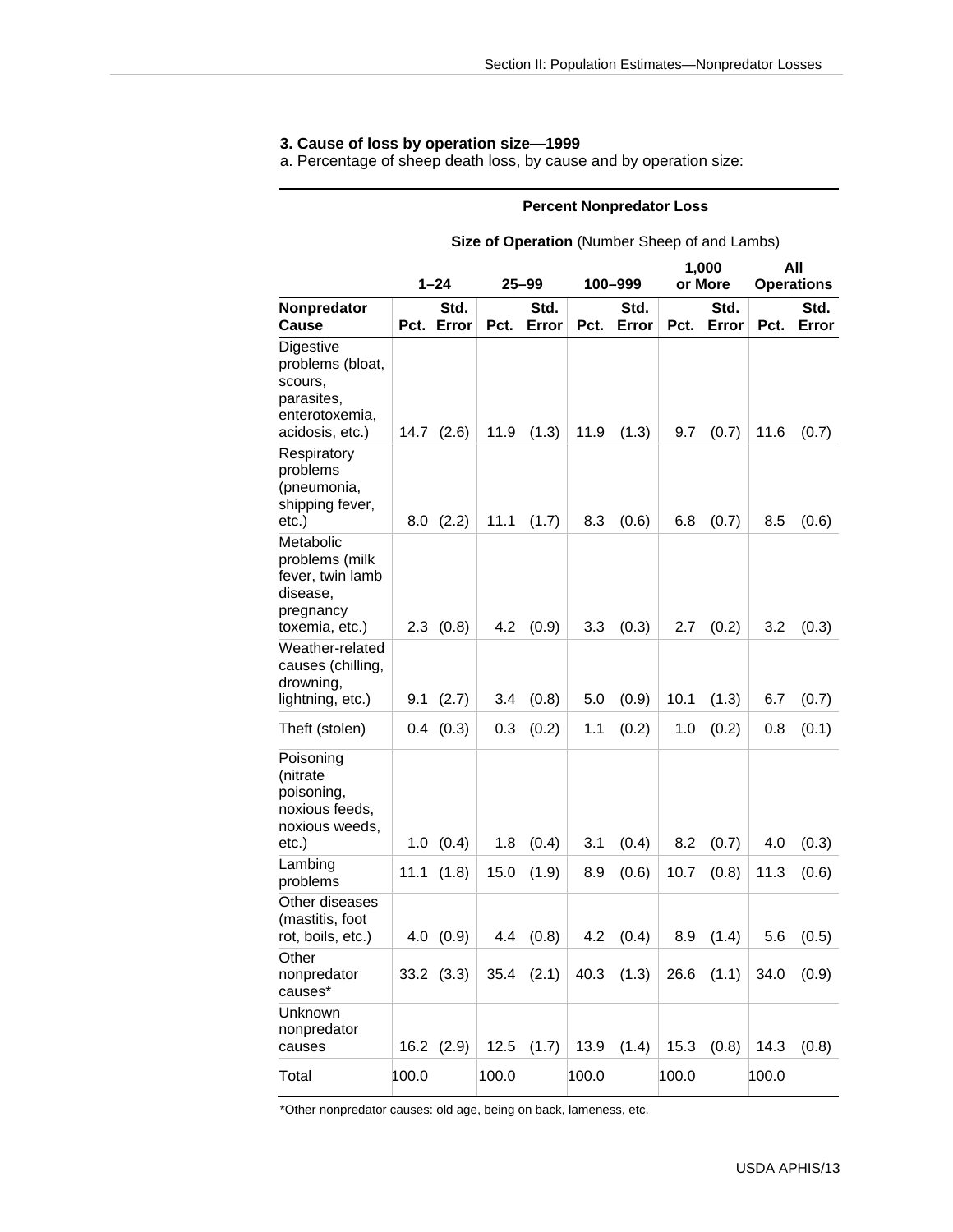b. Sheep death loss as a percentage of adult sheep inventory on January 1, 2000, by cause and by operation size:

#### **Percent Inventory**

#### **Size of Operation** (Number of Sheep and Lambs)

|                                                                                             |      | $1 - 24$<br>25–99                                                |      |                                                                  |      | 100–999       |      | 1,000 or<br>More | All<br><b>Operations</b> |                                                                  |  |
|---------------------------------------------------------------------------------------------|------|------------------------------------------------------------------|------|------------------------------------------------------------------|------|---------------|------|------------------|--------------------------|------------------------------------------------------------------|--|
| Nonpredator<br>Cause                                                                        | Pct. | Std.<br>Error                                                    |      | Std.<br>Pct. Error                                               | Pct. | Std.<br>Error | Pct. | Std.<br>Error    | Pct.                     | Std.<br>Error                                                    |  |
| Digestive<br>problems (bloat,<br>scours,<br>parasites,<br>enterotoxemia,<br>acidosis, etc.) | 0.80 |                                                                  |      |                                                                  |      |               |      |                  |                          | $(0.15)$ 0.59 $(0.07)$ 0.45 $(0.05)$ 0.26 $(0.02)$ 0.43 $(0.03)$ |  |
| Respiratory<br>problems<br>(pneumonia,<br>shipping fever,<br>etc.)                          | 0.43 | (0.13)                                                           |      | $0.56$ (0.09) 0.32 (0.02) 0.18 (0.02) 0.31 (0.02)                |      |               |      |                  |                          |                                                                  |  |
| Metabolic<br>problems (milk<br>fever, twin lamb<br>disease,<br>pregnancy<br>toxemia, etc.)  | 0.13 | (0.04)                                                           |      | $0.21$ (0.04) 0.12 (0.01) 0.07 (0.01) 0.12 (0.01)                |      |               |      |                  |                          |                                                                  |  |
| Weather-related<br>causes (chilling,<br>drowning,<br>lightning, etc.)                       | 0.49 | (0.16)                                                           | 0.17 | $(0.04)$ 0.19 $(0.03)$ 0.27 $(0.04)$                             |      |               |      |                  |                          | 0.25(0.03)                                                       |  |
| Theft (stolen)                                                                              | 0.02 | (0.02)                                                           |      | $0.02$ (0.01) 0.04 (0.01) 0.03 (0.00)                            |      |               |      |                  |                          | $0.03$ $(0.00)$                                                  |  |
| Poisoning<br>(nitrate<br>poisoning,<br>noxious feeds,<br>noxious weeds,<br>etc.)            | 0.05 | (0.02)                                                           |      |                                                                  |      |               |      |                  |                          |                                                                  |  |
| Lambing<br>problems                                                                         | 0.60 | (0.10)                                                           |      | $0.75$ (0.11) 0.34 (0.02) 0.28 (0.02)                            |      |               |      |                  |                          | 0.41(0.03)                                                       |  |
| Other diseases<br>(mastitis, foot<br>rot, boils, etc.)                                      | 0.21 |                                                                  |      | $(0.05)$ 0.22 $(0.04)$ 0.16 $(0.01)$ 0.24 $(0.04)$ 0.21 $(0.02)$ |      |               |      |                  |                          |                                                                  |  |
| Other<br>nonpredator<br>causes*                                                             | 1.80 | $(0.23)$ 1.77 $(0.13)$ 1.53 $(0.06)$ 0.71 $(0.03)$ 1.26 $(0.04)$ |      |                                                                  |      |               |      |                  |                          |                                                                  |  |
| Unknown<br>nonpredator<br>causes                                                            | 0.88 |                                                                  |      |                                                                  |      |               |      |                  |                          | $(0.17)$ 0.63 $(0.09)$ 0.53 $(0.06)$ 0.41 $(0.02)$ 0.53 $(0.03)$ |  |
| All nonpredator<br>causes                                                                   | 5.41 |                                                                  |      |                                                                  |      |               |      |                  |                          | $(0.43)$ 5.01 $(0.25)$ 3.80 $(0.11)$ 2.67 $(0.08)$ 3.70 $(0.08)$ |  |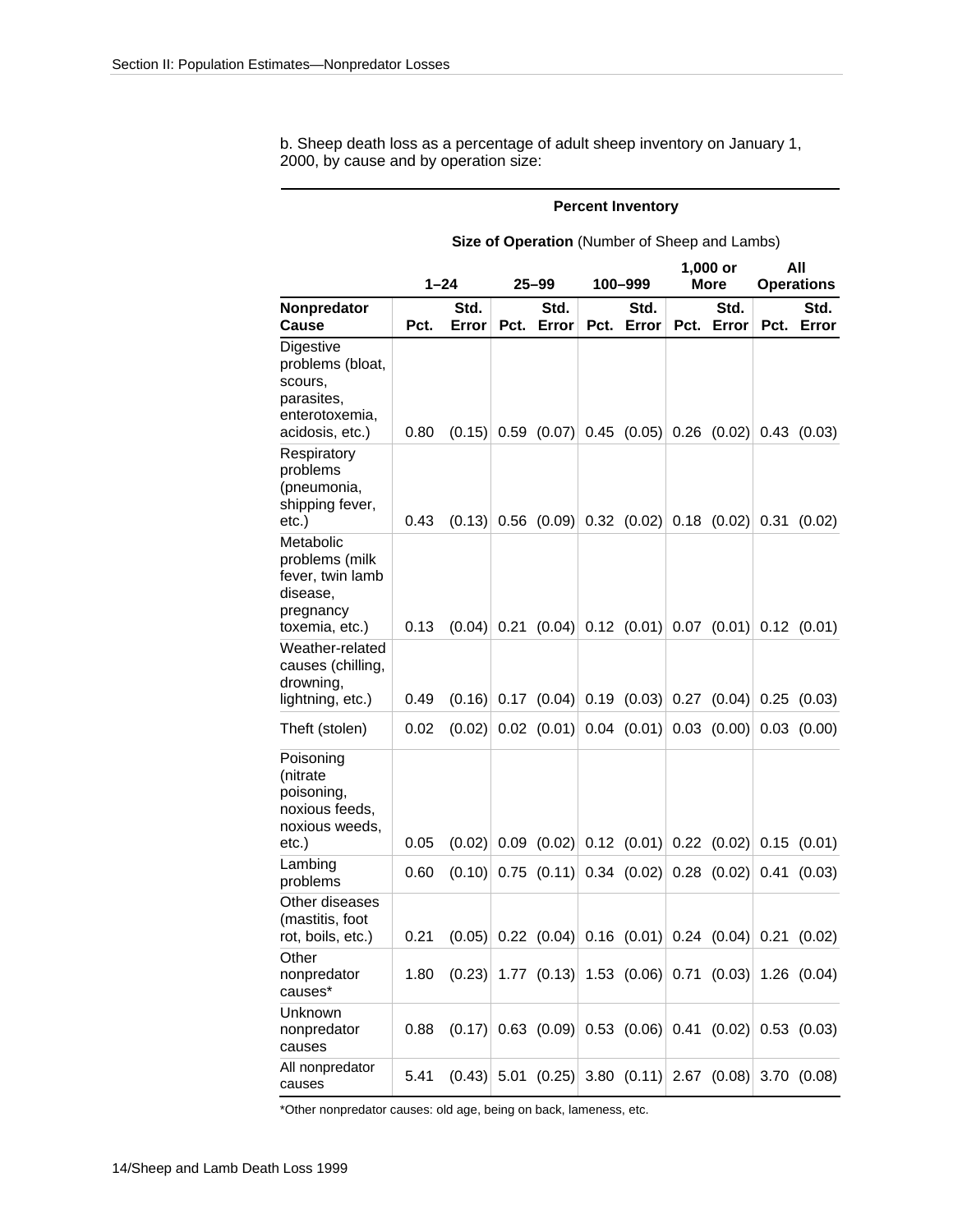# **4. Cause of loss by region—1999**

a. Percentage of sheep death loss, by cause and by region:

#### **Percent Nonpredator Loss**

#### **Region**

|                                                                                             |                |               | West  |                                        |       |                |       |                  | Southeast/ |               | All   |                                                                          |
|---------------------------------------------------------------------------------------------|----------------|---------------|-------|----------------------------------------|-------|----------------|-------|------------------|------------|---------------|-------|--------------------------------------------------------------------------|
|                                                                                             | <b>Pacific</b> |               |       | <b>Central</b>                         |       | <b>Central</b> |       | <b>Northeast</b> |            | <b>Other</b>  |       | <b>Operations</b>                                                        |
| Nonpredator<br><b>Cause</b>                                                                 | Pct.           | Std.<br>Error |       | Std.<br>Pct. Error                     |       | Std.           |       | Std.             |            | Std.          |       | Std.<br>Pct. Error Pct. Error Pct. Error Pct. Error                      |
|                                                                                             |                |               |       |                                        |       |                |       |                  |            |               |       |                                                                          |
| Digestive<br>problems (bloat,<br>scours,<br>parasites,<br>enterotoxemia,<br>acidosis, etc.) | 11.3           | (1.6)         |       | 10.3 $(0.8)$ 12.1 $(1.4)$ 12.0 $(2.0)$ |       |                |       |                  |            | $21.4$ (5.6)  | 11.6  | (0.7)                                                                    |
| Respiratory<br>problems<br>(pneumonia,<br>shipping fever,<br>etc.)                          | 10.8           | (1.8)         |       | 4.1 $(0.4)$ 12.2 $(1.4)$ 11.1 $(1.7)$  |       |                |       |                  |            | $9.5$ $(3.2)$ | 8.5   | (0.6)                                                                    |
| Metabolic<br>problems (milk<br>fever, twin lamb<br>disease,<br>pregnancy<br>toxemia, etc.)  | 2.1            | (0.5)         |       | 2.0(0.1)                               |       | $4.8$ $(0.7)$  |       | 4.0 $(0.7)$      | 3.9        | (2.0)         | 3.2   | (0.3)                                                                    |
| Weather-related<br>causes (chilling,<br>drowning,<br>lightning, etc.)                       | 4.8            | (1.8)         |       | 9.5(1.1)                               |       | 3.8(0.6)       |       | 4.0 $(2.0)$      | 13.5       | (5.8)         | 6.7   | (0.7)                                                                    |
| Theft (stolen)                                                                              | 0.1            | (0.1)         |       | $1.1$ $(0.2)$                          |       | $0.8$ $(0.2)$  |       | 0.0 (0.0)        | 0.2        | (0.1)         | 0.8   | (0.1)                                                                    |
| Poisoning<br>(nitrate<br>poisoning,<br>noxious feeds,<br>noxious weeds,<br>etc.)            | 4.5            | (1.7)         |       | 6.3(0.4)                               |       | $1.7$ $(0.3)$  |       | $2.0$ (0.6)      |            | 3.2 $(1.5)$   | 4.0   | (0.3)                                                                    |
| Lambing<br>problems                                                                         | 10.9           | (2.3)         |       | 9.5(0.7)                               |       | $13.5$ $(1.3)$ |       | 12.1(1.6)        | 10.1       | (3.7)         | 11.3  | (0.6)                                                                    |
| Other diseases<br>(mastitis, foot<br>rot, boils, etc.)                                      | 12.9           | (3.5)         |       | 5.1(0.4)                               |       | $3.6$ $(0.4)$  |       | $5.5$ $(1.4)$    | 5.8        | (1.8)         | 5.6   | (0.5)                                                                    |
| Other<br>nonpredator<br>causes*                                                             | 32.9           |               |       |                                        |       |                |       |                  |            |               |       | $(2.6)$ 34.1 $(1.3)$ 35.8 $(1.6)$ 36.4 $(2.6)$ 17.4 $(3.0)$ 34.0 $(0.9)$ |
| Unknown<br>nonpredator<br>causes                                                            | 9.7            | (1.6)         |       |                                        |       |                |       |                  |            |               |       | 18.0 $(1.2)$ 11.7 $(1.4)$ 12.9 $(2.8)$ 15.0 $(4.0)$ 14.3 $(0.8)$         |
| Total                                                                                       | 100.0          |               | 100.0 |                                        | 100.0 |                | 100.0 |                  | 100.0      |               | 100.0 |                                                                          |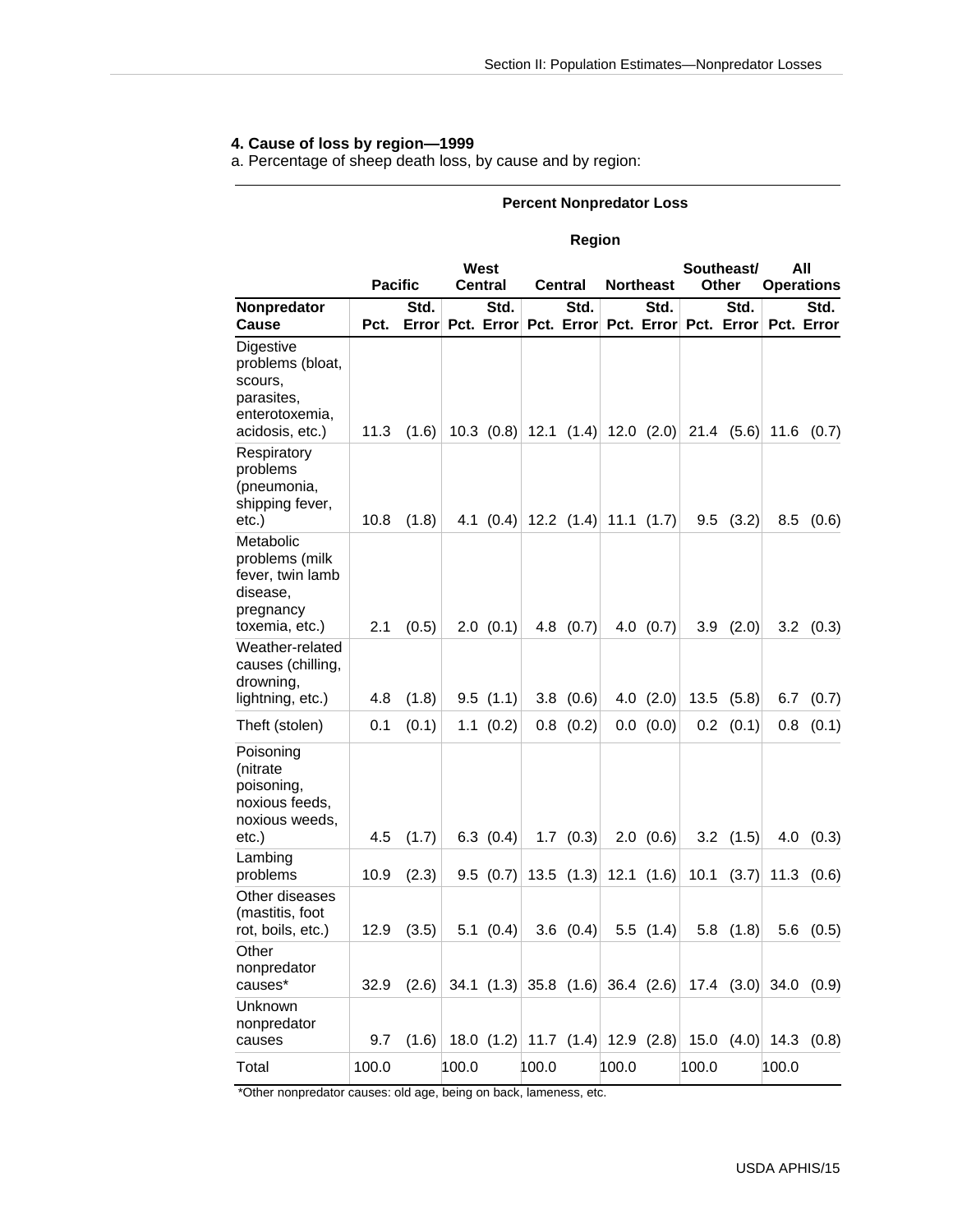b. Sheep death loss as a percentage of adult sheep inventory on January 1, 2000, by cause and by region:

|                                                                                                  |                                          |                                                                                                                                                 |  |                    |                                                     | Region |                  |                                                        |  |        |  |
|--------------------------------------------------------------------------------------------------|------------------------------------------|-------------------------------------------------------------------------------------------------------------------------------------------------|--|--------------------|-----------------------------------------------------|--------|------------------|--------------------------------------------------------|--|--------|--|
|                                                                                                  | West<br><b>Pacific</b><br><b>Central</b> |                                                                                                                                                 |  |                    | <b>Central</b>                                      |        | <b>Northeast</b> | All<br>Southeast/<br><b>Other</b><br><b>Operations</b> |  |        |  |
| Nonpredator<br>Cause                                                                             | Pct.                                     | Std.<br>Error                                                                                                                                   |  | Std.<br>Pct. Error | Std.<br>Pct. Error Pct. Error Pct. Error Pct. Error |        | Std.             | Std.                                                   |  | Std.   |  |
| Digestive<br>problems (bloat,<br>scours,<br>parasites.<br>entero-<br>toxemia.<br>acidosis, etc.) |                                          | $\vert 0.45 \vert (0.06) \vert 0.29 \vert (0.02) \vert 0.61 \vert (0.08) \vert 0.51 \vert (0.09) \vert 1.23 \vert (0.36) \vert 0.43$            |  |                    |                                                     |        |                  |                                                        |  | (0.03) |  |
| Respiratory<br>problems<br>(pneumonia,<br>shipping fever,<br>etc.)                               |                                          | $[0.44 \ (0.07) \ 0.11 \ (0.01) \ 0.61 \ (0.08) \ 0.47 \ (0.08) \ 0.54 \ (0.20) \ 0.31$                                                         |  |                    |                                                     |        |                  |                                                        |  | (0.02) |  |
| Metabolic<br>problems (milk<br>fever, twin lamb<br>disease,<br>pregnancy<br>toxemia, etc.)       |                                          | $ 0.09 \ (0.02) 0.06 \ (0.00) 0.24 \ (0.03) 0.17 \ (0.03) 0.22 \ (0.12) 0.12 \ (0.01)$                                                          |  |                    |                                                     |        |                  |                                                        |  |        |  |
| Weather-related<br>causes (chilling,<br>drowning,<br>lightning, etc.)                            |                                          | $ 0.19 \t(0.08) 0.27 \t(0.04) 0.19 \t(0.03) 0.17 \t(0.09) 0.78 \t(0.37) 0.25$                                                                   |  |                    |                                                     |        |                  |                                                        |  | (0.03) |  |
| Theft (stolen)                                                                                   |                                          | $[0.00 \ (0.00) \ 0.03 \ (0.01) \ 0.04 \ (0.01) \ 0.00 \ (0.00) \ 0.01 \ (0.00) \ 0.03$                                                         |  |                    |                                                     |        |                  |                                                        |  | (0.00) |  |
| Poisoning<br>(nitrate<br>poisoning,<br>noxious feeds,<br>noxious weeds,<br>$etc.$ )              |                                          | $ 0.18 \t(0.07) 0.18 \t(0.01) 0.08 \t(0.01) 0.09 \t(0.03) 0.19 \t(0.09) 0.15$                                                                   |  |                    |                                                     |        |                  |                                                        |  | (0.01) |  |
| Lambing<br>problems                                                                              |                                          | $[0.44 \ (0.11) \ 0.27 \ (0.02) \ 0.67 \ (0.07) \ 0.52 \ (0.07) \ 0.58 \ (0.23) \ 0.41$                                                         |  |                    |                                                     |        |                  |                                                        |  | (0.08) |  |
| Other diseases<br>(mastitis, foot<br>rot, boils, etc.)                                           |                                          | $\vert 0.52 \vert (0.15) \vert 0.15 \vert (0.01) \vert 0.18 \vert (0.02) \vert 0.23 \vert (0.07) \vert 0.33 \vert (0.11) \vert 0.21 \vert 0.21$ |  |                    |                                                     |        |                  |                                                        |  | (0.02) |  |
| Other<br>nonpredator<br>causes*                                                                  |                                          | 1.32 $(0.14)$ 0.97 $(0.05)$ 1.78 $(0.10)$ 1.55 $(0.12)$ 0.99 $(0.17)$ 1.26 $(0.04)$                                                             |  |                    |                                                     |        |                  |                                                        |  |        |  |
| Unknown<br>nonpredator<br>causes                                                                 |                                          | $\vert 0.39 \vert (0.06) \vert 0.51 \vert (0.04) \vert 0.58 \vert (0.08) \vert 0.55 \vert (0.13) \vert 0.86 \vert (0.21) \vert 0.53$            |  |                    |                                                     |        |                  |                                                        |  | (0.03) |  |
| All nonpredator<br>causes                                                                        |                                          | 4.02 $(0.28)$ 2.84 $(0.08)$ 4.98 $(0.21)$ 4.26 $(0.26)$ 5.73 $(0.65)$ 3.70                                                                      |  |                    |                                                     |        |                  |                                                        |  | (0.08) |  |

# **Percent Inventory**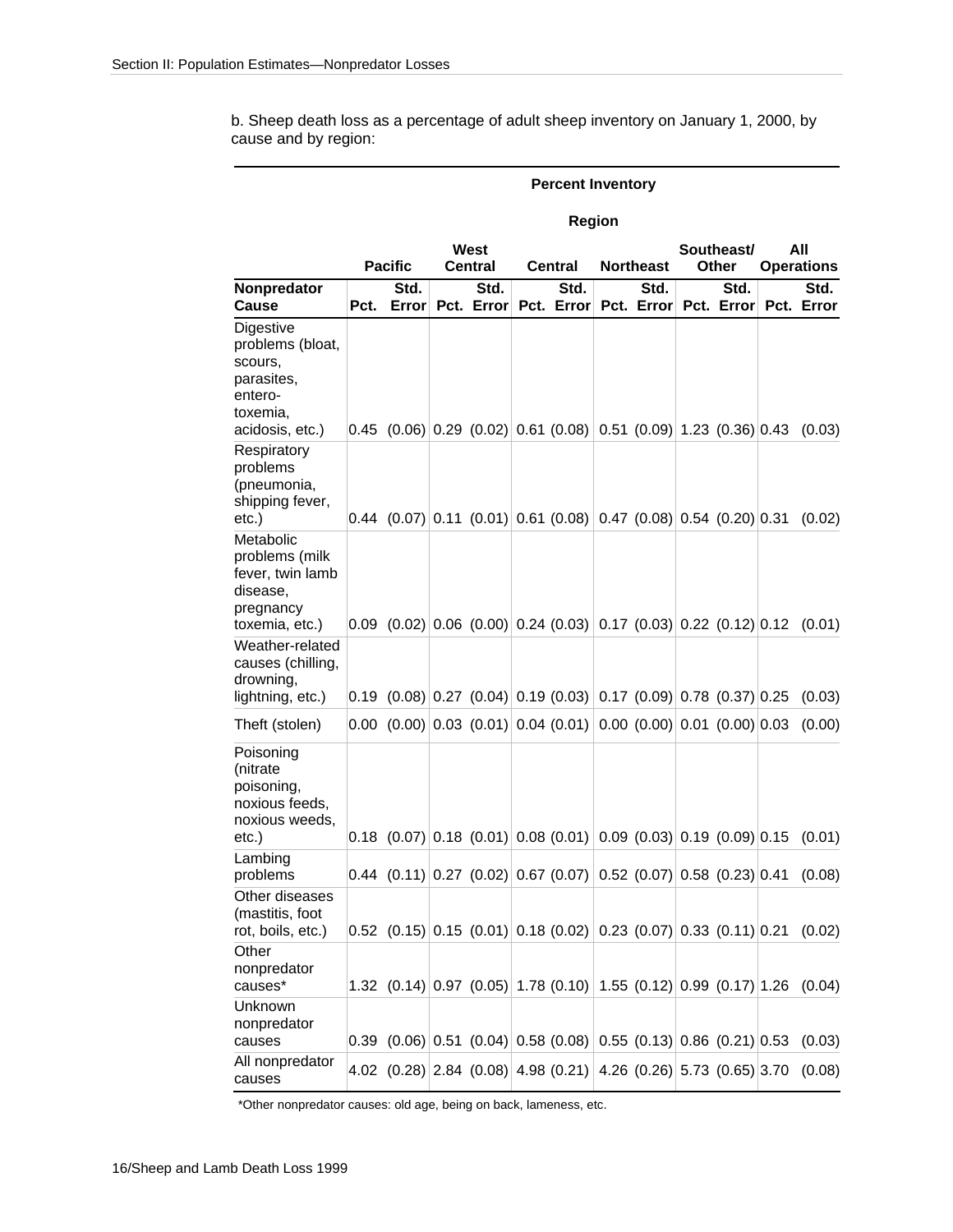### **5. Cause of loss by region and by operation size—1999**

a. For the *Pacific Region,* percentage of sheep death loss by cause and by operation size:

#### **Percent Nonpredator Loss**

#### **Size of Operation** (Number of Sheep and Lambs)

|                                                                                             |          |             |           |               |         |                | 1,000   |                | All   |                   |
|---------------------------------------------------------------------------------------------|----------|-------------|-----------|---------------|---------|----------------|---------|----------------|-------|-------------------|
|                                                                                             | $1 - 24$ |             | $25 - 99$ |               | 100-999 |                | or More |                |       | <b>Operations</b> |
| Nonpredator                                                                                 |          | Std.        |           | Std.          |         | Std.           |         | Std.           |       | Std.              |
| Cause                                                                                       | Pct.     | Error       | Pct.      | Error         |         | Pct. Error     |         | Pct. Error     |       | Pct. Error        |
| Digestive<br>problems (bloat,<br>scours,<br>parasites,<br>enterotoxemia,<br>acidosis, etc.) | 16.2     | (6.4)       |           | 5.5(4.1)      |         | $9.2$ $(1.4)$  | 13.1    | (2.0)          |       | $11.3$ $(1.6)$    |
| Respiratory<br>problems<br>(pneumonia,<br>shipping<br>fever, etc.)                          | 8.5      | (5.2)       |           | 2.1(1.1)      |         | $11.4$ $(2.5)$ |         | $14.2$ $(2.7)$ |       | $10.8$ $(1.8)$    |
| Metabolic<br>problems (milk<br>fever, twin lamb<br>disease,<br>pregnancy<br>toxemia, etc.)  | 0.0      | (0.0)       |           | $0.4$ $(0.2)$ |         | $1.3$ $(0.5)$  |         | 3.4(0.8)       | 2.1   | (0.5)             |
| Weather-related<br>causes (chilling,<br>drowning,<br>lightning, etc.)                       |          | 18.3 (12.9) |           | $0.5$ $(0.3)$ |         | $5.0$ $(1.3)$  |         | $3.4$ $(1.5)$  |       | $4.8$ $(1.8)$     |
| Theft (stolen)                                                                              | 0.0      | (0.0)       |           | $0.4$ $(0.4)$ |         | $0.2$ $(0.1)$  |         | 0.0 (0.0)      | 0.1   | (0.1)             |
| Poisoning<br>(nitrate<br>poisoning,<br>noxious feeds,<br>noxious<br>weeds, etc.)            | 0.0      | (0.0)       |           | 0.0 (0.0)     | 1.1     | (0.2)          |         | $8.3$ $(3.1)$  |       | $4.5$ $(1.7)$     |
| Lambing<br>problems                                                                         | 12.7     | (5.8)       | 16.7      | (9.0)         | 7.5     | (0.9)          |         | 9.5(1.6)       |       | $10.9$ $(2.3)$    |
| Other diseases<br>(mastitis, foot<br>rot, boils, etc.)                                      | 3.9      | (1.8)       |           | $1.2$ $(0.6)$ | 4.8     | (0.7)          |         | 21.9(6.1)      |       | $12.9$ $(3.5)$    |
| Other<br>nonpredator<br>causes*                                                             | 30.1     | (7.7)       |           | 54.4 (5.5)    |         | 48.5 (2.8)     |         | $20.3$ $(2.5)$ |       | $32.9$ $(2.6)$    |
| Unknown<br>nonpredator<br>causes                                                            | 10.3     | (3.9)       |           | 18.8 (8.6)    |         | $11.0$ $(1.4)$ |         | 5.9(1.0)       |       | $9.7$ $(1.6)$     |
| Total                                                                                       | 100.0    |             | 100.0     |               | 100.0   |                | 100.0   |                | 100.0 |                   |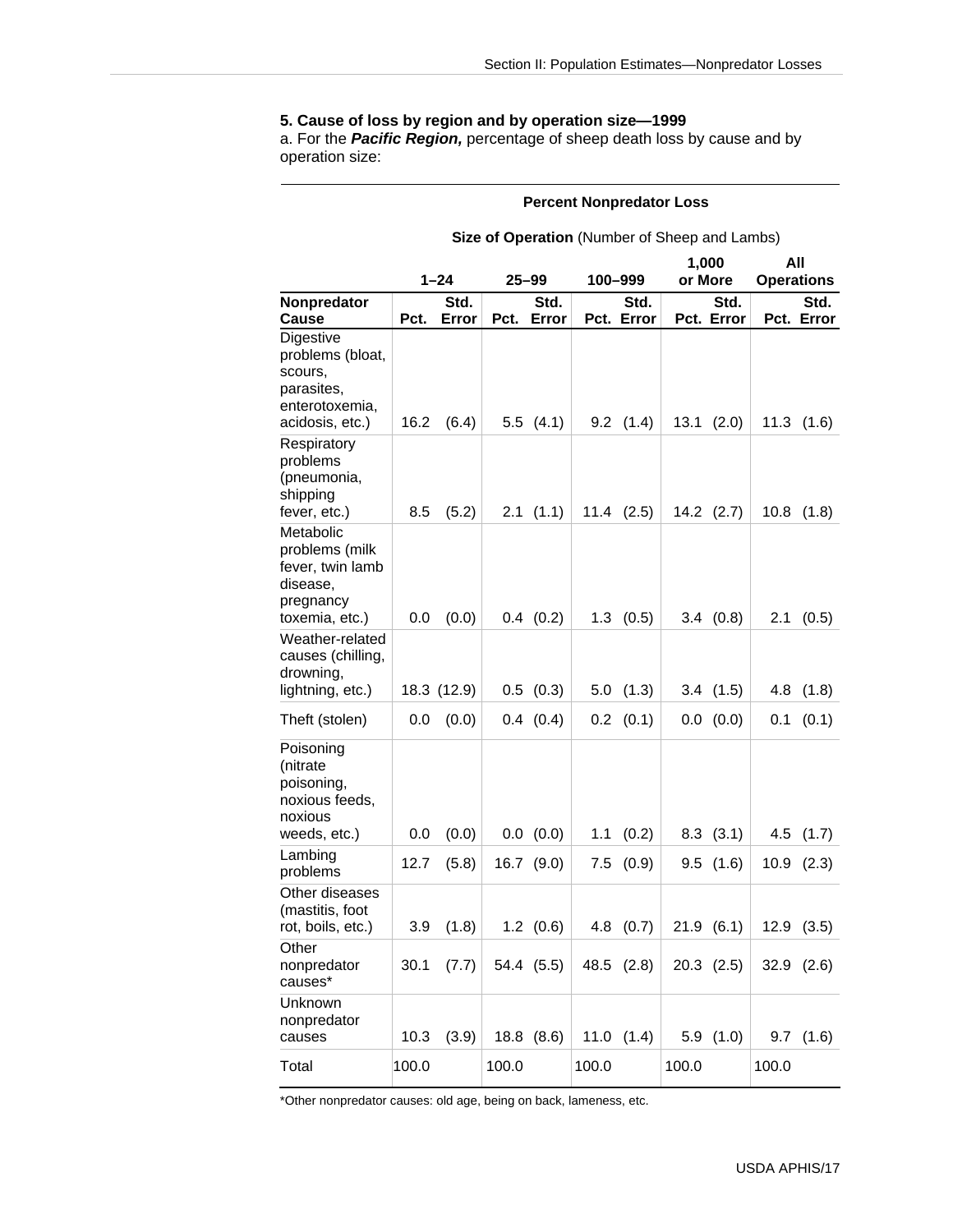b. For the *West Central Region,* percentage of sheep death loss by cause and by operation size:

#### **Percent Nonpredator Loss**

**Size of Operation** (Number of Sheep and Lambs)

|                                                                                             |       | $1 - 24$      | $25 - 99$ |               | 100-999 |                | 1,000<br>or More |               | All<br><b>Operations</b> |               |
|---------------------------------------------------------------------------------------------|-------|---------------|-----------|---------------|---------|----------------|------------------|---------------|--------------------------|---------------|
| Nonpredator<br>Cause                                                                        | Pct.  | Std.<br>Error | Pct.      | Std.<br>Error | Pct.    | Std.<br>Error  | Pct.             | Std.<br>Error | Pct.                     | Std.<br>Error |
| Digestive<br>problems, bloat,<br>scours,<br>parasites,<br>enterotoxemia,<br>acidosis, etc.) | 14.1  | (5.7)         | 17.5      | (4.3)         | 10.0    | (1.0)          | 8.5              | (0.8)         | 10.3                     | (0.8)         |
| Respiratory<br>problems<br>(pneumonia,<br>shipping fever,<br>etc.)                          | 2.9   | (1.8)         | 6.3       | (3.0)         | 3.6     | (0.5)          | 3.9              | (0.3)         | 4.1                      | (0.4)         |
| Metabolic<br>problems (milk<br>fever, twin lamb<br>disease,<br>pregnancy<br>toxemia, etc.)  | 0.7   | (0.6)         | 1.8       | (0.7)         | 1.8     | (0.3)          | 2.3              | (0.2)         | 2.0                      | (0.1)         |
| Weather-related<br>causes (chilling,<br>drowning,<br>lightning, etc.)                       | 0.8   | (0.3)         | 4.1       | (1.7)         | 7.8     | (2.0)          | 12.7             | (1.7)         | 9.5                      | (1.1)         |
| Theft (stolen)                                                                              | 0.0   | (0.0)         | 1.4       | (1.2)         | 1.2     | (0.4)          | 1.1              | (0.2)         | 1.1                      | (0.2)         |
| Poisoning<br>(nitrate<br>poisoning,<br>noxious feeds,<br>noxious weeds,<br>etc.)            | 0.4   | (0.3)         | 1.7       | (0.7)         | 5.3     | (0.8)          | 8.6              | (0.5)         | 6.3                      | (0.4)         |
| Lambing<br>problems                                                                         | 11.0  | (5.2)         | 4.8       | (1.3)         | 8.0     | (1.1)          | 11.1             | (1.0)         | 9.5                      | (0.7)         |
| Other diseases<br>(mastitis, foot<br>rot, boils, etc.)                                      | 3.6   | (1.9)         | 5.7       | (2.3)         | 4.5     | (0.7)          | 5.5              | (0.4)         | 5.1                      | (0.4)         |
| Other<br>nonpredator<br>causes*                                                             | 46.1  | (8.8)         | 45.2      | (5.8)         |         | $37.2$ $(2.1)$ | 28.6             | (1.3)         | 34.1                     | (1.3)         |
| Unknown<br>nonpredator<br>causes                                                            | 20.4  | (6.2)         | 11.5      | (3.2)         | 20.6    | (2.9)          | 17.7             | (1.1)         | 18.0                     | (1.2)         |
| Total                                                                                       | 100.0 |               | 100.0     |               | 100.0   |                | 100.0            |               | 100.0                    |               |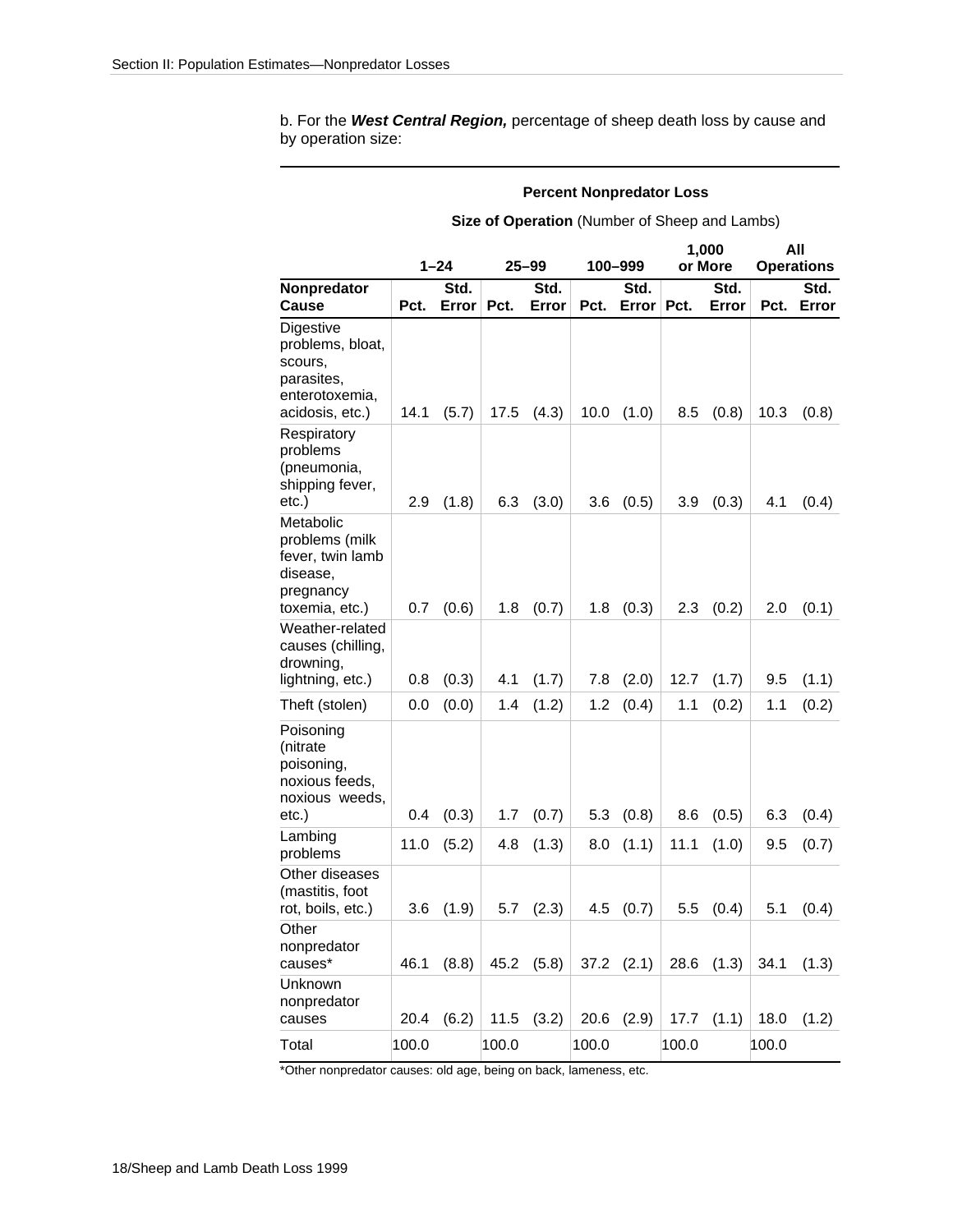c. For the *Central Region,* percentage of sheep death loss by cause and by operation size:

#### **Percent Nonpredator Loss**

|                                                                                             |          |       |           |       |         |       | 1,000   |       | All               |       |  |
|---------------------------------------------------------------------------------------------|----------|-------|-----------|-------|---------|-------|---------|-------|-------------------|-------|--|
|                                                                                             | $1 - 24$ |       | $25 - 99$ |       | 100-999 |       | or More |       | <b>Operations</b> |       |  |
| Nonpredator                                                                                 |          | Std.  |           | Std.  |         | Std.  |         | Std.  |                   | Std.  |  |
| <b>Cause</b>                                                                                | Pct.     | Error | Pct.      | Error | Pct.    | Error | Pct.    | Error | Pct.              | Error |  |
| Digestive<br>problems (bloat,<br>scours,<br>parasites,<br>enterotoxemia,<br>acidosis, etc.) | 10.4     | (3.0) | 11.0      | (1.6) | 14.1    | (2.6) | 9.7     | (1.2) | 12.1              | (1.4) |  |
| Respiratory<br>problems<br>(pneumonia,<br>shipping fever,<br>$etc.$ )                       | 11.6     | (4.6) | 13.6      | (2.8) | 11.3    | (1.2) | 12.4    | (1.2) | 12.2              | (1.4) |  |
| Metabolic<br>problems (milk<br>fever, twin lamb<br>disease,<br>pregnancy<br>toxemia, etc.)  | 3.5      | (1.6) | 5.4       | (1.5) | 4.5     | (0.6) | 6.0     | (1.0) | 4.8               | (0.7) |  |
| Weather-related<br>causes (chilling,<br>drowning,<br>lightning, etc.)                       | 6.2      | (1.8) | 3.5       | (1.5) | 3.2     | (0.5) | 3.6     | (0.5) | 3.8               | (0.6) |  |
| Theft (stolen)                                                                              | 0.8      | (0.8) | 0.0       | (0.0) | 1.3     | (0.3) | 2.3     | (1.1) | 0.8               | (0.2) |  |
| Poisoning<br>(nitrate<br>poisoning,<br>noxious feeds,<br>noxious weeds,<br>$etc.$ )         | 0.9      | (0.5) | 2.0       | (0.7) | 1.3     | (0.3) | 4.6     | (0.8) | 1.7               | (0.3) |  |
| Lambing<br>problems                                                                         | 13.0     | (3.0) | 18.7      | (3.1) | 9.5     | (1.1) | 11.8    | (1.3) | 13.5              | (1.3) |  |
| Other diseases                                                                              | 3.1      | (0.9) | 4.0       | (0.8) | 3.6     | (0.5) | 2.4     | (0.5) | 3.6               | (0.4) |  |
| Other<br>nonpredator<br>causes*                                                             | 34.9     | (5.4) | 28.8      | (2.4) | 43.4    | (2.1) | 26.6    | (2.4) | 35.8              | (1.6) |  |
| Unknown<br>nonpredator<br>causes                                                            | 15.6     | (4.9) | 13.0      | (2.5) | 7.8     | (1.3) | 20.6    | (3.8) | 11.7              | (1.4) |  |
| Total                                                                                       | 100.0    |       | 100.0     |       | 100.0   |       | 100.0   |       | 100.0             |       |  |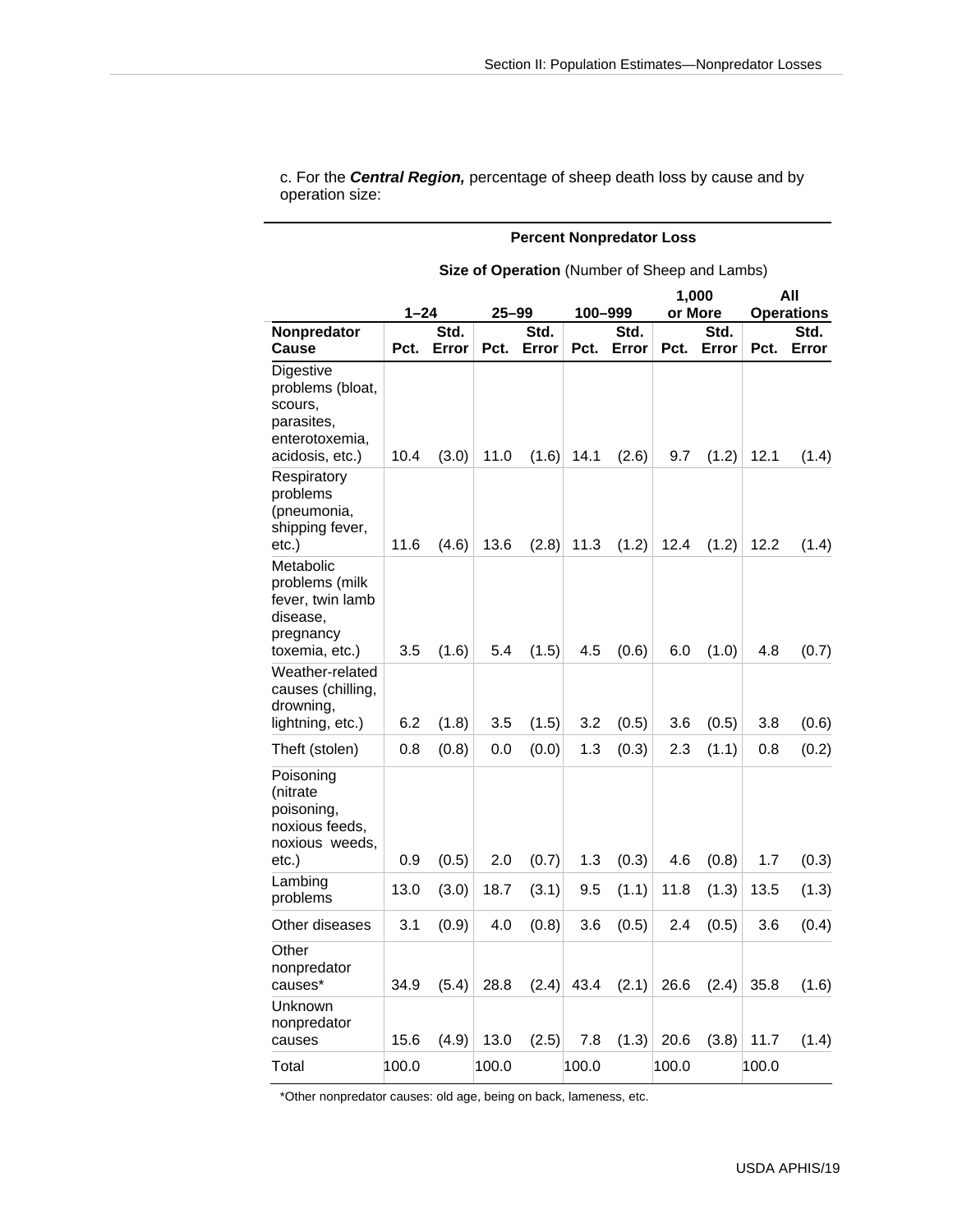d. For the *Northeast Region*, percentage of sheep death loss by cause and by flock size:

#### **Percent Nonpredator Loss**

|                                                                                          |       |                    |       | <b>Operation</b> (Hamber of Orlocp |       |                    |       |                    | $0.10 \pm 0.1100$        |                    |
|------------------------------------------------------------------------------------------|-------|--------------------|-------|------------------------------------|-------|--------------------|-------|--------------------|--------------------------|--------------------|
|                                                                                          |       | $1 - 24$           |       | $25 - 99$                          |       | 100-999            |       | 1,000<br>or More   | All<br><b>Operations</b> |                    |
| Nonpredator<br><b>Cause</b>                                                              |       | Std.<br>Pct. Error |       | Std.<br>Pct. Error                 |       | Std.<br>Pct. Error |       | Std.<br>Pct. Error |                          | Std.<br>Pct. Error |
| Digestive problems<br>(bloat, scours,<br>parasites,<br>enterotoxemia,<br>acidosis, etc.) |       | $16.2$ (5.6)       |       | $9.9$ $(2.4)$                      |       | $10.8$ $(1.4)$     | 1.6   | (0.2)              | 12.0                     | (2.0)              |
| Respiratory problems<br>(pneumonia, shipping<br>fever, etc.)                             |       | 8.5(3.2)           |       | $12.5$ $(3.2)$                     |       | $11.7$ $(1.7)$     | 12.6  | (1.3)              | 11.1                     | (1.7)              |
| Metabolic problems<br>(milk fever, twin lamb<br>disease, pregnancy<br>toxemia, etc.)     |       | 3.2(1.4)           |       | 4.2 $(1.2)$                        |       | $4.8$ $(1.0)$      | 3.2   | (0.3)              | 4.0                      | (0.7)              |
| Weather-related<br>causes (chilling,<br>drowning, lightning,<br>etc.)                    |       | 6.6(6.3)           | 4.1   | (1.4)                              |       | $0.9$ $(0.4)$      | 0.0   | (0.0)              | 4.0                      | (2.0)              |
| Theft (stolen)                                                                           |       | 0.0 (0.0)          |       | 0.0 (0.0)                          | 0.1   | (0.0)              | 0.0   | (0.0)              | 0.0                      | (0.0)              |
| Poisoning (nitrate<br>poisoning, noxious<br>feeds, noxious<br>weeds, etc.)               |       | 1.5(1.0)           | 0.6   | (0.3)                              |       | 4.9 (1.9)          | 1.6   | (0.2)              | 2.0                      | (0.6)              |
| Lambing problems                                                                         |       | $10.8$ $(3.7)$     |       | $13.9$ $(2.4)$                     |       | $10.8$ $(1.4)$     | 10.0  | (1.0)              | 12.1                     | (1.6)              |
| Other diseases<br>(mastitis, foot rot,<br>boils, etc.)                                   |       | $6.2$ $(3.3)$      | 4.7   | (2.3)                              |       | $5.6$ $(1.2)$      | 14.2  | (1.4)              | 5.5                      | (1.4)              |
| Other nonpredator<br>causes*                                                             |       | 29.2 (5.6)         | 42.9  | (4.0)                              |       | $35.4$ $(2.8)$     | 13.7  | (1.4)              | 36.4                     | (2.6)              |
| Unknown<br>nonpredator causes                                                            |       | $17.8$ $(7.8)$     |       | $7.2$ $(1.9)$                      |       | $15.0$ $(3.7)$     | 43.1  | (5.7)              | 12.9                     | (2.8)              |
| Total                                                                                    | 100.0 |                    | 100.0 |                                    | 100.0 |                    | 100.0 |                    | 100.0                    |                    |

**Size of Operation** (Number of Sheep and Lambs**)**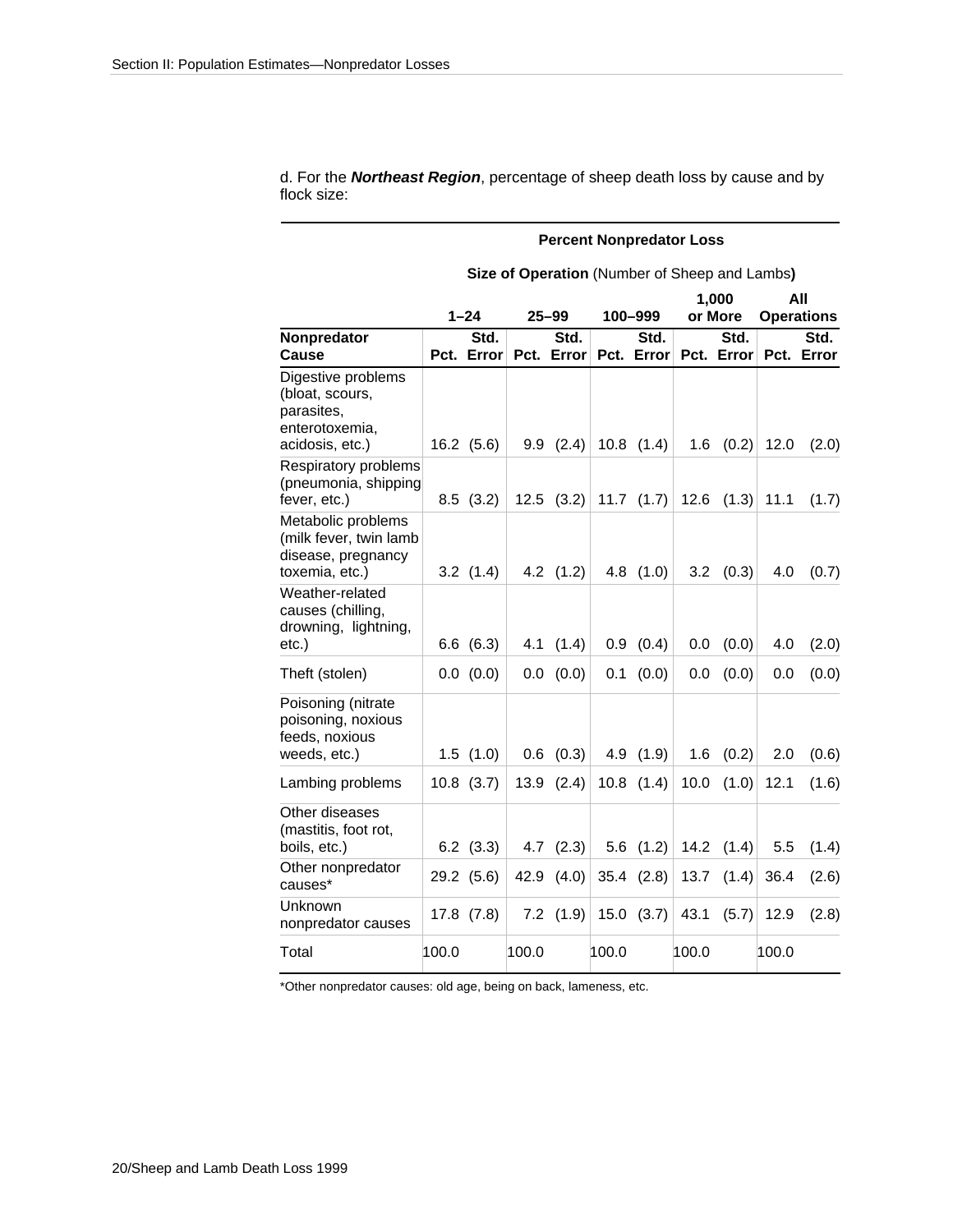e. For the *Southeast/Other Region,* percentage of sheep death loss by cause and by operation size:

#### **Percent Nonpredator Loss**

**Size of Operation** (Number of Sheep and Lambs)

|                                                                                             |       |          |       |           |       |         | 1,000 | All     |       |                   |
|---------------------------------------------------------------------------------------------|-------|----------|-------|-----------|-------|---------|-------|---------|-------|-------------------|
|                                                                                             |       | $1 - 24$ |       | $25 - 99$ |       | 100–999 |       | or More |       | <b>Operations</b> |
| Nonpredator                                                                                 |       | Std.     |       | Std.      |       | Std.    |       | Std.    |       | Std.              |
| Cause                                                                                       | Pct.  | Error    | Pct.  | Error     | Pct.  | Error   | Pct.  | Error   | Pct.  | Error             |
| Digestive<br>problems (bloat,<br>scours,<br>parasites,<br>enterotoxemia,<br>acidosis, etc.) | 27.1  | (12.3)   | 15.7  | (4.4)     | 17.1  | (1.9)   | 31.7  | (0.0)   | 21.4  | (5.6)             |
| Respiratory<br>problems<br>(pneumonia,<br>shipping fever,<br>etc.)                          | 1.0   | (0.8)    | 15.4  | (7.3)     | 11.7  | (3.2)   | 17.3  | (0.0)   | 9.5   | (3.2)             |
| Metabolic<br>problems (milk<br>fever, twin lamb<br>disease,<br>pregnancy<br>toxemia, etc.)  | 1.1   | (0.9)    | 7.4   | (4.8)     | 3.7   | (1.2)   | 0.0   | (0.0)   | 3.9   | (2.0)             |
| Weather-related<br>causes (chilling,<br>drowning,<br>lightning, etc.)                       | 28.1  | (13.2)   | 3.6   | (2.5)     | 4.4   | (2.3)   | 9.5   | (0.0)   | 13.5  | (5.8)             |
| Theft (stolen)                                                                              | 0.6   | (0.3)    | 0.0   | (0.0)     | 0.0   | (0.0)   | 0.0   | (0.0)   | 0.2   | (0.1)             |
| Poisoning<br>(nitrate<br>poisoning,<br>noxious feeds,<br>noxious<br>weeds, etc.)            | 2.4   | (1.8)    | 5.7   | (3.3)     | 0.2   | (0.0)   | 0.0   | (0.0)   | 3.2   | (1.5)             |
| Lambing<br>problems                                                                         | 3.8   | (1.8)    | 17.1  | (8.5)     | 12.9  | (2.6)   | 0.0   | (0.0)   | 10.1  | (3.7)             |
| Other diseases<br>(mastitis, foot<br>rot, boils, etc.)                                      | 3.1   | (2.0)    | 7.4   | (4.0)     | 3.9   | (1.1)   | 14.8  | (0.0)   | 5.8   | (1.8)             |
| Other<br>nonpredator<br>causes*                                                             | 18.4  | (7.0)    | 11.5  | (3.2)     | 25.5  | (3.3)   | 26.7  | (0.0)   | 17.4  | (3.0)             |
| Unknown<br>nonpredator<br>causes                                                            | 14.4  | (5.5)    | 16.2  | (6.9)     | 20.6  | (4.4)   | 0.0   | (0.0)   | 15.0  | (4.0)             |
| Total                                                                                       | 100.0 |          | 100.0 |           | 100.0 |         | 100.0 |         | 100.0 |                   |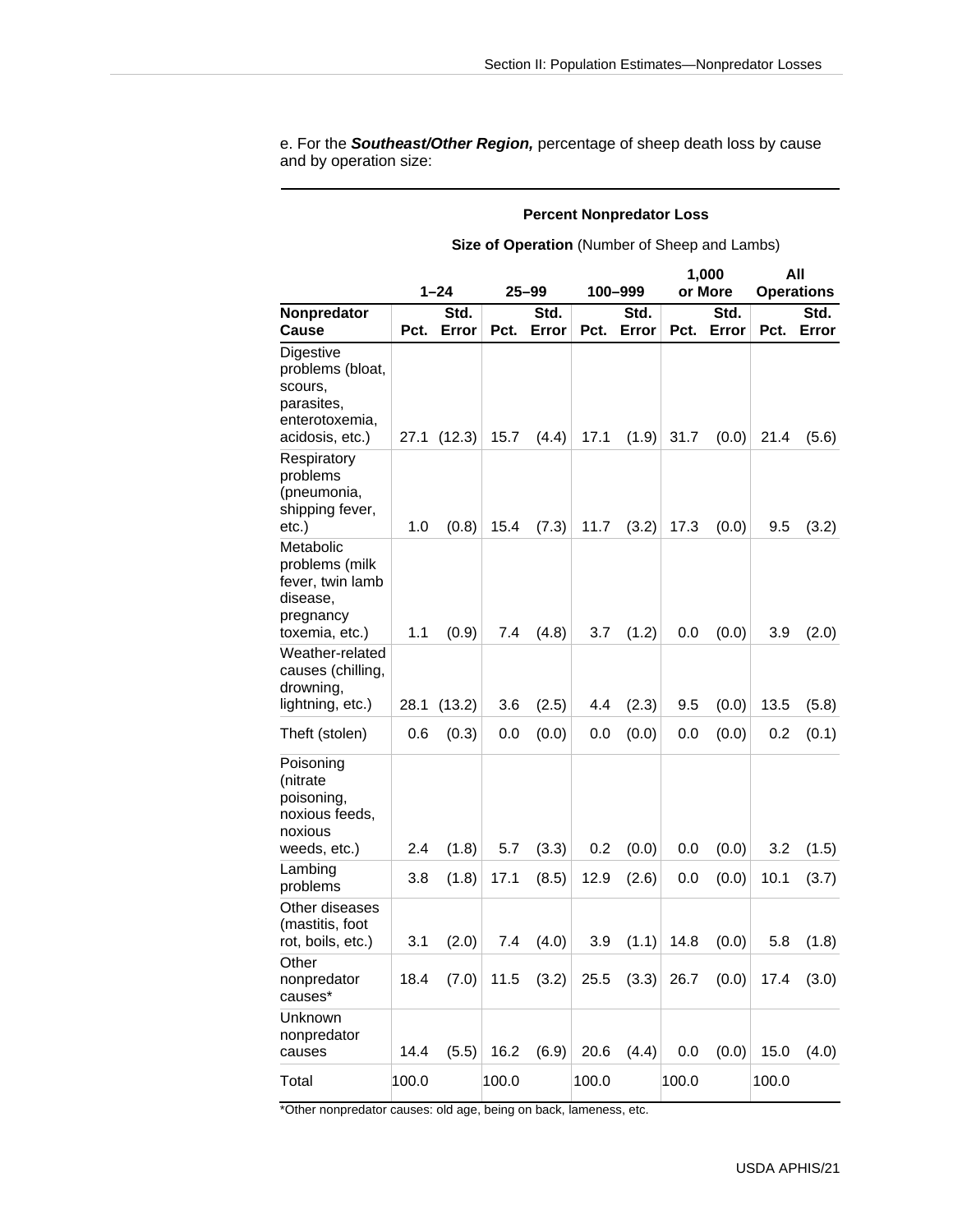#### **B. Nonpredator Lamb Death Loss**

#### **1. Losses—1999**

a. Percentage of lamb crop lost, by operation size and by region: $1$ 

#### **Percent Lamb Crop**

**Size of Operation** (Number of Sheep and Lambs)

|                     | $1 - 24$ |               | $25 - 99$ |               | 100-999 |               | 1,000<br>or More | All<br><b>Operations</b> |      |               |
|---------------------|----------|---------------|-----------|---------------|---------|---------------|------------------|--------------------------|------|---------------|
| <b>Region</b>       | Pct.     | Std.<br>Error | Pct.      | Std.<br>Error | Pct.    | Std.<br>Error | Pct.             | Std.<br>Error            | Pct. | Std.<br>Error |
| Pacific             | 1.44     | (0.46)        | 3.23      | (0.49)        | 2.39    | (0.21)        | 1.34             | (0.12)                   | 1.86 | (0.12)        |
| West<br>Central     | 7.15     | (3.32)        | 3.67      | (0.64)        | 2.23    | (0.15)        | 3.69             | (0.23)                   | 3.36 | (0.17)        |
| Central             | 12.33    | (1.20)        | 9.08      | (0.38)        | 7.95    | (0.24)        | 10.86            | (0.55)                   | 9.10 | (0.24)        |
| Northeast           | 8.79     | (1.32)        | 9.70      | (0.59)        | 7.30    | (0.43)        | 4.45             | (0.03)                   | 8.60 | (0.40)        |
| Southeast/<br>Other | 9.66     | (2.78)        |           | 11.04 (1.62)  | 7.63    | (0.75)        | 3.10             | (0.00)                   | 9.37 | (1.36)        |
| All<br>operations   | 9.49     | (0.81)        | 7.83      | (0.27)        | 5.13    | (0.13)        | 3.66             | (0.19)                   | 5.53 | (0.13)        |

1 1999 nonpredator lamb death loss divided by lamb crop. Includes postdocking lamb losses only in the Pacific and West Central regions.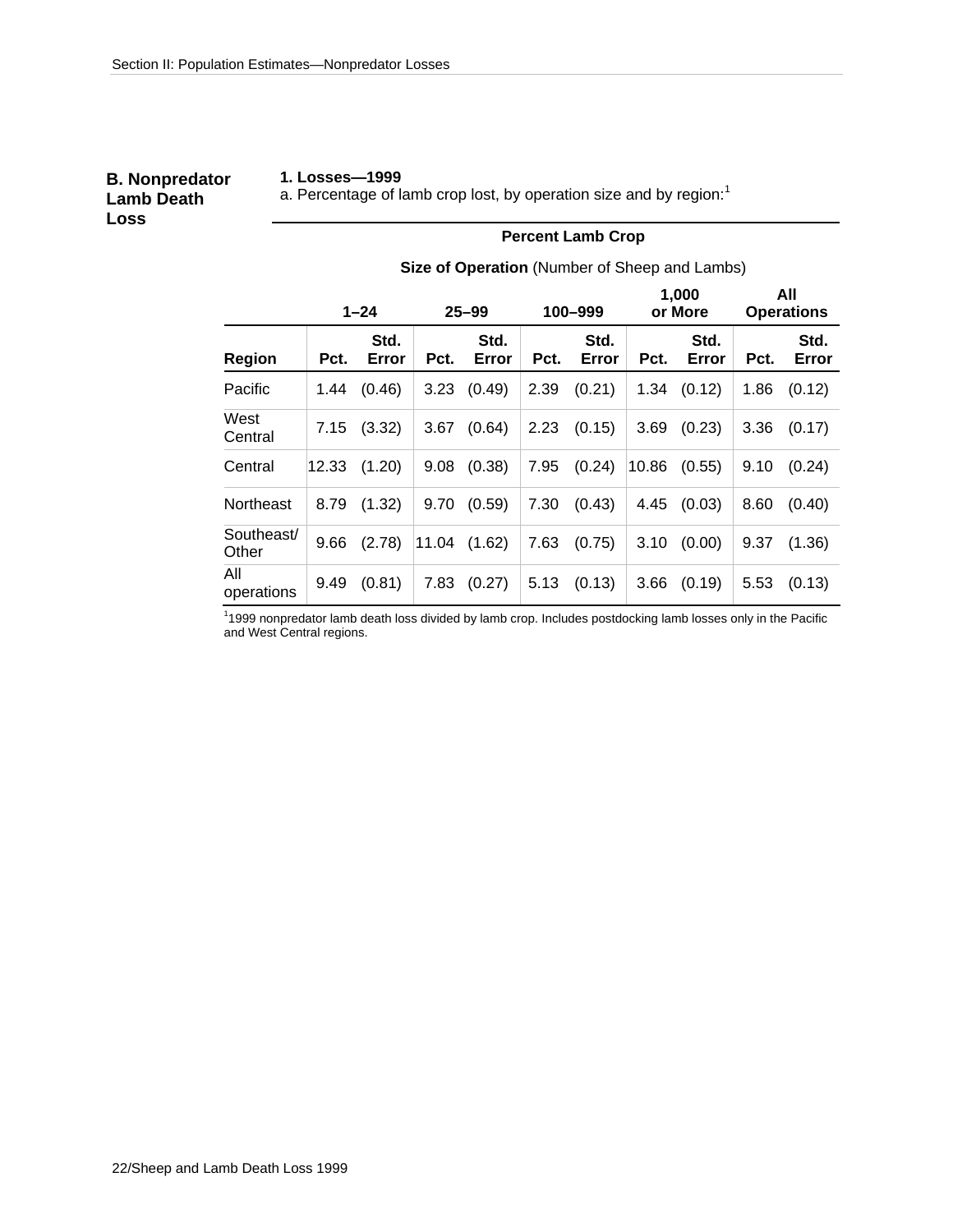#### **2. Cause of loss—1994 and 1999**

a. Percentage of lamb death loss, by cause and by year:

|                                                                                 |                | <b>Percent Nonpredator Loss</b> |               |
|---------------------------------------------------------------------------------|----------------|---------------------------------|---------------|
|                                                                                 | $1994^1$       | 1999                            |               |
| <b>Nonpredator Cause</b>                                                        | <b>Percent</b> | <b>Percent</b>                  | Std.<br>Error |
| Digestive problems (bloat, scours, parasites,<br>enterotoxemia, acidosis, etc.) | 19.3           | 17.4                            | (0.7)         |
| Respiratory problems (pneumonia, shipping<br>fever, etc.)                       | 19.4           | 21.9                            | (0.8)         |
| Metabolic problems (milk fever, twin lamb<br>disease, pregnancy toxemia, etc.)  | 3.9            | 3.2                             | (0.3)         |
| Weather-related causes (chilling, drowning,<br>lightning, etc.)                 | 16.9           | 12.8                            | (0.8)         |
| Theft (stolen)                                                                  | 1.8            | 0.9                             | (0.2)         |
| Poisoning (nitrate poisoning, noxious feeds,<br>noxious weeds, etc.)            | $2.5\,$        | 1.8                             | (0.1)         |
| Lambing problems <sup>2</sup>                                                   | 10.5           | 10.4                            | (0.9)         |
| Other diseases (mastitis, footrot, boils, etc.)                                 | N/A            | 3.8                             | (0.7)         |
| Other nonpredator causes <sup>3</sup>                                           | 8.2            | 13.1                            | (1.0)         |
| Unknown nonpredator causes                                                      | 17.5           | 14.7                            | (0.7)         |
| Total                                                                           | 100.0          | 100.0                           |               |

<sup>1</sup>Standard errors not available for 1994.<br><sup>2</sup>Does not include Pacific and West Central regions.<br><sup>3</sup>Other nonpredator causes: being on back, lameness, etc.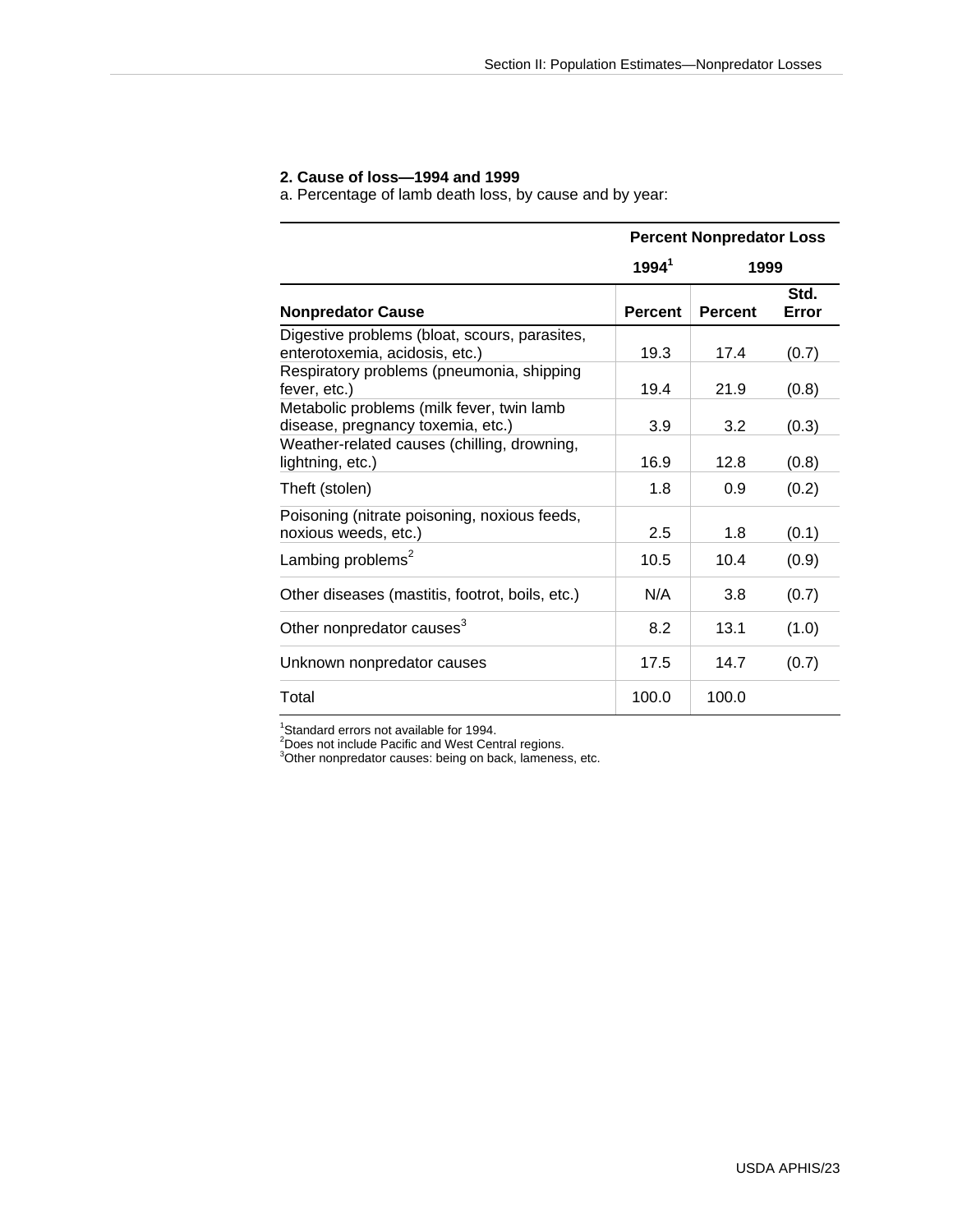|                                                                                 | <b>Percent Lamb Crop</b> |                |               |  |  |  |  |  |
|---------------------------------------------------------------------------------|--------------------------|----------------|---------------|--|--|--|--|--|
|                                                                                 | $1994^1$                 | 1999           |               |  |  |  |  |  |
| <b>Nonpredator Cause</b>                                                        | <b>Percent</b>           | <b>Percent</b> | Std.<br>Error |  |  |  |  |  |
| Digestive problems (bloat, scours, parasites,<br>enterotoxemia, acidosis, etc.) | 1.12                     | 0.97           | (0.04)        |  |  |  |  |  |
| Respiratory problems (pneumonia, shipping<br>fever, etc.)                       | 1.13                     | 1.21           | (0.05)        |  |  |  |  |  |
| Metabolic problems (milk fever, twin lamb<br>disease, pregnancy toxemia, etc.)  | 0.23                     | 0.18           | (0.02)        |  |  |  |  |  |
| Weather-related causes (chilling, drowning,<br>lightning, etc.)                 | 0.98                     | 0.71           | (0.05)        |  |  |  |  |  |
| Theft (stolen)                                                                  | 0.11                     | 0.05           | (0.01)        |  |  |  |  |  |
| Poisoning (nitrate poisoning, noxious feeds,<br>noxious weeds, etc.)            | 0.15                     | 0.10           | (0.01)        |  |  |  |  |  |
| Lambing problems <sup>2</sup>                                                   | 0.61                     | 0.57           | (0.06)        |  |  |  |  |  |
| Other diseases (mastitis, footrot, boils, etc.)                                 | N/A                      | 0.21           | (0.04)        |  |  |  |  |  |
| Other nonpredator causes <sup>3</sup>                                           | 0.48                     | 0.73           | (0.06)        |  |  |  |  |  |
| Unknown nonpredator causes                                                      | 1.02                     | 0.82           | (0.04)        |  |  |  |  |  |
| All nonpredator causes                                                          | 5.83                     | 5.55           | (0.13)        |  |  |  |  |  |

b. Percentage of lamb crop lost, by cause and by year:

<sup>1</sup>Standard errors not available for 1994.<br><sup>2</sup>Does not include Pacific and West Central regions.<br><sup>3</sup>Other nonpredator causes: being on back, lameness, etc.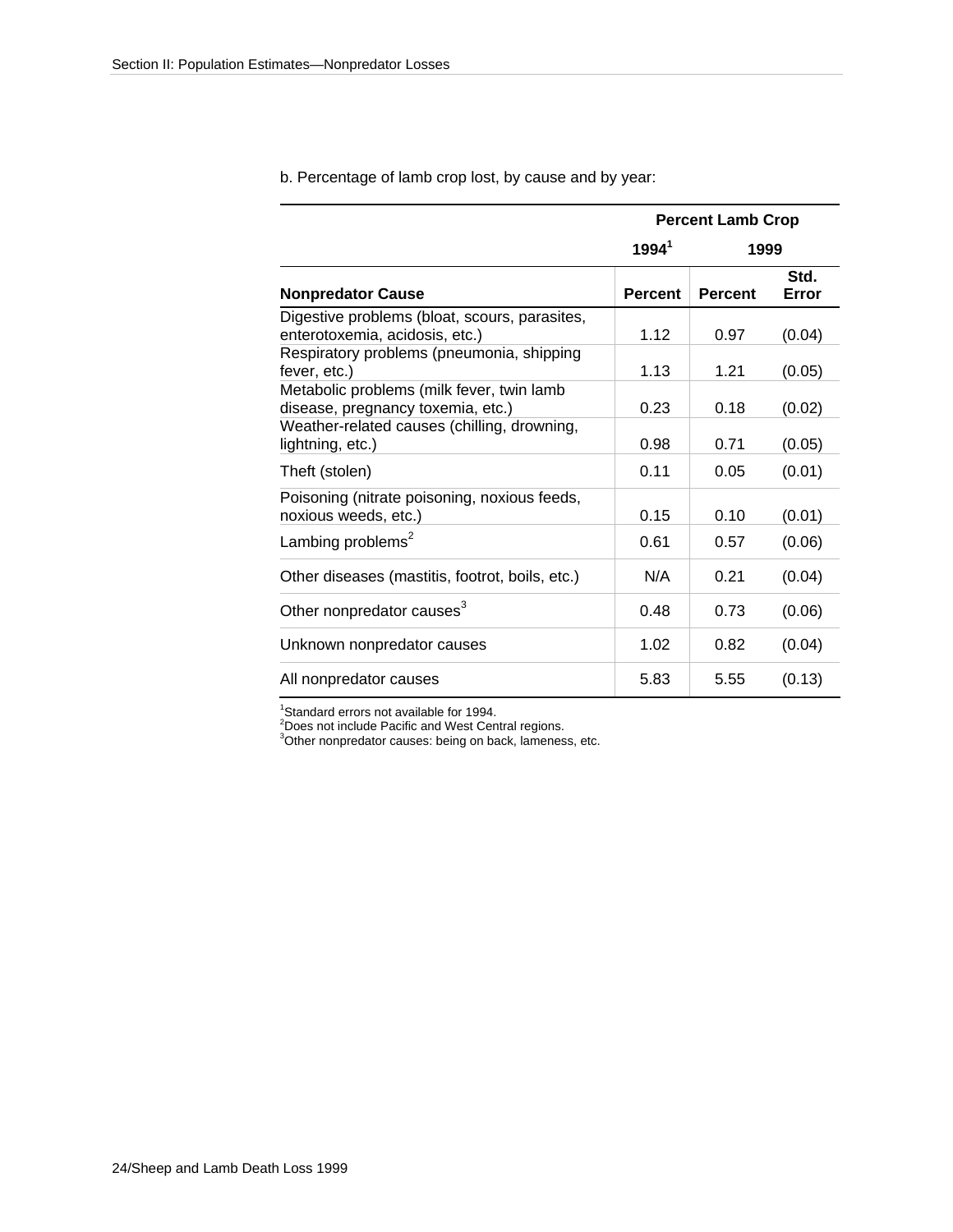# **3. Cause of loss by operation size—1999**

a. Percentage of lamb death loss, by cause and by operation size:

|                                                                                             | <b>Percent Nonpredator Loss</b> |                                               |       |               |         |               |              |                    |                   |               |  |  |  |
|---------------------------------------------------------------------------------------------|---------------------------------|-----------------------------------------------|-------|---------------|---------|---------------|--------------|--------------------|-------------------|---------------|--|--|--|
|                                                                                             |                                 | Size of Operation (Number of Sheep and Lambs) |       |               |         |               |              |                    |                   |               |  |  |  |
|                                                                                             |                                 |                                               |       |               |         |               |              | 1,000              |                   | All           |  |  |  |
|                                                                                             |                                 | $1 - 24$                                      |       | $25 - 99$     | 100-999 |               |              | or More            | <b>Operations</b> |               |  |  |  |
| Nonpredator<br>Cause                                                                        |                                 | Std.<br>Pct. Error                            | Pct.  | Std.<br>Error | Pct.    | Std.<br>Error |              | Std.<br>Pct. Error | Pct.              | Std.<br>Error |  |  |  |
| Digestive<br>problems (bloat,<br>scours,<br>parasites,<br>enterotoxemia,<br>acidosis, etc.) | 17.2                            | (2.5)                                         | 16.9  | (1.4)         | 18.6    | (1.1)         | 16.7         | (0.9)              | 17.4              | (0.7)         |  |  |  |
| Respiratory<br>problems<br>(pneumonia,<br>shipping fever,<br>etc.)                          | 13.7                            | (2.3)                                         | 21.4  | (1.5)         | 27.7    | (1.5)         | 20.7         | (1.3)              | 21.9              | (0.8)         |  |  |  |
| Metabolic<br>problems (milk<br>fever, twin lamb<br>disease,<br>pregnancy<br>toxemia, etc.)  | 5.1                             | (1.5)                                         | 4.3   | (0.8)         | 2.6     | (0.2)         | 1.5          | (0.1)              | 3.2               | (0.3)         |  |  |  |
| Weather-related<br>causes                                                                   | 12.7                            | (2.6)                                         | 14.5  | (2.1)         | 12.7    | (1.1)         | 11.0         | (0.8)              | 12.8              | (0.8)         |  |  |  |
| <b>Theft</b>                                                                                | 0.1                             | (0.0)                                         | 0.1   | (0.1)         | 1.8     | (0.5)         | 1.2          | (0.1)              | 0.9               | (0.2)         |  |  |  |
| Poisoning<br>(nitrate<br>poisoning,<br>noxious feeds,<br>noxious weeds,<br>etc.)            | 0.9                             | (0.4)                                         | 1.0   | (0.3)         | 1.3     | (0.2)         | 3.7          | (0.3)              | 1.8               | (0.1)         |  |  |  |
| Lambing<br>problems <sup>1</sup>                                                            | 19.8                            | (4.2)                                         | 15.0  | (1.6)         | 9.1     | (1.1)         | 0.7          | (0.1)              | 10.4              | (0.9)         |  |  |  |
| Other diseases<br>(mastitis, footrot,<br>boils, etc.)                                       | 7.1                             | (4.1)                                         | 3.8   | (0.9)         | 3.1     | (0.3)         | 2.4          | (0.3)              | 3.8               | (0.7)         |  |  |  |
| Other<br>nonpredator<br>causes <sup>2</sup>                                                 | 7.9                             | (1.4)                                         | 7.3   | (1.1)         | 9.3     |               | $(1.6)$ 27.8 | (2.4)              | 13.1              | (1.0)         |  |  |  |
| Unknown<br>nonpredator<br>causes                                                            | 15.5                            | (2.4)                                         | 15.7  | (1.7)         | 13.8    | (0.9)         | 14.3         | (0.9)              | 14.7              | (0.7)         |  |  |  |
| Total                                                                                       | 100.0                           |                                               | 100.0 |               | 100.0   |               | 100.0        |                    | 100.0             |               |  |  |  |

1 Does not include Pacific and West Central Regions. 2 Other nonpredator causes: being on back, lameness, etc.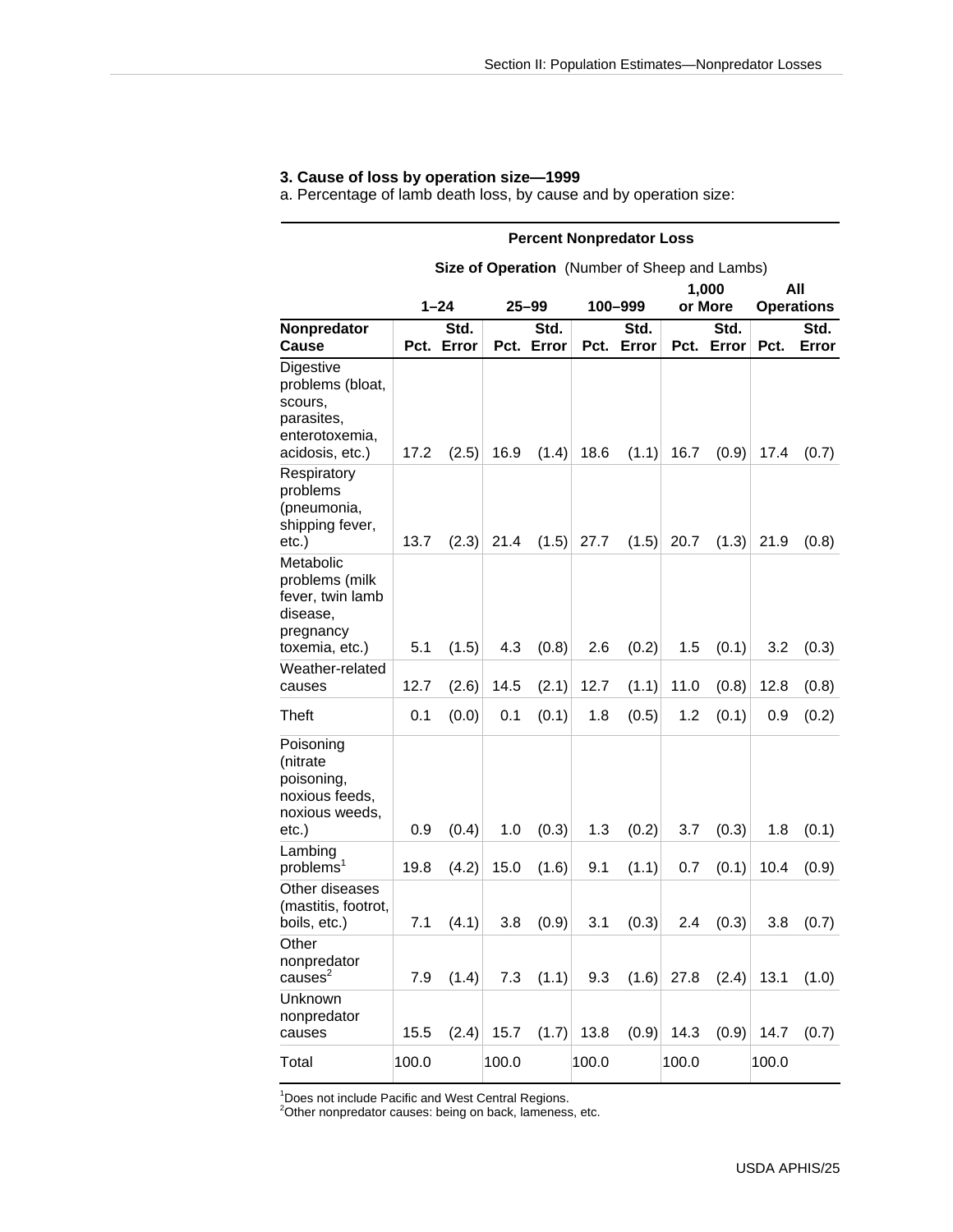|                                                                                             | <b>Percent Lamb Crop</b> |               |      |               |         |                                                         |         |               |                   |               |  |  |
|---------------------------------------------------------------------------------------------|--------------------------|---------------|------|---------------|---------|---------------------------------------------------------|---------|---------------|-------------------|---------------|--|--|
|                                                                                             |                          |               |      |               |         | Size of Operation (Number of Sheep and Lambs)           |         |               |                   |               |  |  |
|                                                                                             |                          |               |      |               |         |                                                         |         | 1,000         |                   | All           |  |  |
|                                                                                             |                          | $1 - 24$      |      | $25 - 99$     | 100-999 |                                                         | or More |               | <b>Operations</b> |               |  |  |
| Nonpredator<br>Cause                                                                        | Pct.                     | Std.<br>Error | Pct. | Std.<br>Error | Pct.    | Std.<br>Error                                           | Pct.    | Std.<br>Error | Pct.              | Std.<br>Error |  |  |
| Digestive<br>problems (bloat,<br>scours,<br>parasites,<br>enterotoxemia,<br>acidosis, etc.) | 1.63                     | (0.24)        | 1.32 | $(0.11)$ 0.96 |         | (0.05)                                                  | 0.61    | $(0.04)$ 0.96 |                   | (0.04)        |  |  |
| Respiratory<br>problems<br>(pneumonia,<br>shipping fever,<br>$etc.$ )                       | 1.30                     | (0.21)        | 1.68 | $(0.13)$ 1.42 |         | (0.09)                                                  | 0.76    | $(0.06)$ 1.21 |                   | (0.05)        |  |  |
| Metabolic<br>problems (milk<br>fever, twin lamb<br>disease,<br>pregnancy<br>toxemia, etc.)  | 0.48                     | $(0.14)$ 0.34 |      | $(0.06)$ 0.13 |         | (0.01)                                                  | 0.05    | $(0.00)$ 0.18 |                   | (0.02)        |  |  |
| Weather-related<br>causes                                                                   | 1.20                     | (0.27)        | 1.13 | $(0.18)$ 0.65 |         | (0.06)                                                  | 0.40    | $(0.03)$ 0.71 |                   | (0.05)        |  |  |
| <b>Theft</b>                                                                                | 0.01                     | (0.00)        | 0.01 | $(0.01)$ 0.09 |         | (0.03)                                                  | 0.04    | $(0.00)$ 0.05 |                   | (0.01)        |  |  |
| Poisoning<br>(nitrate<br>poisoning,<br>noxious feeds,<br>noxious weeds,<br>etc.)            | 0.09                     | (0.03)        | 0.08 | $(0.02)$ 0.06 |         | (0.01)                                                  | 0.14    | $(0.01)$ 0.10 |                   | (0.01)        |  |  |
| Lambing<br>problem <sup>1</sup>                                                             | 1.89                     | (0.47)        | 1.17 | $(0.13)$ 0.47 |         | (0.06)                                                  | 0.03    | $(0.00)$ 0.57 |                   | (0.06)        |  |  |
| Other diseases<br>(mastitis, footrot,<br>boils, etc.)                                       | 0.67                     |               |      |               |         | $(0.43)$ 0.30 $(0.07)$ 0.16 $(0.01)$ 0.09 $(0.01)$ 0.21 |         |               |                   | (0.04)        |  |  |
| Other<br>nonpredator<br>causes <sup>2</sup>                                                 | 0.75                     |               |      |               |         | $(0.13)$ 0.57 $(0.09)$ 0.48 $(0.09)$ 1.02 $(0.12)$ 0.73 |         |               |                   | (0.06)        |  |  |
| Unknown<br>nonpredator<br>causes                                                            | 1.47                     | $(0.23)$ 1.23 |      | $(0.14)$ 0.71 |         | $(0.04)$ 0.52                                           |         | (0.03) 0.81   |                   | (0.04)        |  |  |
| All nonpredator<br>causes                                                                   | 9.49                     |               |      |               |         | $(0.83)$ 7.83 $(0.27)$ 5.13 $(0.13)$ 3.66               |         | $(0.19)$ 5.53 |                   | (0.13)        |  |  |

b. Percentage of lamb crop lost, by cause and by operation size:

1 Does not include Pacific and West Central Regions. 2 Other nonpredator causes: being on back, lameness, etc.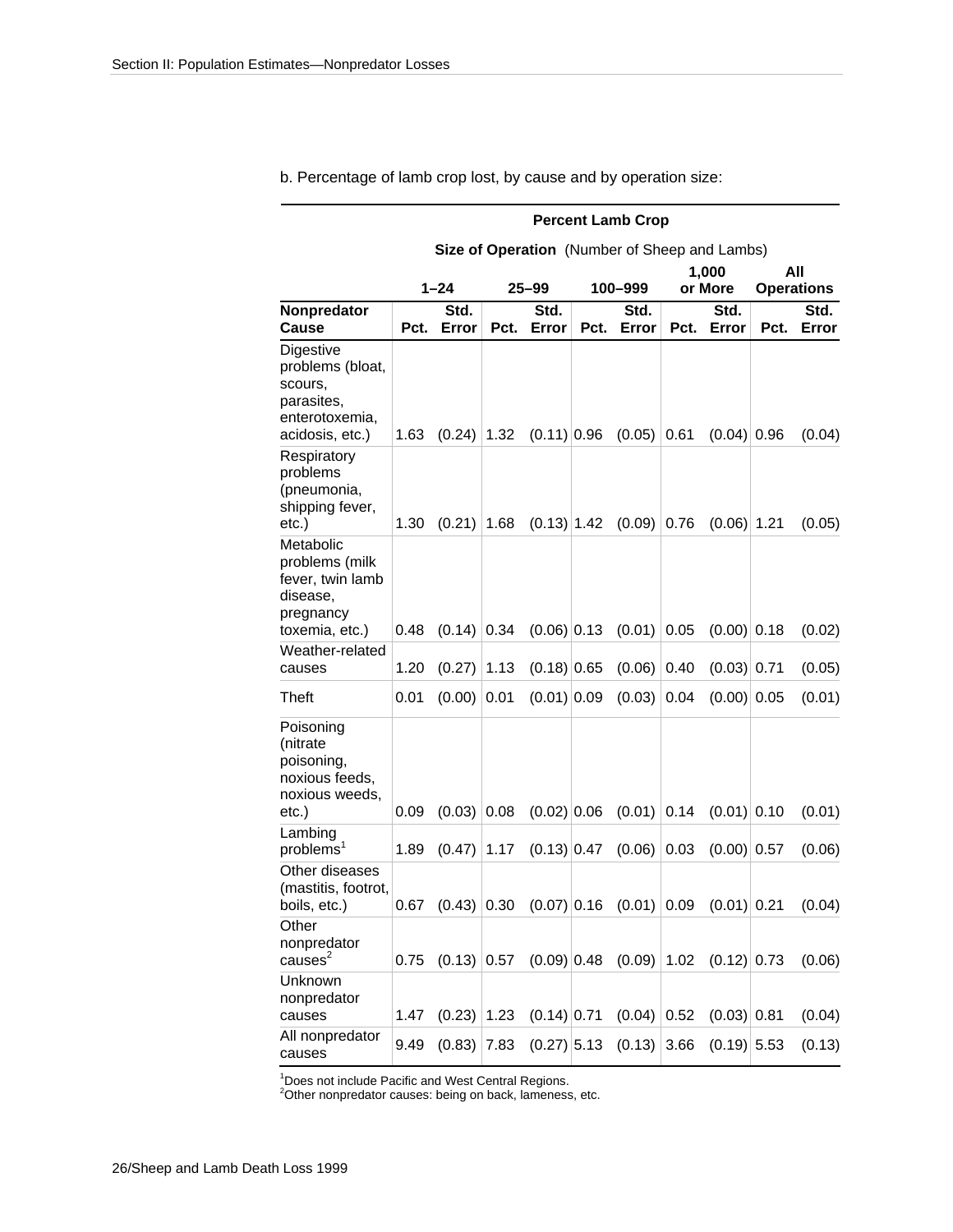# **4. Cause of loss by region—1999**

a. Percentage of lamb death loss, by cause and by region:

#### **Percent Nonpredator Loss**

#### **Region**

|                                                                                            | West<br><b>Pacific</b><br><b>Central</b> |                    |       |                    | Central |                    | <b>Northeast</b> | Southeast/<br>Other       | All<br><b>Operations</b> |                    |                    |                          |
|--------------------------------------------------------------------------------------------|------------------------------------------|--------------------|-------|--------------------|---------|--------------------|------------------|---------------------------|--------------------------|--------------------|--------------------|--------------------------|
| Nonpredator<br>Cause                                                                       |                                          | Std.<br>Pct. Error |       | Std.<br>Pct. Error |         | Std.<br>Pct. Error |                  | Std.<br>Pct. Error        |                          | Std.<br>Pct. Error |                    | Std.<br>Pct. Error       |
| Digestive<br>problems (bloat,<br>scours, parasites,<br>enterotoxemia,<br>acidosis, etc.)   |                                          | $22.5$ $(2.4)$     |       | $15.4$ $(1.0)$     |         |                    |                  | 18.8 $(1.1)$ 15.6 $(1.7)$ |                          |                    | 17.3 $(4.5)$ 17.4  | (0.7)                    |
| Respiratory<br>problems<br>(pneumonia,<br>shipping fever,<br>etc.)                         |                                          | $21.8$ $(2.2)$     |       | 16.0 $(1.2)$       |         |                    |                  | 26.8 $(1.3)$ 22.2 $(1.9)$ |                          |                    |                    | 7.7 $(2.0)$ 21.9 $(0.8)$ |
| Metabolic<br>problems (milk<br>fever, twin lamb<br>disease,<br>pregnancy<br>toxemia, etc.) |                                          | 3.3(1.4)           |       | 2.7(0.8)           |         | 3.5(0.4)           |                  | 2.9(0.6)                  |                          | $4.5$ $(1.9)$      | 3.2                | (0.3)                    |
| Weather-related<br>causes                                                                  |                                          | 13.3(2.0)          |       | 11.3(1.5)          |         | $12.4$ $(1.1)$     |                  | $14.8$ $(2.9)$            |                          | 19.0 $(4.8)$       | 12.8               | (0.8)                    |
| <b>Theft</b>                                                                               |                                          | $0.1$ (0.1)        |       | 2.1(0.5)           |         | $0.5$ $(0.1)$      |                  | 0.0 (0.0)                 | 0.3                      | (0.1)              | 0.9                | (0.2)                    |
| Poisoning (nitrate<br>poisoning, noxious<br>feeds, noxious<br>weeds, etc.)                 |                                          | $0.6$ $(0.2)$      |       | 3.8(0.3)           |         | $0.8$ $(0.2)$      |                  | $1.0$ (0.3)               |                          | $2.1$ $(1.1)$      |                    | $1.8$ $(0.1)$            |
| Lambing problems                                                                           | N/A                                      | N/A                |       | N/A N/A            |         | $15.3$ $(1.5)$     |                  | 14.7 $(1.9)$              | 20.1                     | (9.8)              |                    | $10.4$ $(0.9)$           |
| Other diseases<br>(mastitis, footrot,<br>boils, etc.)                                      |                                          | 3.1(1.4)           |       | 5.3(2.2)           |         | 2.0(0.2)           |                  | 3.8(1.0)                  |                          | $13.2$ $(5.4)$     |                    | $3.8$ $(0.7)$            |
| Other nonpredator<br>causes*                                                               |                                          | $6.3$ $(1.2)$      |       | $26.3$ $(2.2)$     |         | 7.4(1.2)           |                  | 9.1(1.2)                  |                          | $7.2$ (3.1)        | 13.1               | (1.0)                    |
| Unknown<br>nonpredator<br>causes                                                           |                                          | 29.0(3.5)          |       | 17.1 $(1.1)$       |         | 12.5 $(1.1)$       |                  | 15.9 $(1.7)$              |                          |                    | $8.6$ $(2.6)$ 14.7 | (0.7)                    |
| Total                                                                                      | 100.0                                    |                    | 100.0 |                    | 100.0   |                    | 100.0            |                           | 100.0                    |                    | 100.0              |                          |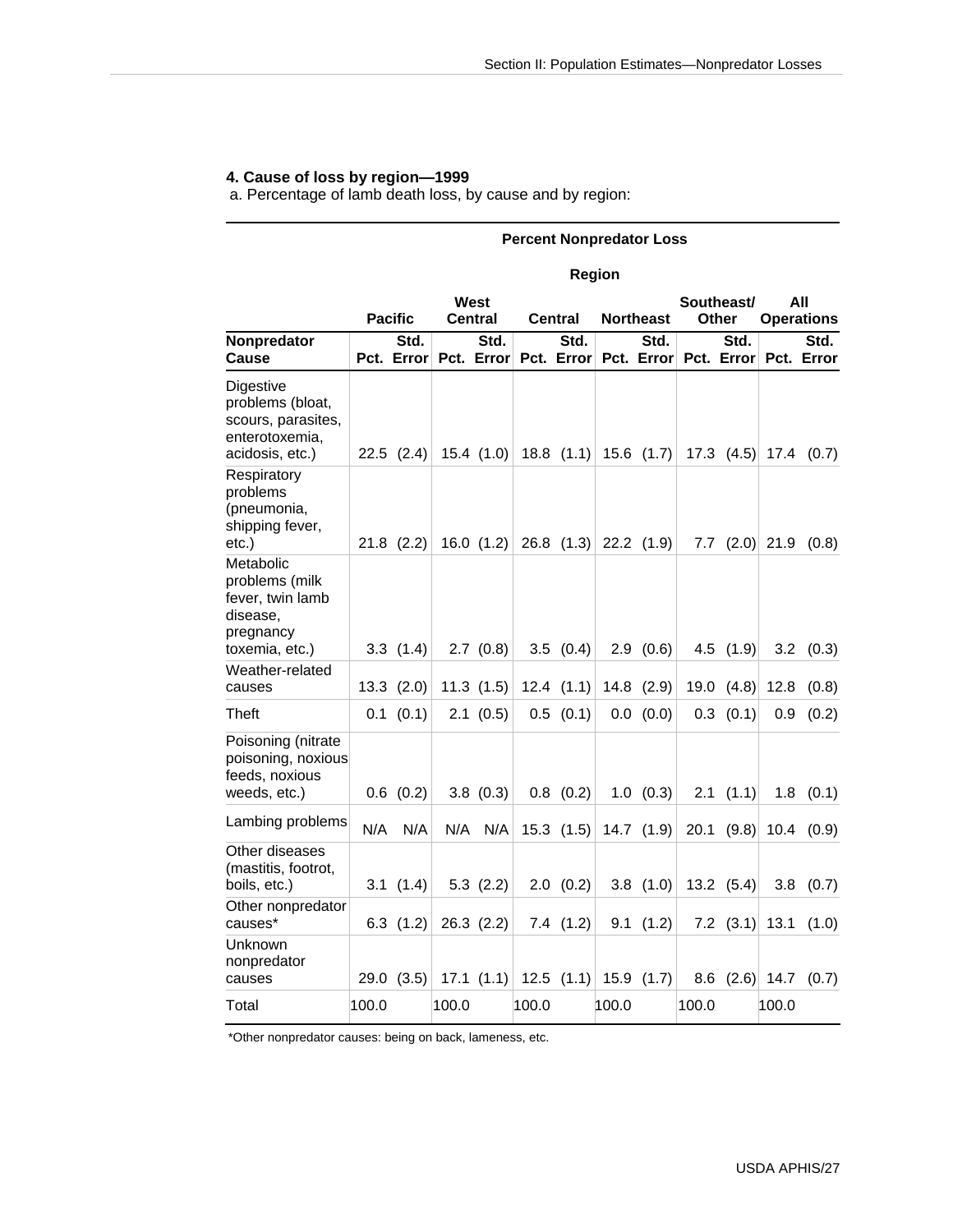b. Percentage of lamb crop lost, by cause and by region:

#### **Percent Nonpredator Loss**

#### **Region**

|                                                                                            | <b>Pacific</b> |                    | <b>West</b><br>Central<br>Central |                    |  |                    | <b>Northeast</b>   | Southeast/<br>Other |                    | All<br><b>Operations</b> |                                                                                                 |
|--------------------------------------------------------------------------------------------|----------------|--------------------|-----------------------------------|--------------------|--|--------------------|--------------------|---------------------|--------------------|--------------------------|-------------------------------------------------------------------------------------------------|
| Nonpredator<br>Cause                                                                       |                | Std.<br>Pct. Error |                                   | Std.<br>Pct. Error |  | Std.<br>Pct. Error | Std.<br>Pct. Error |                     | Std.<br>Pct. Error |                          | Std.<br>Pct. Error                                                                              |
| Digestive<br>problems (bloat,<br>scours, parasites,<br>enterotoxemia,<br>acidosis, etc.)   |                |                    |                                   |                    |  |                    |                    |                     |                    |                          | $0.42$ (0.05) 0.52 (0.04) 1.71 (0.11) 1.35 (0.16) 1.62 (0.36) 0.97 (0.04)                       |
| Respiratory<br>problems<br>(pneumonia,<br>shipping fever,<br>etc.)                         |                |                    |                                   |                    |  |                    |                    |                     |                    |                          | $0.40$ (0.04) $0.54$ (0.05) 2.44 (0.13) 1.91 (0.18) 0.72 (0.16) 1.21 (0.05)                     |
| Metabolic<br>problems (milk<br>fever, twin lamb<br>disease,<br>pregnancy<br>toxemia, etc.) |                |                    |                                   |                    |  |                    |                    |                     |                    |                          | $0.06$ $(0.03)$ $0.09$ $(0.03)$ $0.32$ $(0.09)$ $0.25$ $(0.05)$ $0.42$ $(0.17)$ $0.18$ $(0.02)$ |
| Weather-related<br>causes                                                                  |                |                    |                                   |                    |  |                    |                    |                     |                    |                          | $0.25$ $(0.04)$ $0.38$ $(0.05)$ 1.13 $(0.10)$ 1.27 $(0.27)$ 1.78 $(0.50)$ 0.71 $(0.05)$         |
| Theft                                                                                      |                |                    |                                   |                    |  |                    |                    |                     |                    |                          | $0.00$ $(0.00)$ $0.07$ $(0.02)$ $0.04$ $(0.01)$ $0.00$ $(0.00)$ $0.03$ $(0.00)$ $0.05$ $(0.01)$ |
| Poisoning (nitrate<br>poisoning, noxious<br>feeds, noxious<br>weeds, etc.)                 |                |                    |                                   |                    |  |                    |                    |                     |                    |                          | $0.01$ $(0.00)$ $0.13$ $(0.01)$ $0.07$ $(0.02)$ $0.08$ $(0.03)$ $0.19$ $(0.10)$ $0.10$ $(0.01)$ |
| Lambing problems                                                                           | N/A            |                    | $(-)$ N/A                         |                    |  |                    |                    |                     |                    |                          | $(-)$   1.40 (0.14)  1.26 (0.18)  1.88 (1.07)  0.57 (0.06)                                      |
| Other diseases<br>(mastitis, footrot,<br>boils, etc.)                                      |                |                    |                                   |                    |  |                    |                    |                     |                    |                          | $0.06$ $(0.03)$ $0.18$ $(0.08)$ $0.18$ $(0.02)$ $0.33$ $(0.09)$ 1.24 $(0.58)$ $0.21$ $(0.04)$   |
| Other nonpredator<br>causes*                                                               |                |                    |                                   |                    |  |                    |                    |                     |                    |                          | $0.12$ (0.02) 0.88 (0.09) 0.67 (0.11) 0.78 (0.10) 0.68 (0.30) 0.73 (0.06)                       |
| Unknown<br>nonpredator<br>causes                                                           |                |                    |                                   |                    |  |                    |                    |                     |                    |                          | $0.54$ (0.08) 0.57 (0.04) 1.14 (0.11) 1.37 (0.15) 0.81 (0.24) 0.82 (0.04)                       |
| All nonpredator<br>causes                                                                  |                |                    |                                   |                    |  |                    |                    |                     |                    |                          | 1.86 $(0.12)$ 3.36 $(0.17)$ 9.10 $(0.24)$ 8.60 $(0.40)$ 9.37 $(1.36)$ 5.53 $(0.13)$             |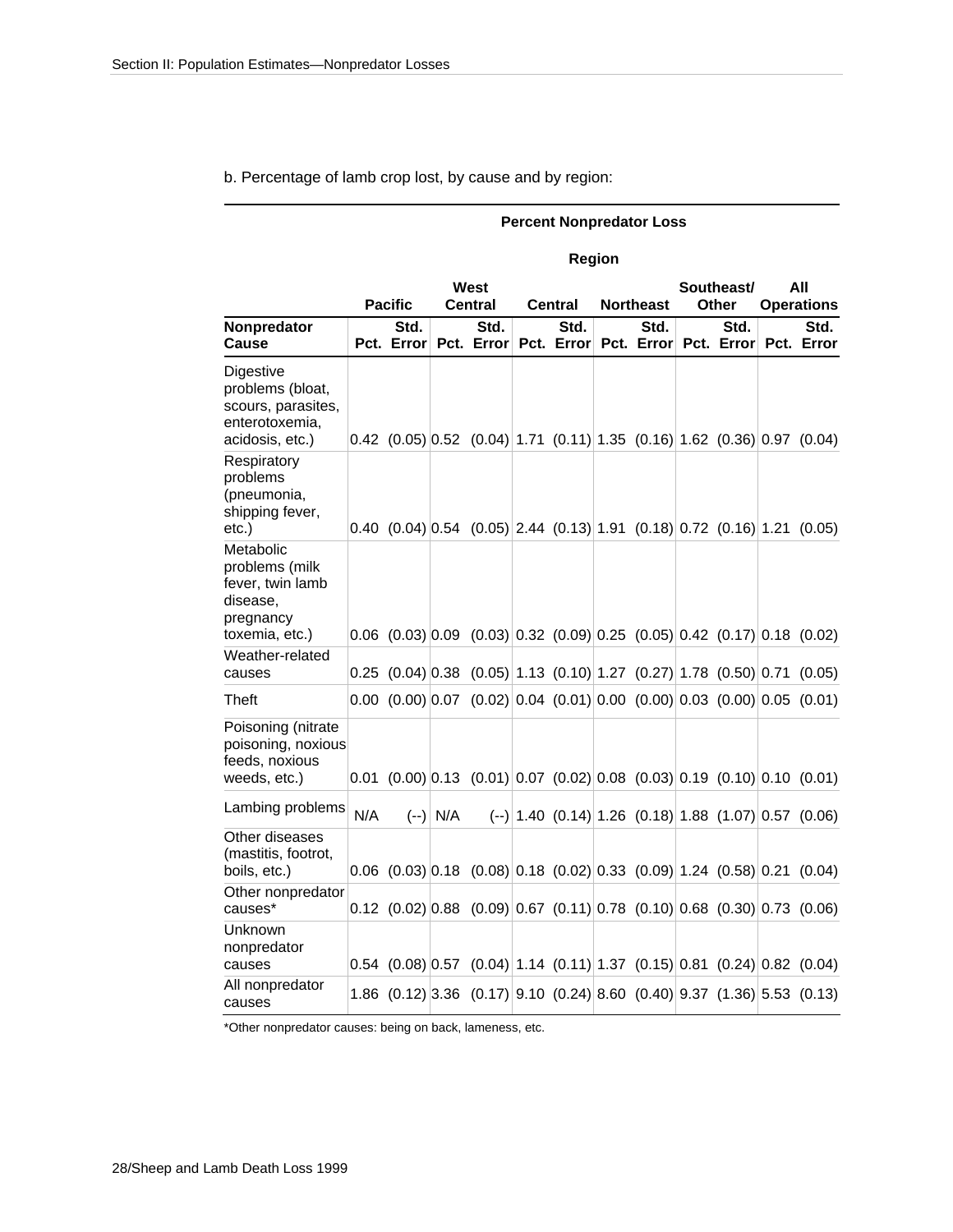#### **5. Cause of loss by region and by operation size—1999**

a. For the *Pacific Region,* percentage of lamb death loss by cause and by operation size:

#### **Percent Nonpredator Loss**

#### **Size of Operation** (Number of Sheep and Lambs)

|                                                                                             | $1 - 24$ |                    |       |               |       |               |       | 1,000         | All<br><b>Operations</b> |               |
|---------------------------------------------------------------------------------------------|----------|--------------------|-------|---------------|-------|---------------|-------|---------------|--------------------------|---------------|
|                                                                                             |          |                    |       | 25–99         |       | 100-999       |       | or More       |                          |               |
| Nonpredator<br>Cause                                                                        |          | Std.<br>Pct. Error | Pct.  | Std.<br>Error | Pct.  | Std.<br>Error | Pct.  | Std.<br>Error | Pct.                     | Std.<br>Error |
| Digestive<br>problems (bloat,<br>scours,<br>parasites,<br>enterotoxemia,<br>acidosis, etc.) | 21.2     | (8.6)              | 14.4  | (5.3)         | 18.7  | (2.6)         | 31.1  | (3.8)         | 22.5                     | (2.4)         |
| Respiratory<br>problems<br>(pneumonia,<br>shipping fever,<br>etc.)                          |          | 29.0 (15.9)        | 10.4  | (3.6)         | 22.5  | (2.7)         | 27.7  | (3.1)         | 21.8                     | (2.2)         |
| Metabolic<br>problems (milk<br>fever, twin lamb<br>disease,<br>pregnancy<br>toxemia, etc.)  | 0.0      | (0.0)              | 6.6   | (5.0)         | 2.2   | (0.7)         | 2.5   | (0.8)         | 3.3                      | (1.4)         |
| Weather-related<br>causes (chilling,<br>drowning,<br>lightning, etc.)                       | 16.0     | (8.2)              | 9.9   | (6.0)         | 18.5  | (3.0)         | 11.0  | (1.7)         | 13.3                     | (2.0)         |
| Theft (stolen)                                                                              | 0.0      | (0.0)              | 0.0   | (0.0)         | 0.1   | (0.1)         | 0.2   | (0.1)         | 0.1                      | (0.1)         |
| Poisoning<br>(nitrate<br>poisoning,<br>noxious feeds,<br>noxious weeds,<br>etc.)            | 0.0      | (0.0)              | 0.0   | (0.0)         | 0.4   | (0.1)         | 1.2   | (0.4)         | 0.6                      | (0.2)         |
| Lambing<br>problems                                                                         | N/A      | N/A                | N/A   | N/A           | N/A   | N/A           | N/A   | N/A           | N/A                      | N/A           |
| Other diseases<br>(mastitis, foot<br>rot, boils, etc.)                                      | 0.0      | (0.0)              | 7.5   | (5.0)         | 2.6   | (0.6)         | 1.2   | (0.4)         | 3.1                      | (1.3)         |
| Other<br>nonpredator<br>causes*                                                             | 8.0      | (7.6)              | 4.1   | (2.5)         | 9.9   | (2.6)         | 4.6   | (1.1)         | 6.3                      | (1.2)         |
| Unknown<br>nonpredator<br>causes                                                            |          | 25.8 (10.5) 47.1   |       | (10.6)        | 25.1  | (4.4)         | 20.5  | (3.3)         | 29.0                     | (3.5)         |
| Total                                                                                       | 100.0    |                    | 100.0 |               | 100.0 |               | 100.0 |               | 100.0                    |               |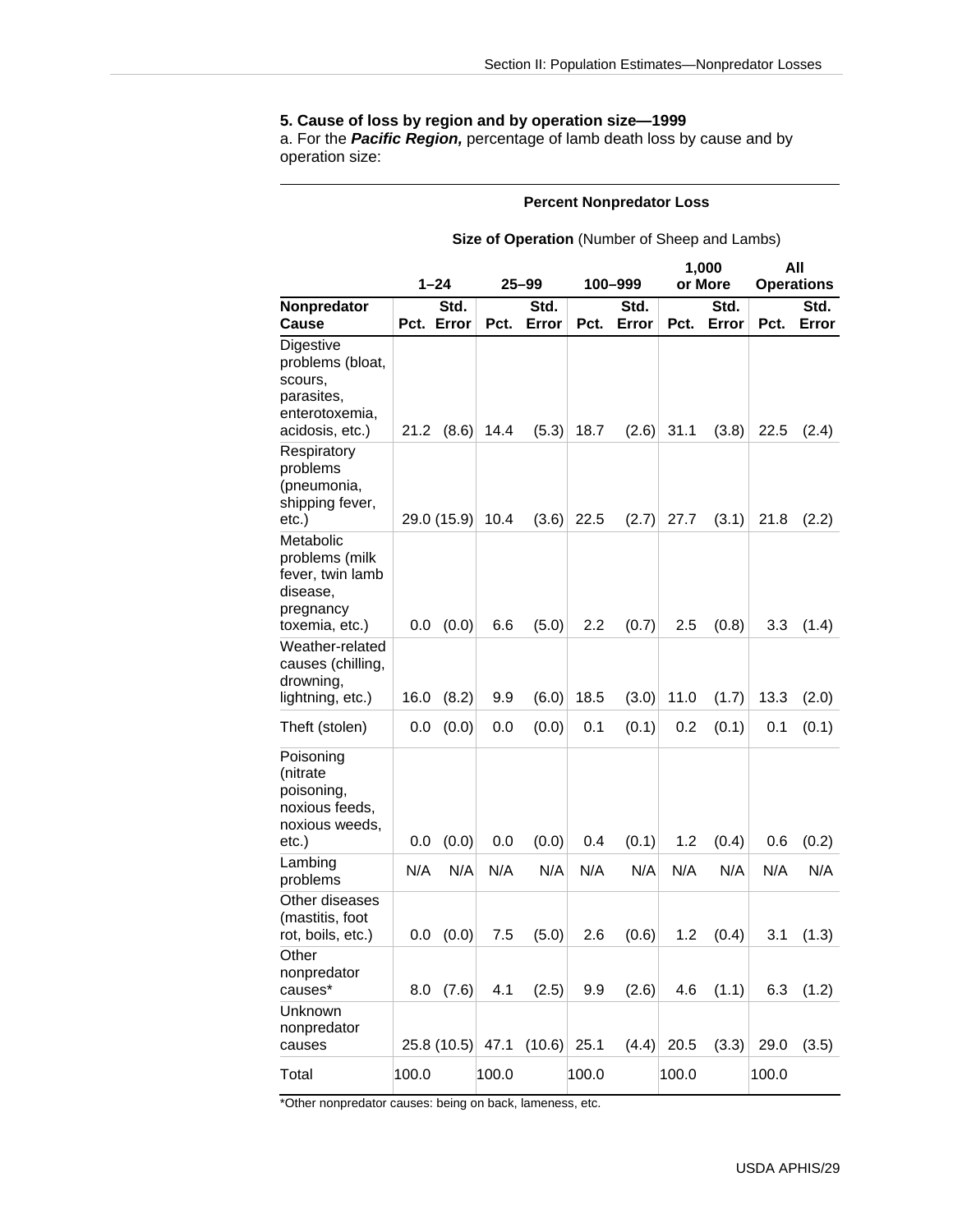b. For the *West Central Region,* percentage of lamb death loss by cause and by operation size:

#### **Percent Nonpredator Loss**

|                                                                                             | $1 - 24$ |               |               | $25 - 99$     |              | 100–999            | 1,000<br>or More |                                            | All<br><b>Operations</b> |               |
|---------------------------------------------------------------------------------------------|----------|---------------|---------------|---------------|--------------|--------------------|------------------|--------------------------------------------|--------------------------|---------------|
| Nonpredator<br>Cause                                                                        | Pct.     | Std.<br>Error | Pct.          | Std.<br>Error |              | Std.<br>Pct. Error |                  | Std.<br>Pct. Error                         | Pct.                     | Std.<br>Error |
| Digestive<br>problems (bloat,<br>scours,<br>parasites,<br>enterotoxemia,<br>acidosis, etc.) | 9.1      |               | $(5.4)$ 20.7  | (6.3)         | 16.0         |                    | $(1.5)$ 15.1     | (1.1)                                      | 15.4                     | (1.0)         |
| Respiratory<br>problems<br>(pneumonia,<br>shipping fever,<br>etc.)                          | 0.8      | (0.6)         | 14.0          | (4.1)         | 11.8         | (1.4)              | 18.6             | (1.5)                                      | 16.0                     | (1.2)         |
| Metabolic<br>problems (milk<br>fever, twin lamb<br>disease,<br>pregnancy<br>toxemia, etc.)  | 14.6     | (11.1)        | 10.1          | (7.2)         | 1.5          | (0.3)              | 1.2              | (0.1)                                      | 2.7                      | (0.8)         |
| Weather-related<br>causes (chilling,<br>drowning,<br>lightning, etc.)                       | 6.6      | (4.6)         |               | $18.2$ (12.3) | 18.8         | (4.5)              | 8.9              | (0.8)                                      | 11.3                     | (1.5)         |
| Theft (stolen)                                                                              | 0.1      | (0.1)         | 0.8           | (0.8)         | 5.6          | (2.6)              | 1.4              | (0.1)                                      | 2.1                      | (0.5)         |
| Poisoning<br>(nitrate<br>poisoning,<br>noxious feeds,<br>noxious weeds,<br>etc.)            | 1.3      | (1.0)         | 0.4           | (0.2)         | 3.6          | (0.7)              | 4.5              | (0.4)                                      | 3.8                      | (0.3)         |
| Lambing<br>problems                                                                         | N/A      | N/A           | N/A           | N/A           | N/A          | N/A                | N/A              | N/A                                        | N/A                      | N/A           |
| Other diseases<br>(mastitis, foot<br>rot, boils, etc.)                                      | 43.3     | (25.2)        | 4.0           | (1.8)         | 5.5          | (0.9)              | 2.5              | (0.3)                                      | 5.3                      | (2.2)         |
| Other<br>nonpredator<br>causes*                                                             | 6.1      | (4.6)         |               |               |              |                    |                  | 8.4 $(2.6)$ 13.0 $(1.7)$ 33.4 $(2.8)$ 26.3 |                          | (2.2)         |
| Unknown<br>nonpredator<br>causes                                                            | 18.1     |               | $(10.5)$ 23.4 |               | $(6.3)$ 24.2 |                    | $(2.3)$ 14.4     |                                            | $(1.1)$ 17.1             | (1.1)         |
| Total                                                                                       | 100.0    |               | 100.0         |               | 100.0        |                    | 100.0            |                                            | 100.0                    |               |

**Size of Operation** (Number of Sheep and Lambs)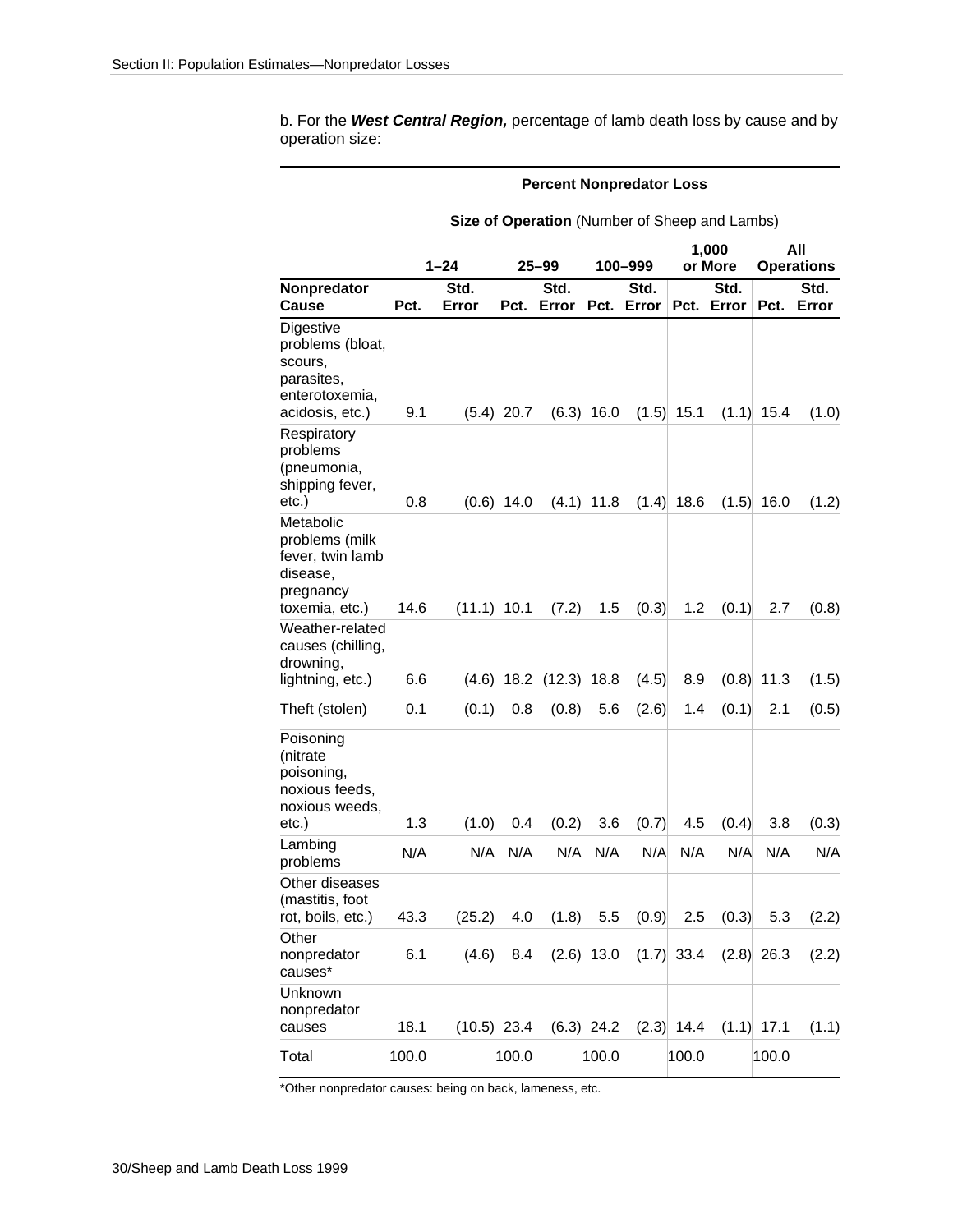c. For the *Central Region,* percentage of lamb death loss by cause and by operation size:

#### **Percent Nonpredator Loss**

**Size of Operation** (Number of Sheep and Lambs)

|                                                                                             | $1 - 24$ |               | 25–99   |               |       | 100-999       | 1,000 or<br><b>More</b> |               | All<br><b>Operations</b> |               |
|---------------------------------------------------------------------------------------------|----------|---------------|---------|---------------|-------|---------------|-------------------------|---------------|--------------------------|---------------|
|                                                                                             |          |               |         |               |       |               |                         |               |                          |               |
| Nonpredator<br>Cause                                                                        | Pct.     | Std.<br>Error | Pct.    | Std.<br>Error | Pct.  | Std.<br>Error | Pct.                    | Std.<br>Error | Pct.                     | Std.<br>Error |
| Digestive<br>problems (bloat,<br>scours,<br>parasites,<br>enterotoxemia,<br>acidosis, etc.) | 19.1     | (3.3)         | 17.7    | (1.8)         | 19.4  | (1.6)         | 20.5                    | (1.7)         | 18.8                     | (1.1)         |
| Respiratory<br>problems<br>(pneumonia,<br>shipping fever,<br>etc.)                          | 18.0     | (3.6)         | 23.5    | (2.0)         | 33.3  | (2.1)         | 29.8                    | (1.9)         | 26.8                     | (1.3)         |
| Metabolic<br>problems (milk<br>fever, twin lamb<br>disease,<br>pregnancy<br>toxemia, etc.)  | 4.5      | (1.7)         | 3.6     | (0.6)         | 3.0   | (0.3)         | 2.6                     | (0.4)         | 3.5                      | (0.4)         |
| Weather-related<br>causes (chilling,<br>drowning,<br>lightning, etc.)                       | 12.2     | (3.6)         | 12.8    | (2.0)         | 10.2  | (0.9)         | 23.9                    | (3.1)         | 12.4                     | (1.1)         |
| Theft (stolen)                                                                              | 0.1      | (0.1)         | 0.0     | (0.0)         | 1.2   | (0.3)         | 0.0                     | (0.0)         | 0.5                      | (0.1)         |
| Poisoning<br>(nitrate<br>poisoning,<br>noxious feeds,<br>noxious weeds,<br>etc.)            | 0.9      | (0.5)         | 1.2     | (0.4)         | 0.5   | (0.1)         | 0.3                     | (0.1)         | 0.8                      | (0.2)         |
| Lambing<br>problems                                                                         | 23.1     | (5.0)         | 17.2    | (2.2)         | 11.8  | (1.7)         | 4.9                     | (0.8)         | 15.3                     | (1.5)         |
| Other diseases<br>(mastitis, foot<br>rot, boils, etc.)                                      | 0.5      | (0.2)         | 2.3     | (0.5)         | 2.3   | (0.3)         | 2.5                     | (0.4)         | 2.0                      | (0.2)         |
| Other<br>nonpredator<br>causes*                                                             | 6.6      | (1.7)         | $7.0\,$ | (1.7)         | 8.6   | (2.5)         | 4.6                     | (1.3)         | 7.4                      | (1.2)         |
| Unknown<br>nonpredator<br>causes                                                            | 15.0     | (3.2)         | 14.7    | (2.5)         | 9.7   | (1.0)         | 10.9                    |               | $(1.6)$ 12.5             | (1.1)         |
| Total                                                                                       | 100.0    |               | 100.0   |               | 100.0 |               | 100.0                   |               | 100.0                    |               |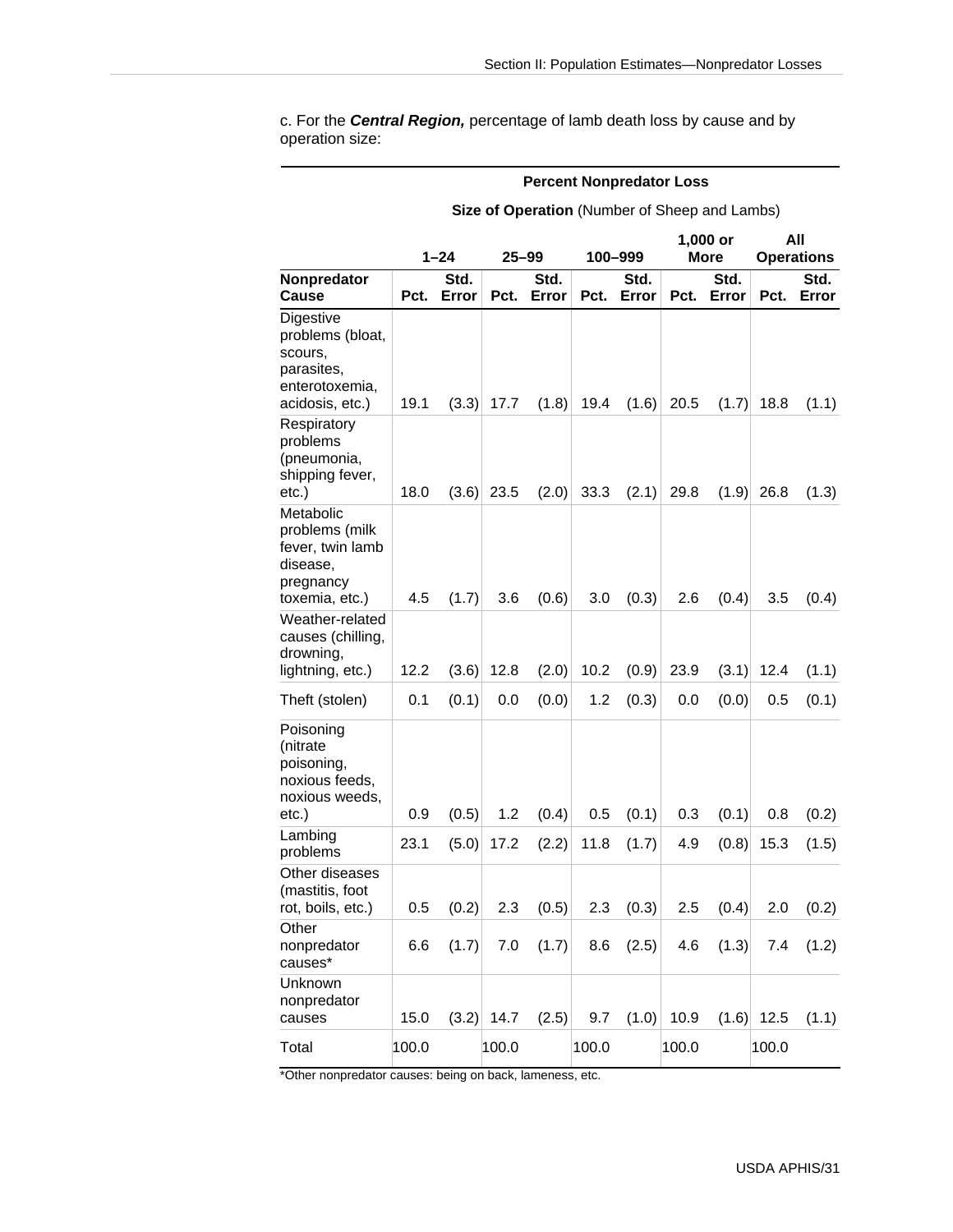d. For the *Northeast Region,* percentage of lamb death loss by cause and by operation size:

#### **Percent Nonpredator Loss**

| Size of Operation (Number of Sheep and Lambs) |  |  |
|-----------------------------------------------|--|--|
|-----------------------------------------------|--|--|

|                                                                                             |       | $1 - 24$      | 25–99 |               | 100-999 |               | $1,000$ or<br><b>More</b> |               | All<br><b>Operations</b> |               |
|---------------------------------------------------------------------------------------------|-------|---------------|-------|---------------|---------|---------------|---------------------------|---------------|--------------------------|---------------|
| Nonpredator<br>Cause                                                                        | Pct.  | Std.<br>Error | Pct.  | Std.<br>Error | Pct.    | Std.<br>Error | Pct.                      | Std.<br>Error | Pct.                     | Std.<br>Error |
| Digestive<br>problems (bloat,<br>scours,<br>parasites,<br>enterotoxemia,<br>acidosis, etc.) | 19.9  | (5.4)         | 13.4  | (2.2)         | 16.4    | (1.9)         | 12.6                      | (0.7)         | 15.6                     | (1.8)         |
| Respiratory<br>problems<br>(pneumonia,<br>shipping fever,<br>etc.)                          | 12.9  | (3.0)         | 23.9  | (3.4)         | 25.4    | (2.4)         | 51.1                      | (2.7)         | 22.2                     | (1.9)         |
| Metabolic<br>problems (milk<br>fever, twin lamb<br>disease,<br>pregnancy<br>toxemia, etc.)  | 0.4   | (0.4)         | 4.1   | (1.0)         | 2.8     | (0.7)         | 0.6                       | (0.0)         | 2.9                      | (0.6)         |
| Weather-related<br>causes (chilling,<br>drowning,<br>lightning, etc.)                       | 8.9   | (3.0)         | 18.4  | (5.4)         | 13.4    | (1.6)         | 1.6                       | (0.1)         | 14.8                     | (2.9)         |
| Theft (stolen)                                                                              | 0.0   | (0.0)         | 0.0   | (0.0)         | 0.0     | (0.0)         | 0.0                       | (0.0)         | 0.0                      | (0.0)         |
| Poisoning<br>(nitrate<br>poisoning,<br>noxious feeds,<br>noxious weeds,<br>etc.)            | 1.0   | (0.6)         | 0.3   | (0.2)         | 2.2     | (1.0)         | 0.0                       | (0.0)         | 1.0                      | (0.3)         |
| Lambing<br>problems                                                                         | 13.4  | (3.3)         | 17.3  | (3.4)         | 11.1    | (2.0)         | 9.6                       | (0.5)         | 14.7                     | (1.9)         |
| Other diseases<br>(mastitis, foot<br>rot, boils, etc.)                                      | 6.5   | (4.1)         | 2.9   | (1.0)         | 3.5     | (1.1)         | 1.1                       | (0.1)         | 3.8                      | (1.1)         |
| Other<br>nonpredator<br>causes*                                                             | 16.2  | (4.0)         |       | 6.7 $(1.3)$   | 8.1     | (1.4)         | 0.0                       | (0.0)         | 9.1                      | (1.2)         |
| Unknown<br>nonpredator<br>causes                                                            | 20.8  | (4.2)         | 13.0  | (2.2)         | 17.1    | (3.1)         | 23.4                      | (4.0)         | 15.9                     | (1.7)         |
| Total                                                                                       | 100.0 |               | 100.0 |               | 100.0   |               | 100.0                     |               | 100.0                    |               |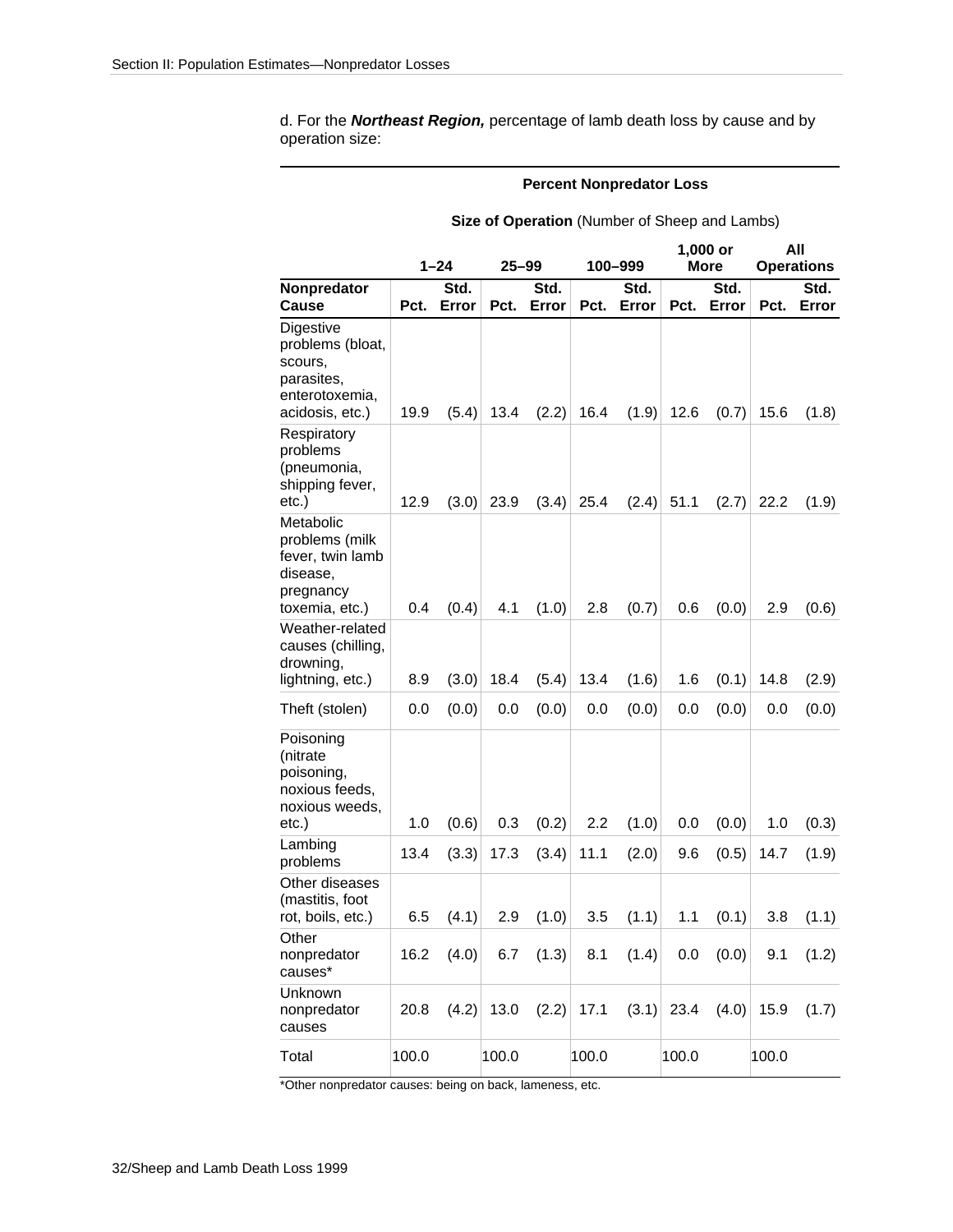e. For the *Southeast/Other Region,* percentage of lamb death loss by cause and by operation size:

#### **Percent Nonpredator Loss**

**Size of Operation** (Number of Sheep and Lambs)

|                                                                                             | 1–24  |        | 25–99 |        |       | 100-999 |       | 1,000 or<br><b>More</b> | All<br><b>Operations</b> |       |
|---------------------------------------------------------------------------------------------|-------|--------|-------|--------|-------|---------|-------|-------------------------|--------------------------|-------|
| <b>Nonpredator</b>                                                                          |       | Std.   |       | Std.   |       | Std.    |       | Std.                    |                          | Std.  |
| Cause                                                                                       | Pct.  | Error  | Pct.  | Error  | Pct.  | Error   | Pct.  | Error                   | Pct.                     | Error |
| Digestive<br>problems (bloat,<br>scours,<br>parasites,<br>enterotoxemia,<br>acidosis, etc.) | 10.9  | (5.5)  | 18.8  | (7.3)  | 28.5  | (6.2)   | 62.0  | (0.0)                   | 17.3                     | (4.5) |
| Respiratory<br>problems<br>(pneumonia,<br>shipping fever,<br>etc.)                          | 4.3   | (3.1)  | 6.7   | (2.8)  | 19.5  | (2.5)   | 0.0   | (0.0)                   | 7.7                      | (2.0) |
| Metabolic<br>problems (milk<br>fever, twin lamb<br>disease,<br>pregnancy<br>toxemia, etc.)  | 7.7   | (4.2)  | 2.6   | (1.9)  | 0.4   | (0.3)   | 0.0   | (0.0)                   | 4.5                      | (1.9) |
| Weather-related<br>causes (chilling,<br>drowning,<br>lightning, etc.)                       | 23.8  | (9.7)  | 12.9  | (4.6)  | 18.5  | (5.7)   | 30.6  | (0.0)                   | 19.0                     | (4.8) |
| Theft (stolen)                                                                              | 0.1   | (0.0)  | 0.1   | (0.1)  | 1.5   | (0.3)   | 0.0   | (0.0)                   | 0.3                      | (0.1) |
| Poisoning<br>(nitrate<br>poisoning,<br>noxious feeds,<br>noxious weeds,<br>etc.)            | 0.8   | (0.8)  | 3.9   | (2.8)  | 1.7   | (0.9)   | 0.0   | (0.0)                   | 2.1                      | (1.1) |
| Lambing<br>problems                                                                         | 31.1  | (19.2) | 12.0  | (3.4)  | 8.6   | (2.1)   | 7.4   | (0.0)                   | 20.1                     | (9.8) |
| Other diseases<br>(mastitis, foot<br>rot, boils, etc.)                                      | 10.8  | (8.0)  | 20.7  | (10.5) | 4.1   | (2.2)   | 0.0   | (0.0)                   | 13.2                     | (5.4) |
| Other<br>nonpredator<br>causes*                                                             | 3.5   | (2.2)  | 12.1  | (6.9)  | 7.2   | (1.8)   | 0.0   | (0.0)                   | 7.2                      | (3.1) |
| Unknown<br>nonpredator<br>causes                                                            | 7.0   | (4.1)  | 10.2  | (3.8)  | 10.0  | (3.2)   | 0.0   | (0.0)                   | 8.6                      | (2.6) |
| Total                                                                                       | 100.0 |        | 100.0 |        | 100.0 |         | 100.0 |                         | 100.0                    |       |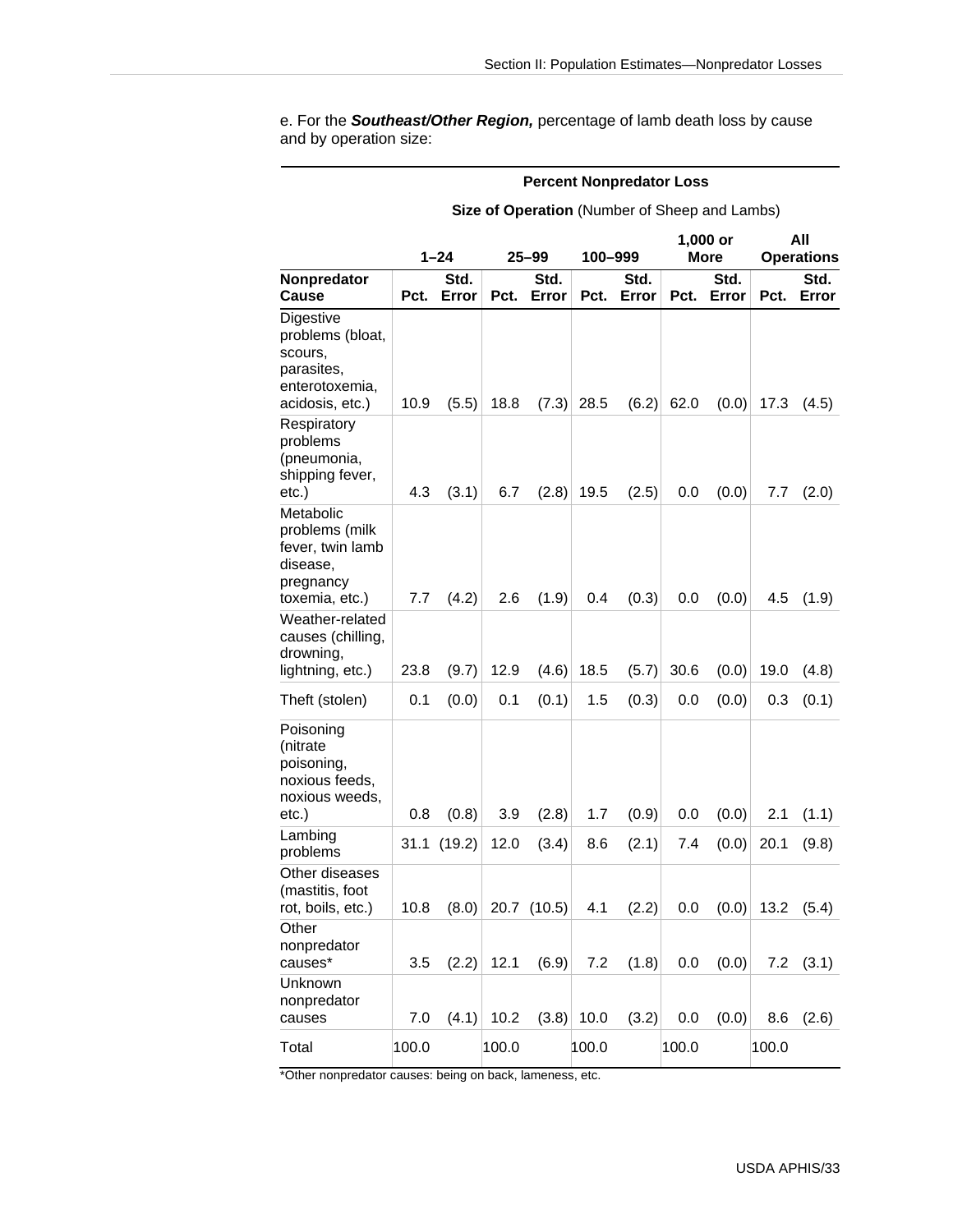**Loss Study** 

# **Section III: Methodology**

#### **1. Survey procedures A. 1994 Death**

A random sample of U.S. producers was surveyed by NASS to provide data for these estimates. Survey procedures ensured that all producers (except those in Alaska) had an opportunity to be included in the survey, regardless of operation size. Data were collected from approximately 75,000 cattle and sheep producers during the first half of January by mail, telephone, and face-to-face personal interviews. Large operations were sampled more heavily than small operations. An additional nonprobability survey was also conducted in a few western States. Regardless of when producers responded, they were asked to report death losses for sheep and lambs for the 1994 calendar year. Based on the original data collected during January, a report entitled *Sheep and Goat Predator Loss* was issued April 27, 1995. This report contained data for death loss by cause for predators only and was on a State and regional level. Value of the losses was also included.

#### **2. Estimation procedures**

Total sheep and lamb death losses from all causes were published in the Meat Animals: Production, Disposition, and Income 1994 Summary report by NASS released April 13, 1995. In setting the estimates for the report, total predator and nonpredator losses were estimated as a percentage of total losses set previously, and specific predator and nonpredator losses were estimated as a percentage of total predator and nonpredator losses, respectively.

#### **3. Reliability**

Since all sheep producers were not included in the sample, survey estimates are subject to sampling variability. Survey results are also subject to nonsampling errors, such as omissions, duplications, and mistakes in reporting, recording, and data processing. The effects of these nonsampling errors cannot be measured directly. They are minimized through rigid quality controls in the data collection process and through a careful review of all reported data for consistency and reasonableness.